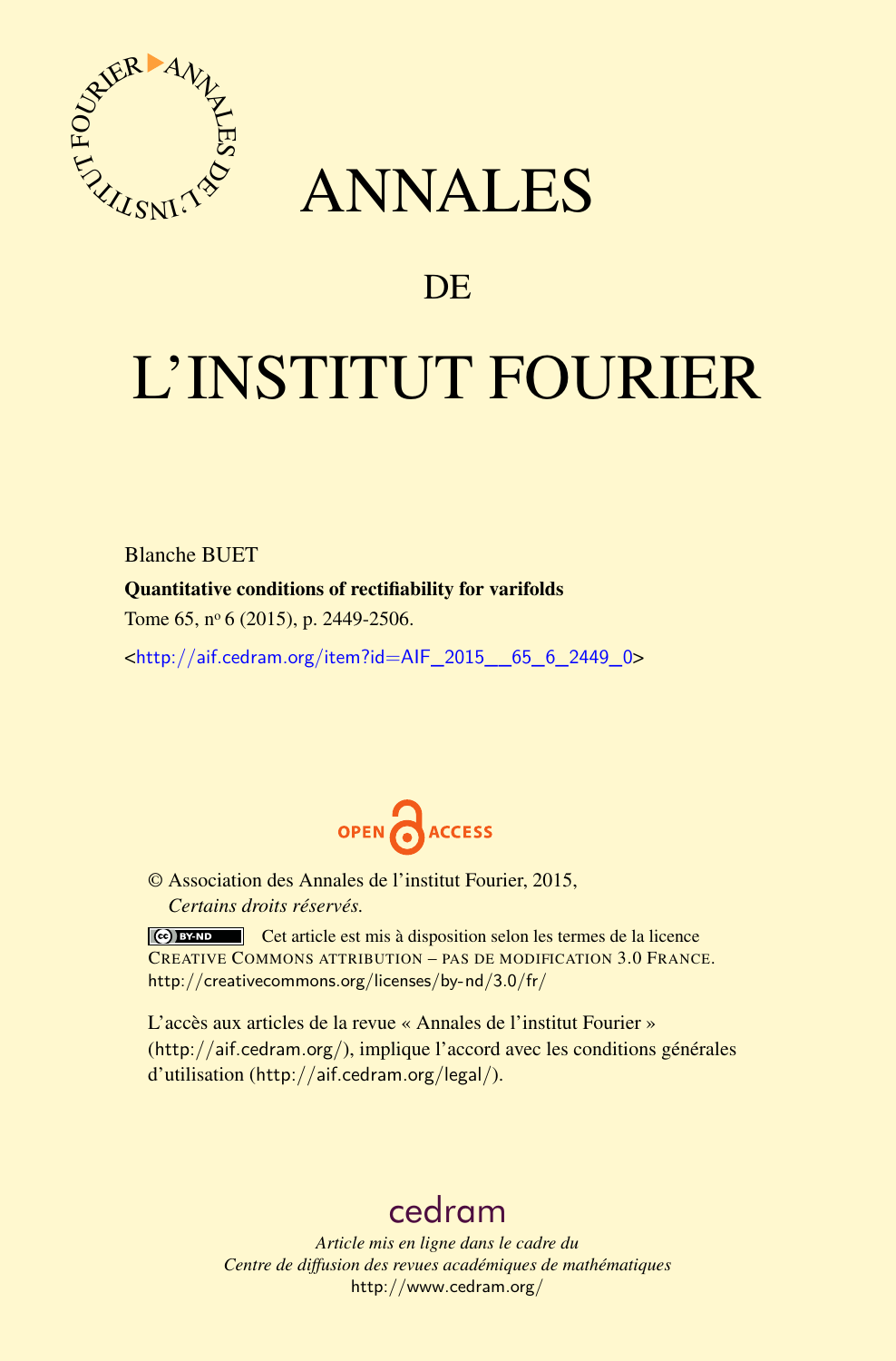# QUANTITATIVE CONDITIONS OF RECTIFIABILITY FOR VARIFOLDS

#### **by Blanche BUET (\*)**

ABSTRACT. — Our purpose is to state quantitative conditions ensuring the rectifiability of a *d*–varifold *V* obtained as the limit of a sequence of *d*–varifolds  $(V_i)_i$  which need not to be rectifiable. More specifically, we introduce a sequence  ${E_i}_i$  of functionals defined on *d*–varifolds, such that if  $\sup_i E_i(V_i) < +\infty$  and *V*<sub>i</sub> satisfies a uniform density estimate at some scale  $\beta_i$ , then  $V = \lim_i V_i$  is *d*– rectifiable.

The main motivation of this work is to set up a theoretical framework where curves, surfaces, or even more general *d*–rectifiable sets minimizing geometrical functionals (like the length for curves or the area for surfaces), can be approximated by "discrete" objects (volumetric approximations, pixelizations, point clouds etc.) minimizing some suitable "discrete" functionals.

Résumé. — L'objet de ce travail est d'énoncer des conditions quantitatives garantissant la rectifiabilité de la limite d'une suite de varifolds qui ne sont pas nécessairement rectifiables. Dans ce but, on définit, dans l'espace des varifolds, des fonctionnelles  $\mathcal{E}_i$  de telle sorte que : si sup<sub>i</sub>  $\mathcal{E}_i(V_i) < +\infty$  et si, aux échelles  $\beta_i \to 0$ , la densité *d*–dimensionnelle de  $V_i$  vérifie un contrôle uniforme, alors  $V = \lim_i V_i$ est *d*–rectifiable.

Ce travail participe à la mise en place d'un cadre théorique pour l'approximation des courbes, surfaces ou de façon plus générale, des ensembles *d*–rectifiables minimisant des fonctionnelles géométriques, par des objets "discrets" (approximations volumiques, nuages de points etc.) minimisant des fonctionnelles géométriques discrétisées.

#### **Introduction**

The set of regular surfaces lacks compactness properties (for Hausdorff convergence for instance), which is a problem when minimizing geometric

Keywords: quantitative rectifiability, varifolds.

Math. classification: 28A75,49Q15.

<sup>(\*)</sup> I would like to thank my PhD advisors Gian Paolo Leonardi and Simon Masnou for their constant support and encouragement.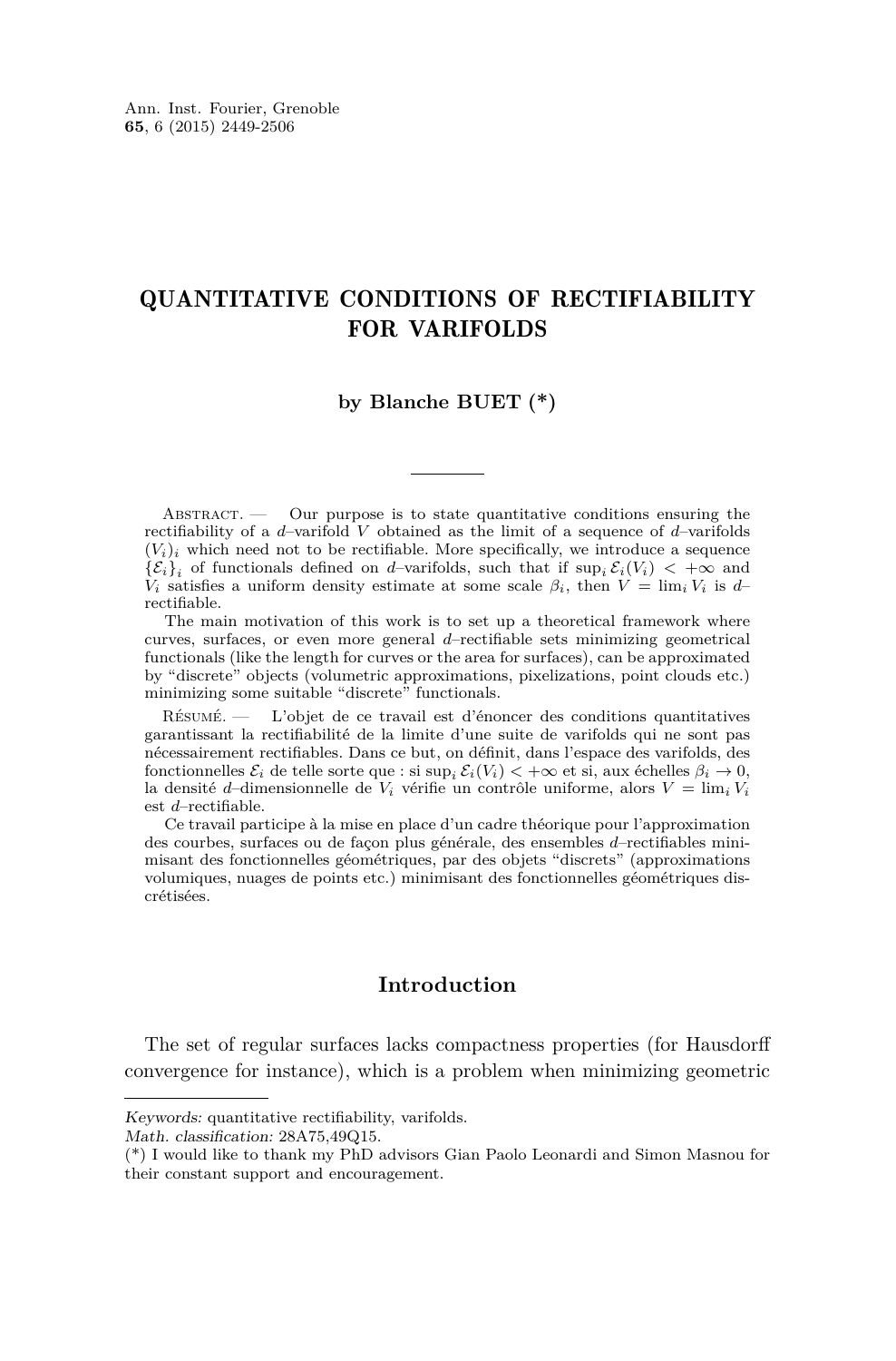energies defined on surfaces. In order to gain compactness, the set of surfaces can be extended to the set of varifolds and endowed with a notion of convergence (weak–∗ convergence of Radon measures). Nevertheless, the problem turns to be the following: how to ensure that a weak–∗ limit of varifolds is regular (at least in the weak sense of rectifiability)? W. K. Allard (see [\[1\]](#page-58-0)) answered this question in the case where the weak–∗ converging sequence is made of weakly regular surfaces (rectifiable varifolds to be precise). But what about the case when the weak–∗ converging sequence is made of more general varifolds? Assume that we have a sequence of volumetric approximations of some set *M*, how can we know if *M* is regular (*d*–rectifiable for some *d*), knowing only its successive approximations ?



As a set and its volumetric approximations can be endowed with a structure of varifold (as we will see), this problem can be formulated in terms of varifolds: we are interested in quantitative conditions on a given sequence of *d*–varifolds ensuring that the limit (when it exists) is rectifiable. Before going into technical details, let us consider the problem of rectifiability in simplified settings.

First, let  $f : \mathbb{R} \to \mathbb{R}$ . We are looking for conditions ensuring that f is differentiable (in some sense). The most simple answer is to impose that the difference quotient has a finite limit everywhere. But assume that moreover, we ask for something more quantitative, that is to say some condition that could be expressed through bounds on some well chosen quantities (for instance, from a numerical point of view, it is easier to deal with bounded quantities than with the existence of a limit)). We will refer to this kind of condition as "quantitative conditions" (see also [\[6\]](#page-58-0)). There exists an answer by Dorronsoro [\[7\]](#page-58-0) (we give here a simplified version, see [\[5\]](#page-58-0)).

THEOREM 0.1 (see [\[7\]](#page-58-0) and [\[5\]](#page-58-0)). — Let  $f : \mathbb{R}^d \to \mathbb{R}$  be locally integrable and let  $q \geqslant 1$  such that  $q < \frac{2d}{1}$  $\frac{2a}{d-2}$  if  $d > 1$ . Then, the distributional gradient of  $f$  is in  $L^2$  if and only if

$$
\int_{\mathbb{R}^d} \int_0^1 \gamma_q(x, r)^2 \frac{dr}{r} dx < +\infty
$$
\nwith\n
$$
\gamma_q(x, r)^q = \inf_{\substack{a \text{ affine} \\ \text{function}}} \frac{1}{r^{d+1}} \int_{B_r(x)} |f(y) - a(y)|^q dy
$$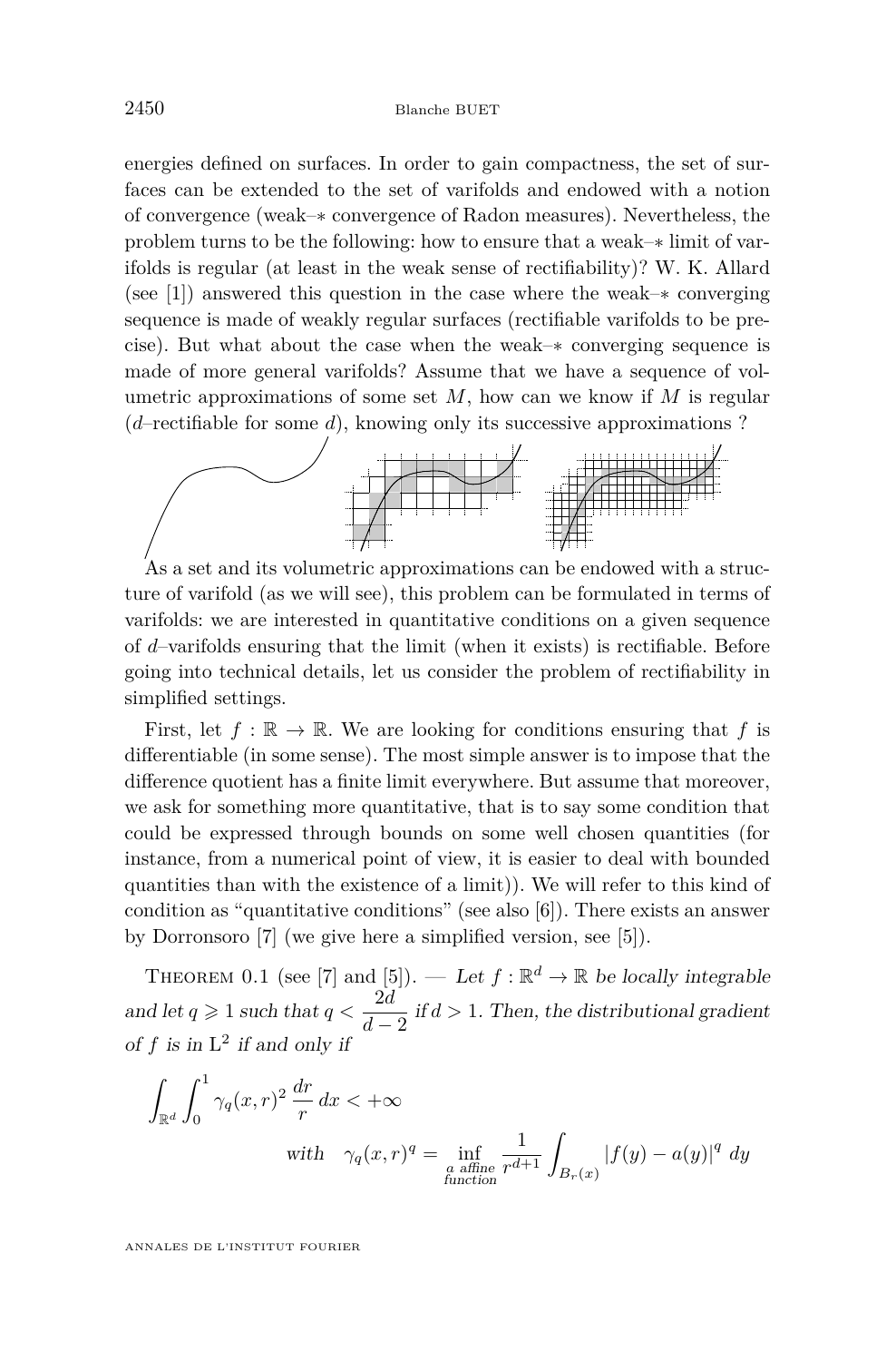<span id="page-3-0"></span>The function  $\gamma_q$  penalizes the distance from f to its best affine approximation locally everywhere. This theorem characterizes the weak differentiability (in the sense of a  $L^2$  gradient) quantitatively in terms of  $L^2$ -estimate on  $\gamma_q$  (with the singular weight  $\frac{1}{r}$ ).

Now, we take a set  $M$  in  $\mathbb{R}^n$  and we ask the same question: how to ensure that this set is regular (meaning *d*–rectifiable for some *d*)? Of course, we are still looking for quantitative conditions. This problem has been studied by P.W. Jones (for 1–rectifiable sets) in connection with the travelling salesman problem  $([9])$  $([9])$  $([9])$  then by K. Okikiolu  $([12])$  $([12])$  $([12])$ , by S. Semmes and G. David  $([4])$  $([4])$  $([4])$  and by H. Pajot  $([13])$  $([13])$  $([13])$ . As one can see in the following result stated by H. Pajot in [\[13\]](#page-58-0), the exhibited conditions are not dissimilar to Dorronsoro's. We first introduce the L<sup>q</sup> generalization of the so called Jones'  $\beta$  numbers, (see [\[9\]](#page-58-0) for Jones'  $\beta$  numbers and [\[13\]](#page-58-0) for the L<sup>q</sup> generalization):

DEFINITION 0.2. — Let  $M \subset \mathbb{R}^n$  and  $d \in \mathbb{N}$ ,  $d \leq n$ .

$$
\beta_{\infty}(x, r, M) = \inf_{P \text{ affine } d-p\text{lane}} \sup_{y \in M \cap B_r(x)} \frac{d(y, P)}{r} \text{ if } B_r(x) \cap M \neq \emptyset,
$$
  

$$
\beta_{\infty}(x, r, M) = 0 \text{ if } B_r(x) \cap M = \emptyset,
$$
  

$$
\beta_q(x, r, M) = \inf_{P \text{ affine } d-p\text{lane}} \left(\frac{1}{r^d} \int_{y \in B_r(x) \cap M} \left(\frac{d(y, P)}{r}\right)^q d\mathcal{H}^d(y)\right)^{\frac{1}{q}}
$$
  
if  $1 \leq q < +\infty$ .

The  $\beta_q(x, r, M)$  measure the distance from the set *M* to its best affine approximation at a given point *x* and a given scale *r*.

THEOREM 0.3 ([\[13\]](#page-58-0)). — Let  $M \subset \mathbb{R}^n$  compact with  $\mathcal{H}^d(M) < +\infty$ . Let *q* be such that

$$
\begin{cases} 1 \leqslant q \leqslant \infty & \text{if } d = 1 \\ 1 \leqslant q < \frac{2d}{d - 2} & \text{if } d \geqslant 2 \text{ .} \end{cases}
$$

We assume that for  $\mathcal{H}^d$ –almost every  $x \in M$ , the following properties hold:

(i) 
$$
\theta_*^d(x, M) = \liminf_{r \downarrow 0} \frac{\mathcal{H}^d(M \cap B_r(x))}{\omega_d r^d} > 0,
$$
  
\n(ii)  $\int_{r=0}^1 \beta_q(x, r, M)^2 \frac{dr}{r} < \infty.$ 

Then *M* is *d*–rectifiable.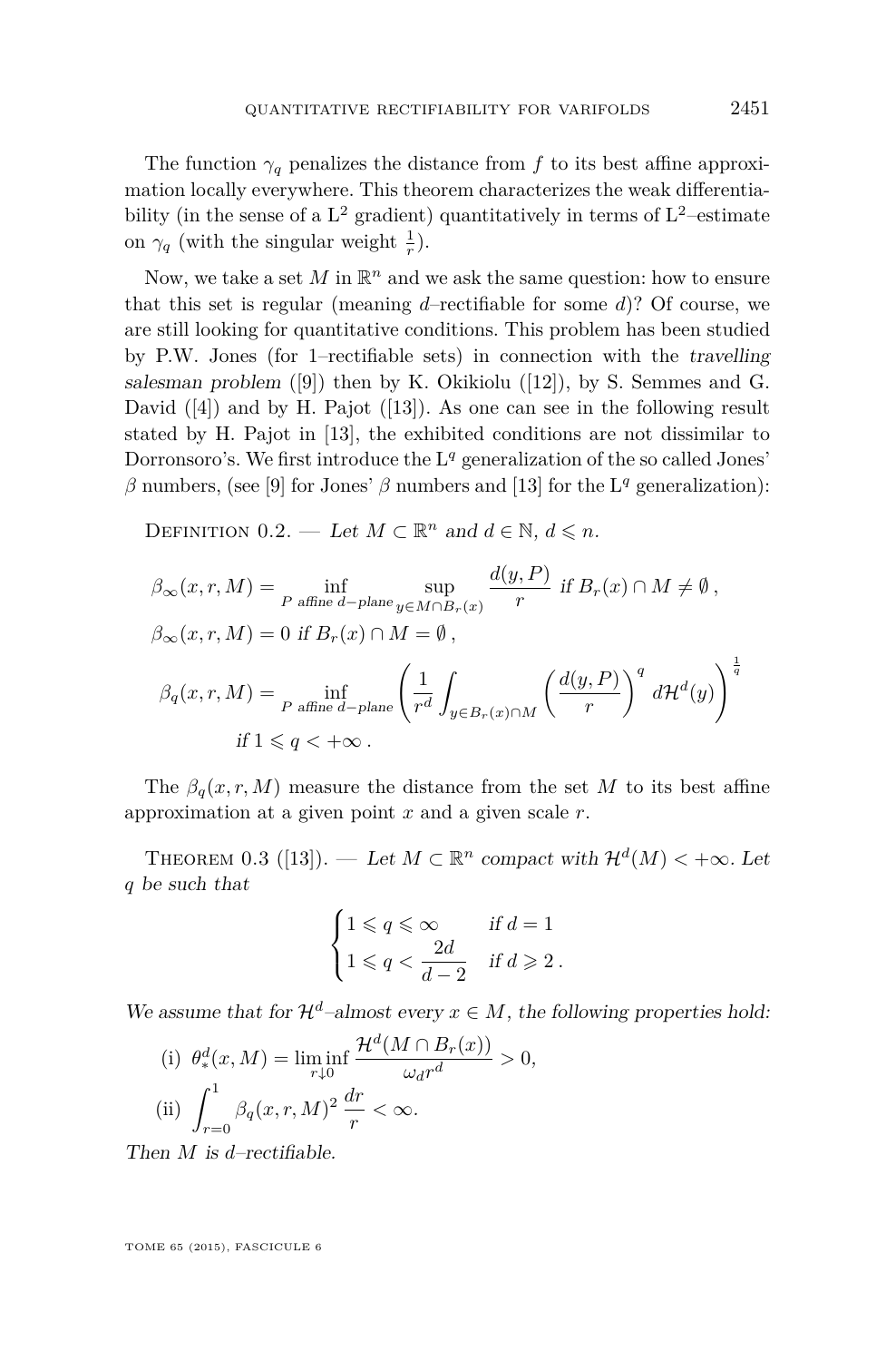<span id="page-4-0"></span>Let us get closer to our initial question: now we consider the same question in the context of varifolds. Recall that from a mathematical point of view, a *d*-varifold *V* in  $\Omega \subset \mathbb{R}^n$  is a Radon measure on the product  $\Omega \times G_{d,n}$ , where

$$
G_{d,n} = \{d\text{-dimensional subspaces of }\mathbb{R}^n\}
$$
.

Varifolds can be loosely seen as a set of generalized surfaces: let *M* be a *d*–submanifold (or a *d*–rectifiable set) in  $\Omega$  and denote by  $T_xM$  its tangent plane at *x*, then the Radon measure  $V(x, P) = \mathcal{H}_{|M}^d(x) \otimes \delta_{T_xM}(P)$  is a *d*varifold associated to *M*, involving both spatial and tangential information on *M*. The measure obtained by projecting *V* on the spatial part  $\Omega$  is called the mass  $||V||$ . In the previous specific case where *V* comes from a *d*-rectifiable set *M* then the mass is  $||V|| = \mathcal{H}_{|M}^d$ . See the next section for more details about varifolds. We can now state the first result that we obtain in this paper about quantitative conditions of rectifiability in the context of varifolds:

THEOREM 0.4. — Let  $\Omega \subset \mathbb{R}^n$  be an open set and let *V* be a *d*-varifold in  $\Omega$  with finite mass  $\|V\|(\Omega) < +\infty$ . Assume that:

(i) there exist  $0 < C_1 < C_2$  such that for  $||V||$ –almost every  $x \in \Omega$  and for every  $r > 0$ .

*r*

(0.1)  
\n
$$
C_1 r^d \leq ||V|| (B_r(x)) \leq C_2 r^d,
$$
\n
$$
(ii) \int_{\Omega \times G_{d,n}} E_0(x, P, V) dV(x, P) < +\infty, \text{ where}
$$
\n
$$
E_0(x, P, V) = \int_{r=0}^1 \frac{1}{r^d} \int_{y \in B_r(x) \cap \Omega} \left(\frac{d(y - x, P)}{r}\right)^2 d||V|| (y) \frac{dr}{r}
$$

defines the averaged height excess.

Then *V* is a rectifiable *d*–varifold.

The first assumption is called Ahlfors-regularity. It implies in particular that *V* is *d*–dimensional but with some uniform control on the *d*–density. Adding the second assumption both ensures that the support *M* of the mas measure  $||V||$  is a *d*–rectifiable set and that the tangential part of *V* is coherent with *M*, that is to say  $V = ||V|| \otimes \delta_{T_xM}$ . We will refer to these two conditions as static quantitative conditions of rectifiability for a given *d*–varifold, by opposition to the next conditions, involving the limit of a sequence of *d*–varifolds, which we will refer to as the approximation case. These static conditions are not very difficult to derive from Pajot's Theorem, the difficult part is the next one: the approximation case.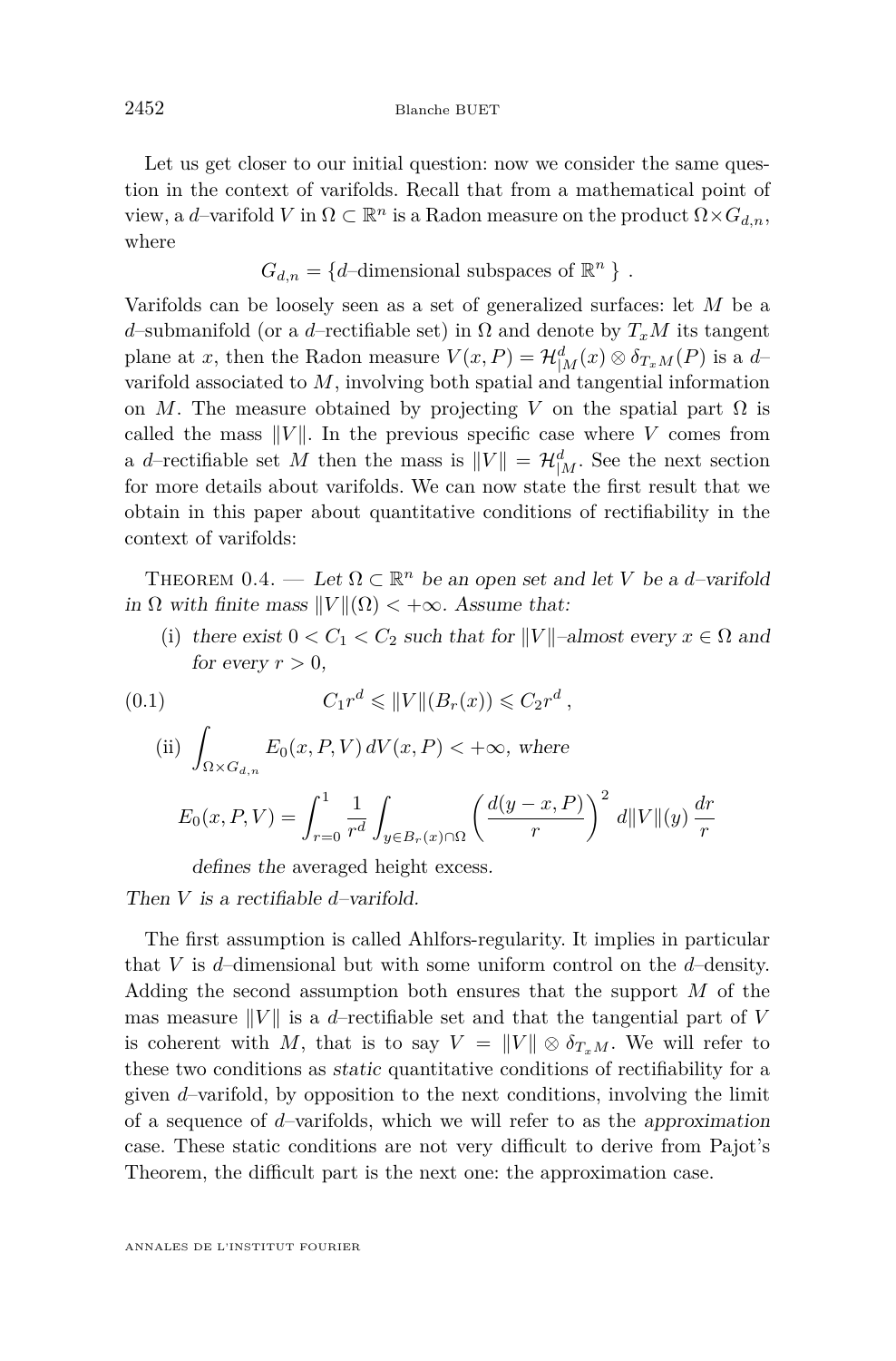<span id="page-5-0"></span>Now we consider a sequence  $(V_i)_i$  of *d*–varifolds (weakly– $*$ ) converging to a *d*–varifold *V*. The problem is to find quantitative conditions on  $(V_i)_i$  that ensure the rectifiability of  $V$ ? The idea is to consider the static conditions with uniform bounds and using a notion of scale encoded by the parameters  $\alpha_i$  and  $\beta_i$  in the following result:

THEOREM 0.5. — Let  $\Omega \subset \mathbb{R}^n$  be an open set and let  $(V_i)_i$  be a sequence of *d*–varifolds in Ω weakly–∗ converging to some *d*–varifold *V* of finite mass  $||V||(\Omega) < +\infty$ . Fix two decreasing and infinitesimal (tending to 0) sequences of positive numbers  $(\alpha_i)_i$  and  $(\beta_i)_i$  and assume that:

(i) there exist  $0 < C_1 < C_2$  such that for  $||V_i||$ –almost every  $x \in \Omega$  and for every  $\beta_i < r < d(x, \Omega^c)$ ,

$$
C_1 r^d \leqslant ||V_i|| (B_r(x)) \leqslant C_2 r^d ,
$$

(ii) sup *i* Z  $\sum_{\Omega \times G_{d,n}} E_{\alpha_i}(x, P, V_i) dV_i(x, P) < +\infty$ , where

$$
E_{\alpha}(x, P, W) = \int_{r=\alpha_i}^{1} \frac{1}{r^d} \int_{y \in B_r(x) \cap \Omega} \left( \frac{d(y-x, P)}{r} \right)^2 d||W||(y) \frac{dr}{r}
$$

denotes the  $\alpha$ –approximate averaged height excess.

Then *V* is a rectifiable *d*–varifold.

We stress that the sequence  $(V_i)_i$  in Theorem 0.5 is not necessarily made of rectifiable *d*–varifolds. The parameters  $\alpha_i$  and  $\beta_i$  allow to study the varifolds at a large scale (from far away). The main difficulty in the proof of Theorem 0.5 is to understand the link between

- $-$  the choice of  $\alpha_i$  ensuring a good convergence of the successive approximate averaged height excess energies  $E_{\alpha_i}(x, P, V_i)$  to the averaged height excess energy  $E_0(x, P, V)$
- − and a notion of convergence speed of the sequence (*Vi*)*<sup>i</sup>* obtained thanks to a strong characterization of weak–∗ convergence.

In the following example, we can guess that the parameters  $\alpha_i$  and  $\beta_i$  must be large with respect to the size of the mesh. Loosely speaking, in figure (*a*), even in the smallest ball, the grey approximation "looks" 1–dimensional. On the contrary, if we continue zooming like in figure (*b*), the grey approximation "looks" 2–dimensional. The issue is to give a correct sense to this intuitive fact.

The plan of the paper is the following: in section [1](#page-6-0) we collect some basic facts about rectifiability and varifolds that we need thereafter. Then in section [2,](#page-20-0) we state and prove quantitative conditions of rectifiability for varifolds in the static case. In section [3,](#page-29-0) we first establish a result of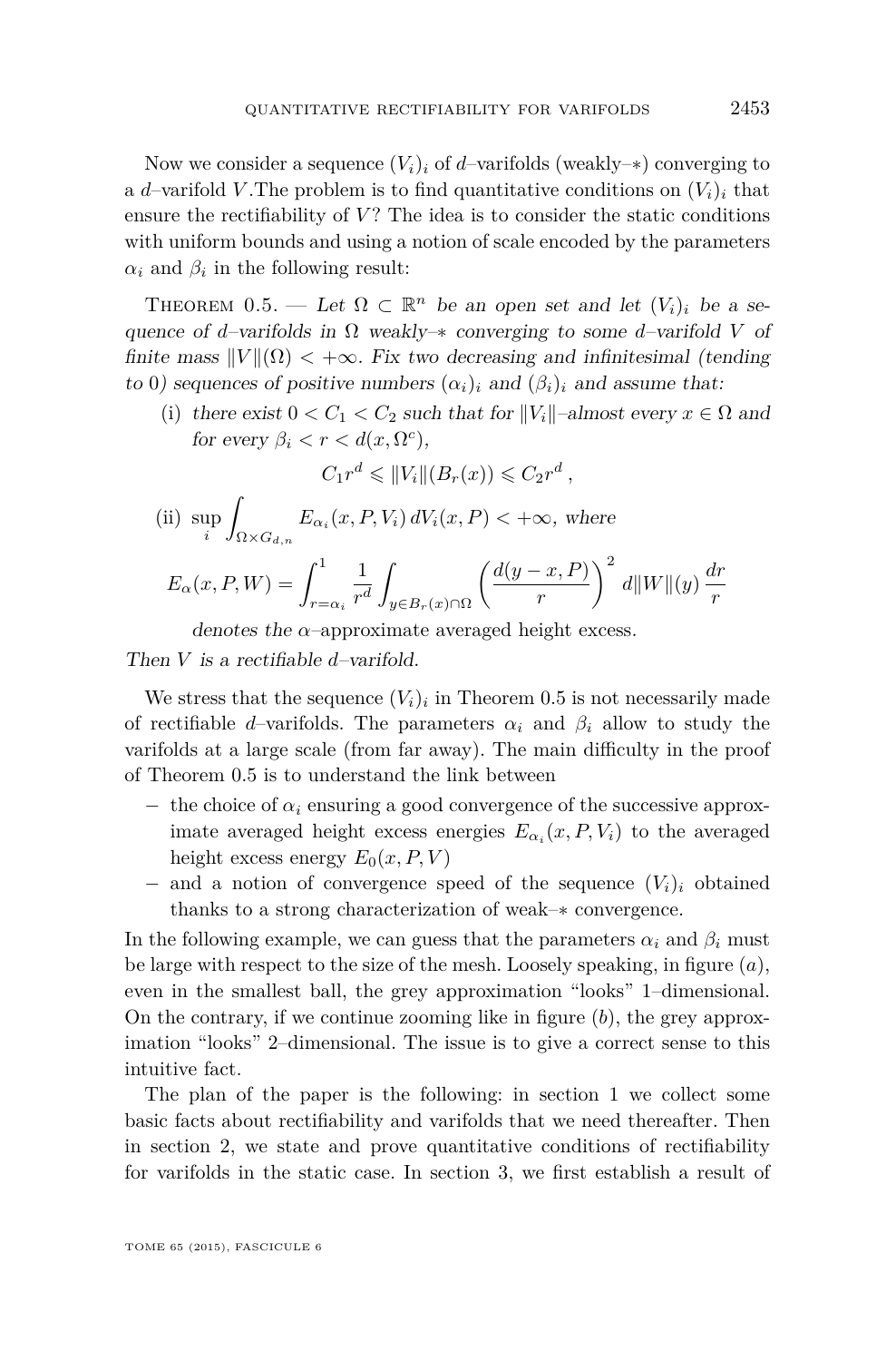<span id="page-6-0"></span>2454 Blanche BUET



uniform convergence for the pointwise averaged height excess energies  $E_{\alpha}$ thanks to a strong characterization of weak–∗ convergence. This allows us to state and prove quantitative conditions of rectifiability for varifolds in the approximation case. In the appendix, we consider some sequence of *d*–varifolds weakly– $*$  converging to some rectifiable *d*–varifold  $V = \theta \mathcal{H}_{|M}^d \otimes$  $\delta_{T,M}$  (for some *d*–rectifiable set *M*) and we make a connection between the minimizers of  $E_{\alpha_i}(x, \cdot, V_i)$ , with respect to  $P \in G_{d,n}$ , and the tangent plane  $T_xM$  to M at *x*.

#### **1. Some facts about rectifiability and varifolds**

This section contains basic definitions and facts about rectifiability and varifolds. We start by fixing some notations.

From now on, we fix  $d, n \in \mathbb{N}$  with  $1 \leq d \leq n$  and an open set  $\Omega \subset \mathbb{R}^n$ . Then we adopt the following notations.

- $\mathcal{L}^n$  is the *n*–dimensional Lebesgue measure.
- − H*<sup>d</sup>* is the *d*–dimensional Hausdorff measure.
- $C_c^k(\Omega)$  is the space of continuous compactly supported functions of class  $C^k$  in  $Ω$ .
- $-B_r(x) = \{y \mid |y-x| < r\}$  is the open ball of center *x* and radius *r*.
- $-G_{d,n} = \{P \subset \mathbb{R}^n | P \text{ is a vector subspace of dimension } d\}.$
- $A\Delta B = (A \cup B) \setminus (A \cap B)$  is the symmetric difference.
- $-$  Lip<sub>k</sub>(Ω) is the space of Lipschitz functions in Ω with Lipschitz constant less or equal to *k*.
- $-$  *ω*<sub>*d*</sub> =  $\mathcal{L}^d(B_1(0))$  is the *d*-volume of the unit ball in ℝ<sup>*d*</sup>.
- − For *P* ∈ *Gd,n*, Π*<sup>P</sup>* is the orthogonal projection onto *P*.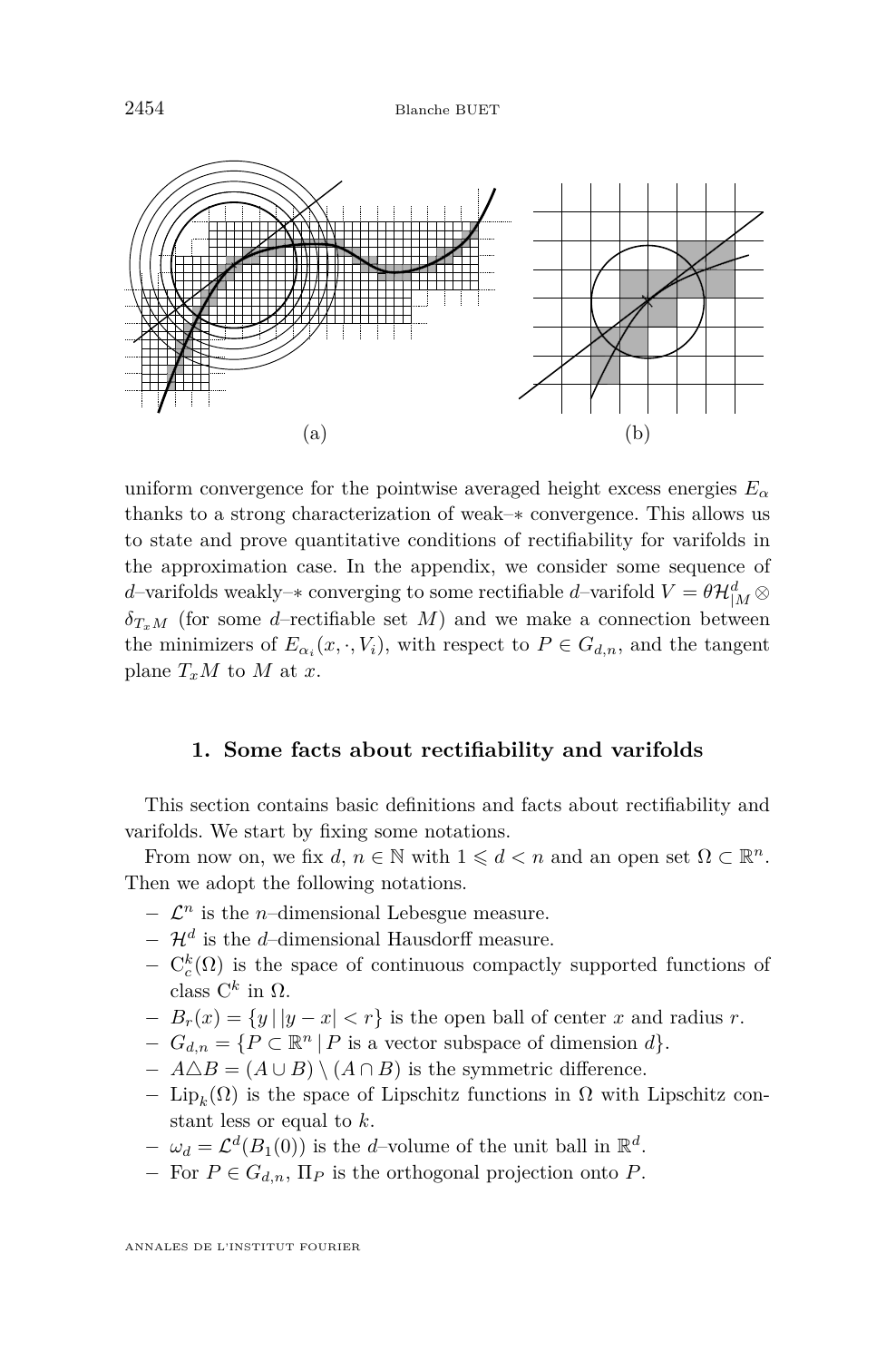- − Let *ω* and Ω be two open sets then *ω* ⊂⊂ Ω means that *ω* is relatively compact in  $Ω$ .
- − Let *µ* be a measure in some measurable topological space, then supp *µ* denotes the topological support of *µ*.
- $-$  Let *A* ⊂ Ω then  $A<sup>c</sup> = Ω \setminus A$  denotes the complementary of *A* in Ω.
- $-$  Given a measure  $\mu$ , we denote by  $|\mu|$  its total variation.

#### **1.1. Radon measure and weak–**∗ **convergence**

We recall here some useful properties concerning vector-valued Radon measures and weak–∗ convergence. See [\[8\]](#page-58-0) and [\[2\]](#page-58-0) for more details.

Definition 1.1 (weak–∗ convergence of Radon measures, [\[2,](#page-58-0) Def. 1.58]). Let  $\mu$  and  $(\mu_i)_i$  be  $\mathbb{R}^m$ –vector valued Radon measures in  $\Omega \subset \mathbb{R}^n$ . We say that  $\mu_i$  weakly– $*$  converges to  $\mu$ , denoted  $\mu_i \xrightarrow[i \to \infty]{} \mu$  if for every  $\varphi \in$  $C_c(\Omega,\mathbb{R}^m)$ ,

$$
\int_{\Omega} \varphi \cdot d\mu_i \xrightarrow[i \to \infty]{} \int_{\Omega} \varphi \cdot d\mu.
$$

Thanks to Banach-Alaoglu weak compactness theorem, we have the following result in the space of Radon measures.

PROPOSITION 1.2 (Weak– $*$  compactness, [\[2,](#page-58-0) Thm. 1.59 and 1.60]). — Let  $(\mu_i)_i$  be a sequence of Radon measures in some open set  $\Omega \subset \mathbb{R}^n$  such that  $\sup_i |\mu_i|(\Omega) < \infty$  then there exist a finite Radon measure  $\mu$  and a subsequence  $(\mu_{\varphi(i)})_i$  weakly– $*$  converging to  $\mu$ .

Let us now study the consequences of weak–∗ convergence on Borel sets.

PROPOSITION 1.3 ([\[8,](#page-58-0)  $\S1.9$ ]). — Let  $(\mu_i)_i$  be a sequence of positive Radon measures weakly- $*$  converging to  $\mu$  in some open set  $\Omega \subset \mathbb{R}^n$ . Then,

- (1) for every compact set  $K \subset \Omega$ ,  $\limsup_{i} \mu_i(K) \leq \mu(K)$  and for every open set  $U \subset \Omega$ ,  $\mu(U) \leq \liminf_i \mu_i(U)$ .
- (2)  $\lim_{i} \mu_i(B) = \mu(B)$  for every Borel set  $B \subset \Omega$  such that  $\mu(\partial B) = 0$ .

Each one of the two properties in Proposition 1.3 is actually a characterization of weak–∗ convergence. Let us state a similar result in the vector case.

PROPOSITION 1.4 ([\[2,](#page-58-0) Prop. 1.62(b)]). — Let  $\Omega \subset \mathbb{R}^n$  be an open set and let  $(\mu_i)_i$  be a sequence of  $\mathbb{R}^m$ –vector valued Radon measures weakly– $*$ converging to  $\mu$ . Assume in addition that the total variations  $|\mu_i|$  weakly- $*$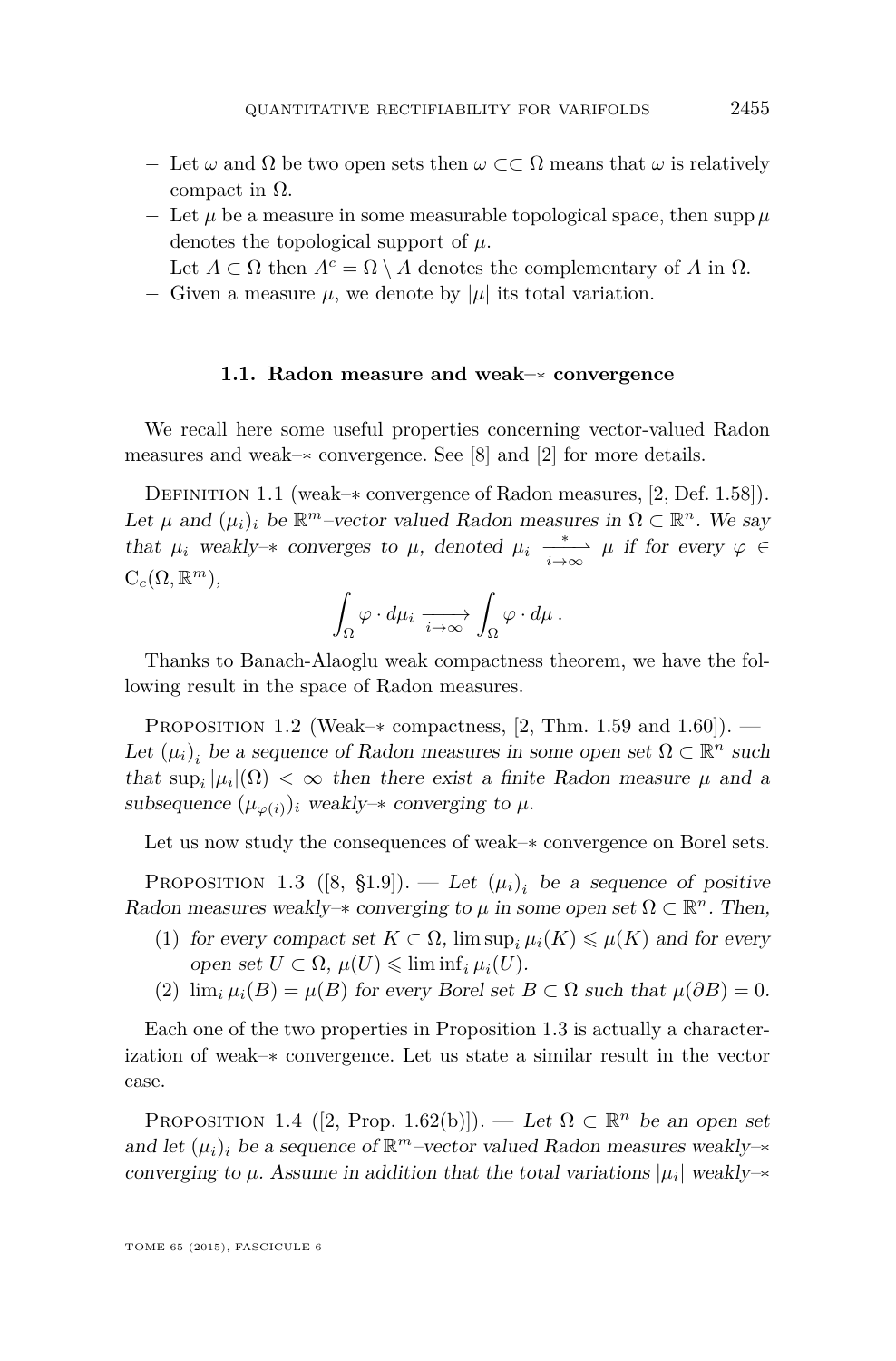converge to some positive Radon measure  $\lambda$ . Then  $|\mu| \leq \lambda$  and for every Borel set  $B \subset \Omega$  such that  $\lambda(\partial B) = 0$ ,  $\mu_i(B) \to \mu(B)$ . More generally,

$$
\int_{\Omega} u \cdot d\mu_i \longrightarrow \int_{\Omega} u \cdot d\mu
$$

for every measurable bounded function *u* whose discontinuity set has zero *λ*–measure.

We end this part with a result saying that, for a given Radon measure  $\mu$ , among all balls centred at a fixed point, at most a countable number of them have a boundary with non zero  $\mu$ –measure.

PROPOSITION 1.5. — Let  $\mu$  be a Radon measure in some open set  $\Omega \subset$  $\mathbb{R}^n$ . Then,

(i) For a given  $x \in \Omega$ , the set of  $r \in \mathbb{R}_+$  such that  $\mu(\partial B_r(x)) > 0$  is at most countable. In particular,

$$
\mathcal{L}^1\{r \in \mathbb{R}_+ \mid \mu(\partial B_r(x) \cap \Omega) > 0\} = 0.
$$

(ii) For almost every  $r \in \mathbb{R}_+$ ,

$$
\mu\left\{x\in\Omega\,|\,\mu(\partial B_r(x)\cap\Omega)>0\right\}=0.
$$

Proof. — The first point is a classical property of Radon measures and comes from the fact that monotone functions have at most a countable set of discontinuities, applied to  $r \mapsto \mu(B_r(x))$ . For the second point, we use Fubini Theorem to get

$$
\int_{r \in \mathbb{R}_+} \mu \{x \in \Omega \mid \mu(\partial B_r(x) \cap \Omega) > 0\} dr
$$
\n
$$
= \int_{x \in \Omega} \int_{r \in \mathbb{R}_+} \mathbb{1}_{\{(x,r) \mid \mu(\partial B_r(x) \cap \Omega) > 0\}}(x,r) d\mu(x) dr
$$
\n
$$
= \int_{x \in \Omega} \mathcal{L}^1 \{r \in \mathbb{R}_+ \mid \mu(\partial B_r(x) \cap \Omega) > 0\} d\mu(x) = 0,
$$
\nthanks to (i).

\n
$$
\Box
$$

These basic results will be widely used throughout this paper.

#### **1.2. Rectifiability and approximate tangent space**

DEFINITION 1.6 (*d*–rectifiable sets, [\[2,](#page-58-0) Def. 2.57]). — Let  $M \subset \mathbb{R}^n$ . *M* is said to be countably *d*–rectifiable if there exist countably many Lipschitz functions  $f_i: \mathbb{R}^d \to \mathbb{R}^n$  such that

$$
M\subset M_0\cup\bigcup_{i\in\mathbb{N}}f_i(\mathbb{R}^d)\,\,\text{with}\,\,\mathcal{H}^d(M_0)=0\,.
$$

<span id="page-8-0"></span>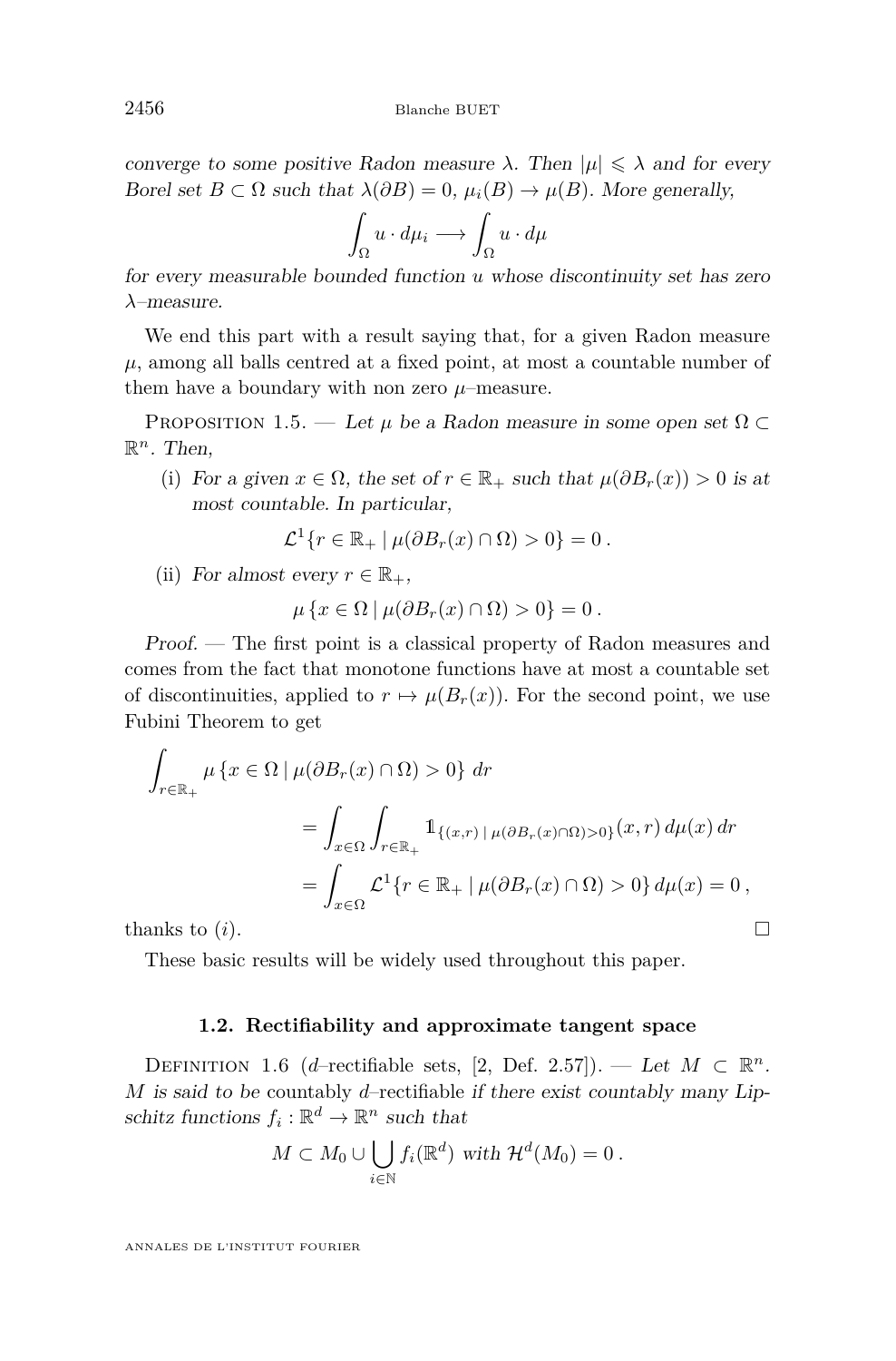If in addition  $\mathcal{H}^d(M) < +\infty$  then *M* is said *d*–rectifiable.

Actually, it is equivalent to require that *M* can be covered by countably many Lipschitz *d*–graphs up to a  $\mathcal{H}^d$ –negligible set and thanks to Whitney extension theorem, one can ask for C <sup>1</sup> *d*–graphs. We can now define rectifiability for measures.

DEFINITION 1.7 (*d*–rectifiable measures, [\[2,](#page-58-0) Def. 2.59]). — Let  $\mu$  be a positive Radon measure in  $\mathbb{R}^n$ . We say that  $\mu$  is *d*–rectifiable if there exist a countably *d*–rectifiable set *M* and a Borel positive function  $\theta$  such that  $\mu = \theta \mathcal{H}_{|M}^d.$ 

Thus, a set *M* is countably *d*-rectifiable if and only if  $\mathcal{H}_{|M}^d$  is a *d*rectifiable measure. When blowing up at a point, rectifiable measures have the property of concentrating on affine planes (at almost any point). This property leads to a characterization of rectifiable measures. Let us define  $\psi_{x,r}$  as

$$
\psi_{x,r}(y) = \frac{y-x}{r} \, .
$$

DEFINITION 1.8 (Approximate tangent space to a measure, [\[2,](#page-58-0) Def. 2.79]). Let  $\mu$  be a positive Radon measure in  $\mathbb{R}^n$ . We say that  $\mu$  has an approximate tangent space *P* with multiplicity  $\theta \in \mathbb{R}_+$  at *x* if  $P \in G_{d,n}$  is a *d*-plane such that

$$
\frac{1}{r^d}\psi_{x,r\,\#\,}\mu \ \stackrel{*}{\longrightarrow}\ \theta\mathcal{H}^d_{|P}\ \text{as}\ r\downarrow 0.
$$

That is,

$$
\frac{1}{r^d} \int \varphi\left(\frac{y-x}{r}\right) d\mu(y) \xrightarrow[r \downarrow 0]{} \theta \int_P \varphi(y) d\mathcal{H}^d(y) \quad \forall \varphi \in C_c(\mathbb{R}^n) .
$$

In the sequel the approximate tangent plane to  $M$  (resp.  $\mu$ ) at  $x$  is denoted by  $T_xM$  (resp.  $T_x\mu$ ). As we said, this provides a way to characterize rectifiability:

THEOREM 1.9 ([\[2,](#page-58-0) Thm. 2.83]). — Let  $\mu$  be a positive Radon measure in  $\mathbb{R}^n$ .

- (1) If  $\mu = \theta \mathcal{H}_{|M}^d$  with *M* countably *d*-rectifiable, then  $\mu$  admits an approximate tangent plane with multiplicity  $\theta(x)$  for  $\mathcal{H}^d$ -almost any  $x \in M$ .
- (2) If there exists a Borel set *S* such that  $\mu(\mathbb{R}^n \setminus S) = 0$  and if  $\mu$ admits an approximate tangent plane with multiplicity  $\theta(x) > 0$ for  $\mathcal{H}^d$ –almost every  $x \in S$  then *S* is countably *d*–rectifiable and  $\mu = \theta \mathcal{H}_{|S}^d.$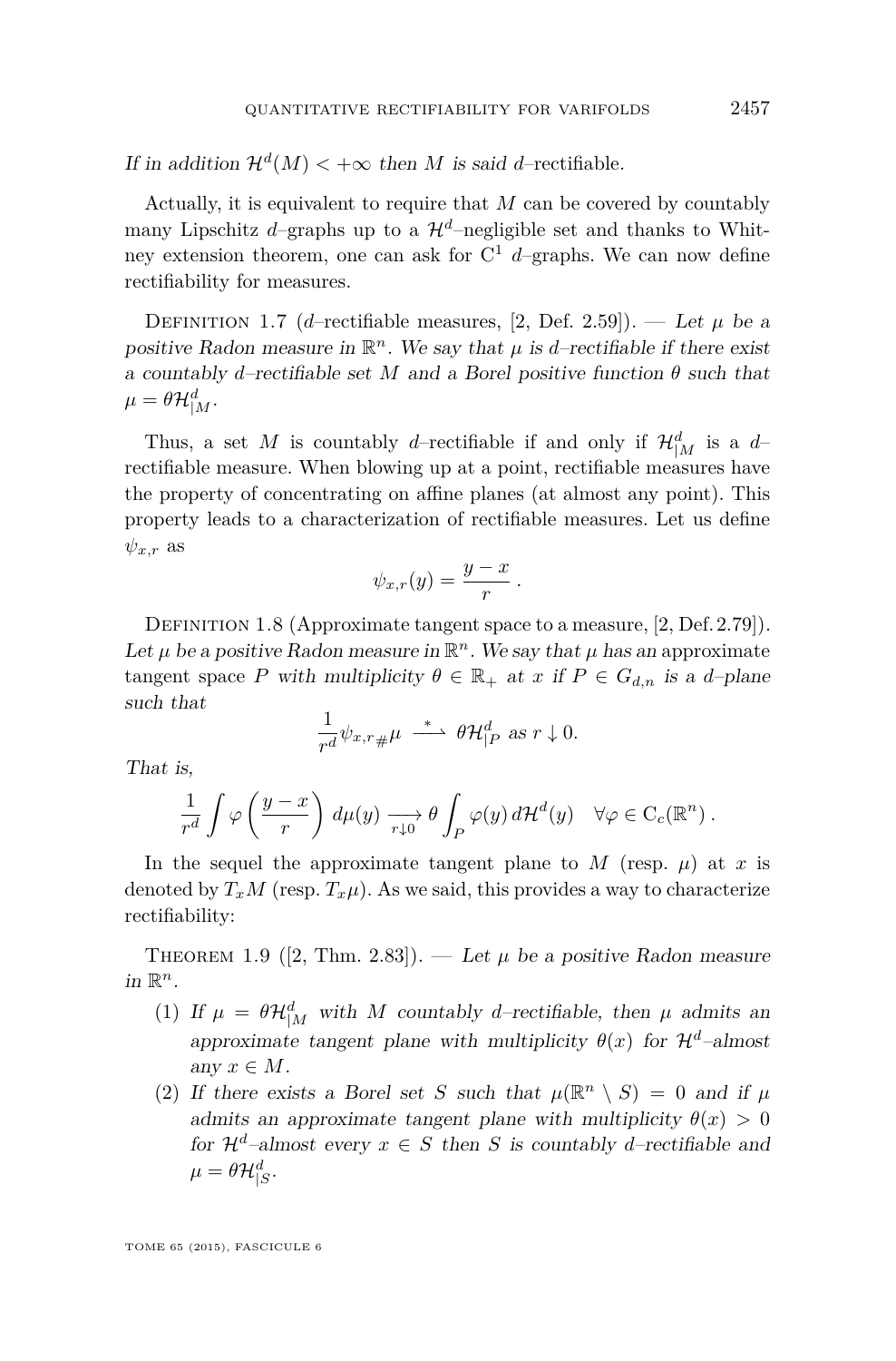<span id="page-10-0"></span>There are other characterizations of rectifiability in terms of density (see for instance [\[10\]](#page-58-0)). Let us point out an easy consequence of the existence of a tangent plane at a given point:

PROPOSITION 1.10. — Let  $\mu$  be a positive Radon measure in  $\mathbb{R}^n$ . Let  $x \in \mathbb{R}^n$ ,  $P \in G_{d,n}$  and assume that  $\mu$  has an approximate tangent space *T*<sub>*x*</sub>*µ* with multiplicity  $\theta(x) > 0$  at *x*. Then for all  $\beta > 0$ ,

$$
\frac{1}{r^d}\mu\left\{y\in B_r(x)\,|\,d(y-x,P)<\beta r\right\}
$$

$$
\xrightarrow[r\to 0]{} \theta(x)\mathcal{H}^d\left\{y\in T_x\mu\cap B_1(0)\,|\,d(y,P)<\beta\right\}.
$$

Proof. — Indeed, let  $\psi_{x,r} : y \mapsto \frac{y-x}{r}$ , then  $\frac{1}{r^d} \psi_{x,r}$  *µ* weakly star converges to  $\theta(x)\mathcal{H}_{|x\mu}^d$  so that for any Borel set *A* such that  $\mathcal{H}_{|T_x\mu}^d(\partial A)$  =  $\mathcal{H}^d(\partial A \cap T_x \mu) = 0$ , we have

(1.1) 
$$
\frac{1}{r^d} \psi_{x,r\#}\mu(A) = \frac{1}{r^d} \mu\left(\psi_{x,r}^{-1}(A)\right) \xrightarrow[r \to 0+]{} \theta(x) \mathcal{H}^d\left(T_x \mu \cap A\right).
$$

The conclusion follows applying (1.1) with  $A = \{y \in B_1(0) | d(y, P) < \beta\}$ so that for any  $0 < \beta < 1$ ,

$$
\psi_{x,r}^{-1}(A) = \{ y \in B_r(x) \, | \, d(y-x, P) > \beta r \} \text{ and } \mathcal{H}^d(A \cap P) = 0 \, .
$$

#### **1.3. Some facts about varifolds**

We recall here a few facts about varifolds, (for more details, see for instance [\[14\]](#page-58-0)). As we have already mentioned, the space of varifolds can be seen as a space of generalized surfaces. However, in this part we give examples showing that, not only rectifiable sets, but also objects like point clouds or volumetric approximations can be endowed with a varifold structure. Then we define the first variation of a varifold which is a generalized notion of mean curvature, and we recall the link between the boundedness of the first variation and the rectifiability of a varifold. We also introduce a family of volumetric discretizations endowed with a varifold structure. They will appear all along this paper in order to illustrate problems and strategies to solve them. We focus on this particular family of varifolds because they correspond to the volumetric approximations of sets that motivated us initially.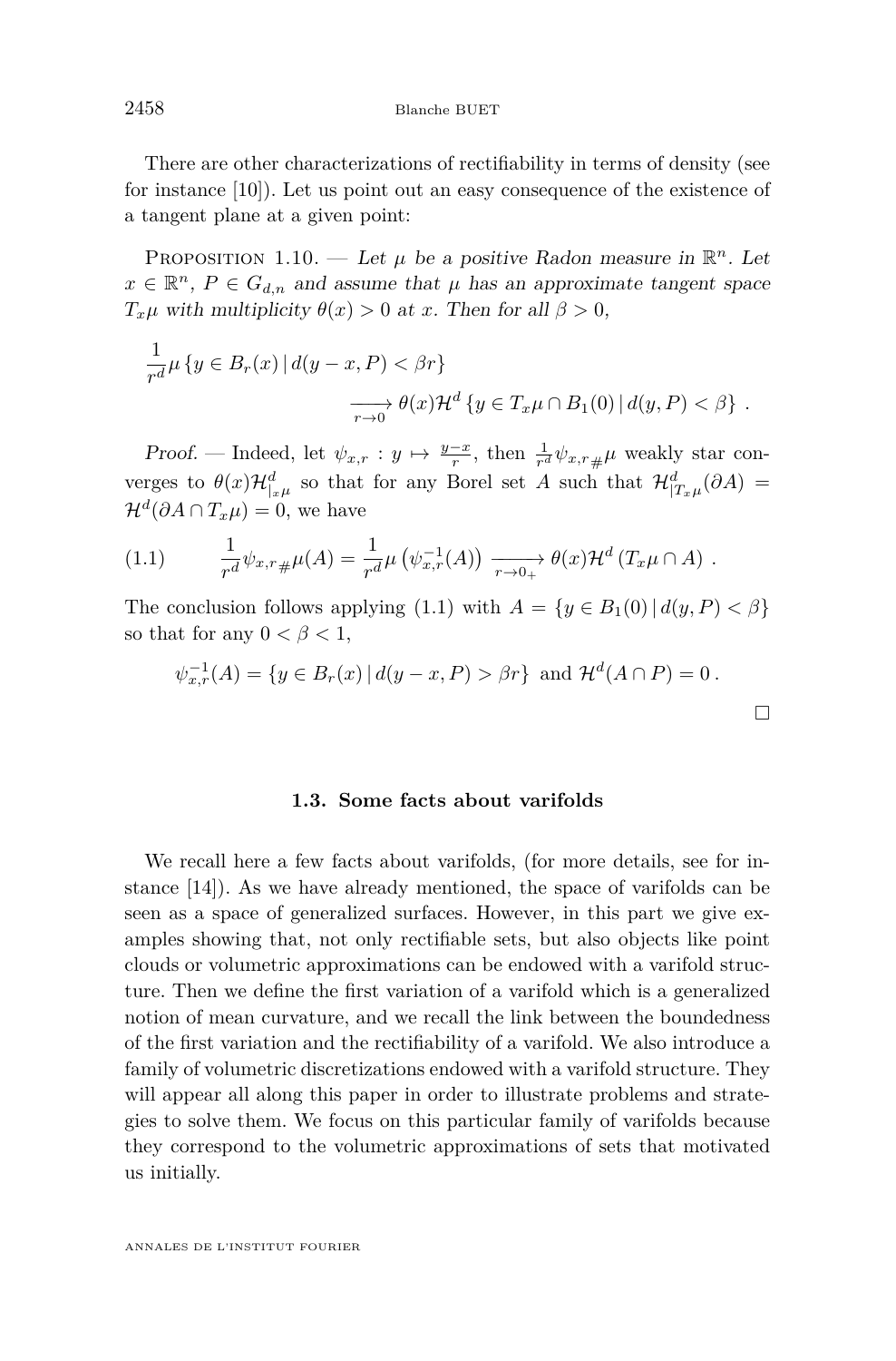#### 1.3.1. Definition of varifolds

We recall that  $G_{d,n} = \{P \subset \mathbb{R}^n \mid P \text{ is a vector subspace of dimension } d\}.$ Let us begin with the notion of rectifiable *d*–varifold.

DEFINITION 1.11 (Rectifiable *d*–varifold). — Given an open set  $\Omega \subset \mathbb{R}^n$ , let *M* be a countably *d*–rectifiable set and  $\theta$  be a non negative function with  $\theta > 0$   $\mathcal{H}^d$ –almost everywhere in *M*. A rectifiable *d*–varifold  $V = v(M, \theta)$  in  $\Omega$  is a positive Radon measure on  $\Omega \times G_{d,n}$  of the form  $V = \theta \mathcal{H}_{|M}^d \otimes \delta_{T_x M}$ i.e. for all  $\varphi \in C_c(\Omega \times G_{d,n}, \mathbb{R}),$ 

$$
\int_{\Omega \times G_{d,n}} \varphi(x,T) dV(x,T) = \int_M \varphi(x,T_xM) \theta(x) d\mathcal{H}^d(x)
$$

where  $T_xM$  is the approximative tangent space at *x* which exists  $\mathcal{H}^d$ –almost everywhere in *M*. The function  $\theta$  is called the multiplicity of the rectifiable varifold.

Remark 1.12. — We are dealing with measures on  $\Omega \times G_{d,n}$ , but we did not mention the  $\sigma$ -algebra we consider. We can equip  $G_{d,n}$  with the metric

$$
d(T, P) = \|\Pi_T - \Pi_P\|
$$

with  $\Pi_T \in M_n(\mathbb{R})$  being the matrix of the orthogonal projection onto *T* and  $\|\cdot\|$  a norm on  $M_n(\mathbb{R})$ . We consider measures on  $\Omega \times G_{d,n}$  with respect to the Borel algebra on  $\Omega \times G_{d,n}$ .

Let us turn to the general notion of varifold:

DEFINITION 1.13 (Varifold). — Let  $\Omega \subset \mathbb{R}^n$  be an open set. A *d*-varifold in  $\Omega$  is a positive Radon measure on  $\Omega \times G_{d,n}$ .

Remark 1.14. — As  $\Omega \times G_{d,n}$  is locally compact, Riesz Theorem allows to identify Radon measures on  $\Omega \times G_{d,n}$  and continuous linear forms on  $C_c(\Omega \times G_{d,n})$  (we used this fact in the definition of rectifiable *d*–varifolds) and the convergence in the sense of varifolds is then the weak–∗ convergence.

Definition 1.15 (Convergence of varifolds). — A sequence of *d*–varifolds  $(V_i)_i$  weakly– $*$  converges to a *d*–varifolds V in  $\Omega$  if, for all  $\varphi \in C_c(\Omega \times$ *Gd,n*),

$$
\int_{\Omega \times G_{d,n}} \varphi(x,P) dV_i(x,P) \xrightarrow[i \to \infty]{} \int_{\Omega \times G_{d,n}} \varphi(x,P) dV(x,P).
$$

We now give some examples of varifolds: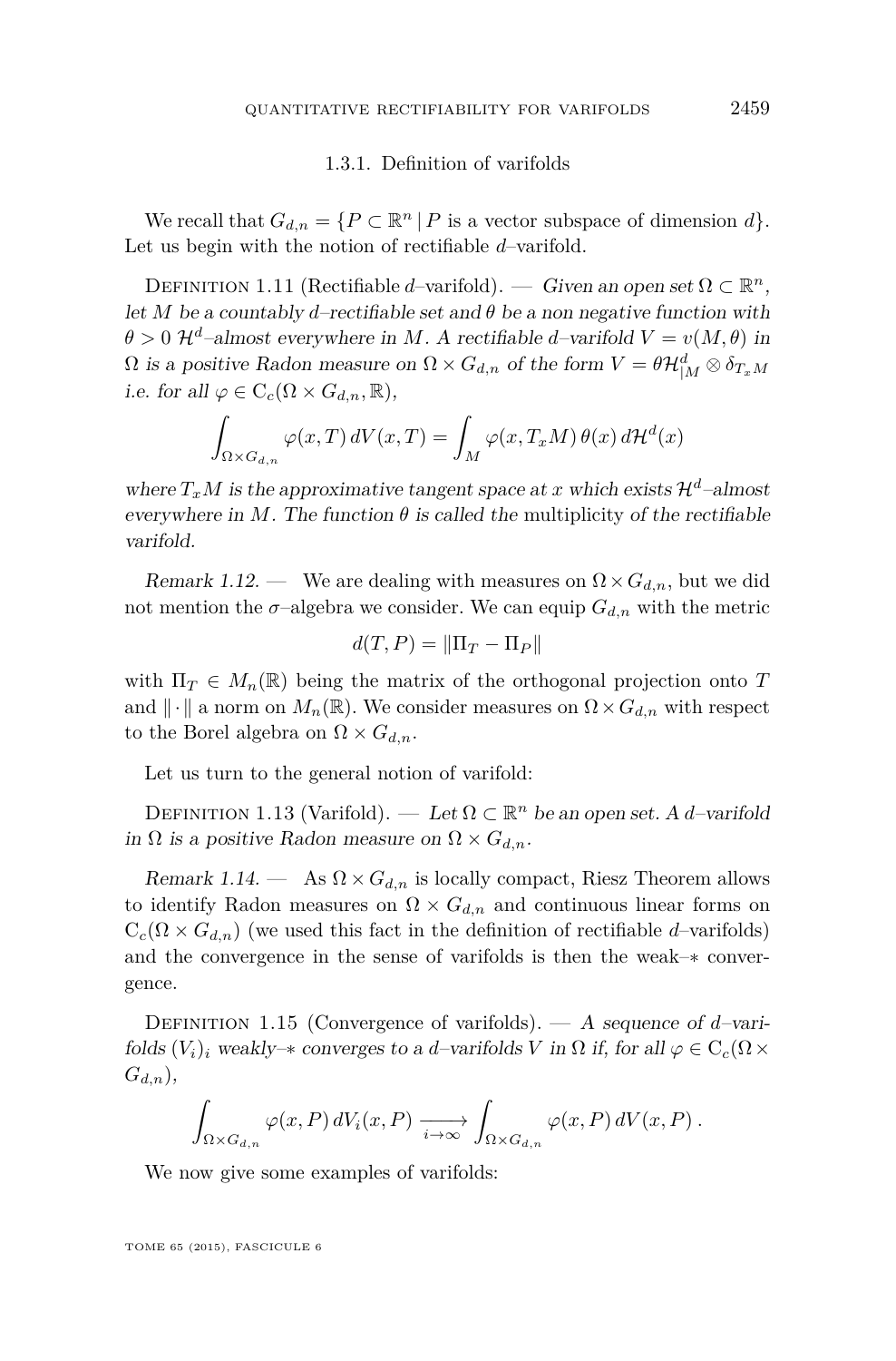Example 1.16. — Consider a straight line  $D \subset \mathbb{R}^3$ , then the measure  $v(D) = \mathcal{H}^1_{|D} \otimes \delta_D$  is the canonical 1–varifold associated to *D*.

Example 1.17. — Consider a polygonal curve  $M \subset \mathbb{R}^2$  consisting of 8 line segments  $S_1, \ldots, S_8$  of directions  $P_1, \ldots, P_8 \in G_{1,2}$ , then the measure  $v(M) = \sum_{i=1}^{8} \mathcal{H}_{|S_i}^1 \otimes \delta_{P_i}$  is the canonical varifold associated to *M*.



Example 1.18. — Consider a *d*-submanifold  $M \subset \mathbb{R}^n$ . According to the definition of rectifiable *d*–varifolds, the canonical *d*–varifold associated to *M* is  $v(M) = H^d \otimes \delta_{T_xM}$  or  $v(M, \theta) = \theta H^d \otimes \delta_{T_xM}$  adding some multiplicity  $\theta: M \to \mathbb{R}_+$ .

Example 1.19 (Point cloud). — Consider a finite set of points  $\{x_j\}_{j=1}^N$   $\subset$  $\mathbb{R}^n$  with additional information of masses  $\{m_j\}_{j=1}^N \subset \mathbb{R}_+$  and tangent planes  $\{P_j\}_{j=1...N} \subset G_{d,n}$  then the measure

$$
\sum_{j=1}^N m_j \delta_{x_j} \otimes \delta_{P_j}
$$

defines a *d*–varifolds associated with the point cloud.

DEFINITION 1.20 (Mass). — If  $V = v(M, \theta)$  is a *d*–rectifiable varifold, the measure  $\theta\mathcal{H}_{|M}^d$  is called the mass of *V* and denoted by  $||V||$ . For a general varifold  $\dot{V}$ , the mass of  $V$  is the positive Radon measure defined by  $\Vert V \Vert (B) = V(π<sup>-1</sup>(B))$  for every *B* ⊂ Ω Borel, with

$$
\begin{cases} \pi : \Omega \times G_{d,n} \to \Omega \\ (x, S) \mapsto x \end{cases}
$$

For a curve, the mass is the length measure, for a surface, it is the area measure, for the previous point cloud, the mass is  $\sum_j m_j \delta_{x_j}$ . The mass loses the tangent information and keeps only the spatial part.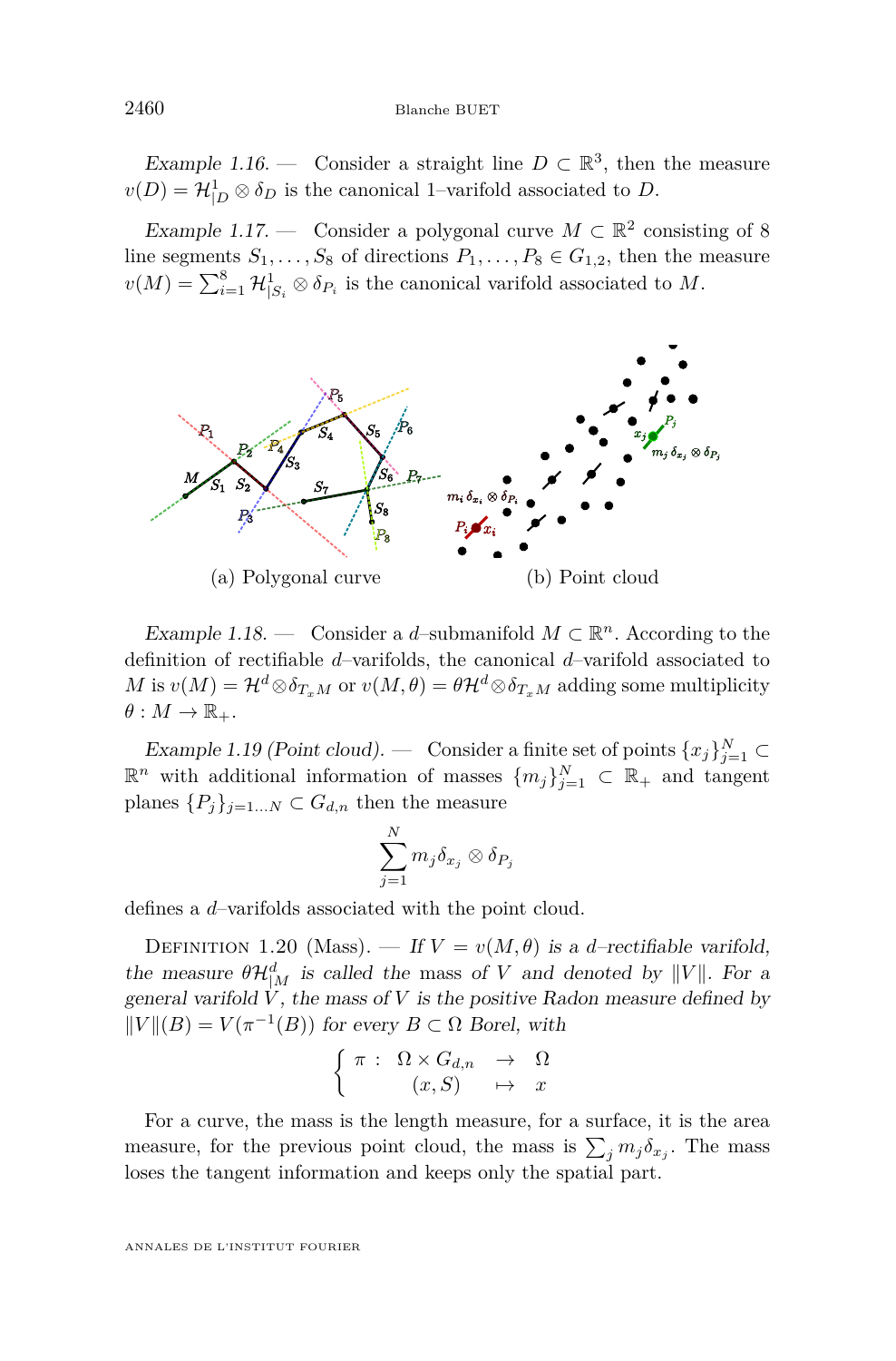#### 1.3.2. First variation of a varifold

The set of *d*–varifolds is endowed with a notion of generalized curvature called first variation. Let us recall the divergence theorem on a submanifold:

THEOREM 1.21 (Divergence theorem). — Let  $\Omega \subset \mathbb{R}^n$  be an open set and let  $M \subset \mathbb{R}^n$  be a *d*-dimensional C<sup>2</sup>- submanifold. Then, for all  $X \in$  $C_c^1(\Omega,\mathbb{R}^n)$ ,

$$
\int_{\Omega \cap M} \operatorname{div}_{T_x M} X(x) d\mathcal{H}^d(x) = - \int_{\Omega \cap M} H(x) \cdot X(x) d\mathcal{H}^d(x) ,
$$

where *H* is the mean curvature vector.

For  $P \in G$  and  $X = (X_1, \ldots, X_n) \in C_c^1(\Omega, \mathbb{R}^n)$ , the operator div<sub>P</sub> is defined as

$$
\operatorname{div}_P(x) = \sum_{j=1}^n \langle \nabla^P X_j(x), e_j \rangle = \sum_{j=1}^n \langle \Pi_P(\nabla X_j(x)), e_j \rangle
$$
  
with  $(e_1, \dots, e_n)$  canonical basis of  $\mathbb{R}^n$ 

This variational approach is actually a way to define mean curvature that can be extended to a larger class than *C* <sup>2</sup>–manifolds: the class of varifolds with bounded first variation. We can now define the first variation of a varifold.

DEFINITION 1.22 (First variation of a varifold). — The first variation of a *d*-varifold in  $\Omega \subset \mathbb{R}^n$  is the linear functional

$$
\begin{array}{rcl}\n\delta V : & C^1_c(\Omega,{\mathbb R}^n) & \to & {\mathbb R} \\
X & \mapsto & \int_{\Omega \times G_{d,n}} \text{div}_P X(x) \, dV(x,P)\n\end{array}
$$

This linear functional is generally not continuous with respect to the  $C_c^0$ topology. When it is true, we say that the varifold has locally bounded first variation:

DEFINITION 1.23. — We say that a *d*-varifold on  $\Omega$  has locally bounded first variation when the linear form  $\delta V$  is continuous that is to say, for every compact set  $K \subset \Omega$  there is a constant  $c_K$  such that for every  $X \in$  $C_c^1(\Omega, \mathbb{R}^n)$  with supp  $X \subset K$ ,

$$
|\delta V(X)| \leqslant c_K \sup_K |X| \, .
$$

Now, if a *d*–varifold *V* has locally bounded first variation, the linear form *δV* can be extended into a continuous linear form on  $C_c(Ω, ℝ<sup>n</sup>)$  and then

TOME 65 (2015), FASCICULE 6

*.*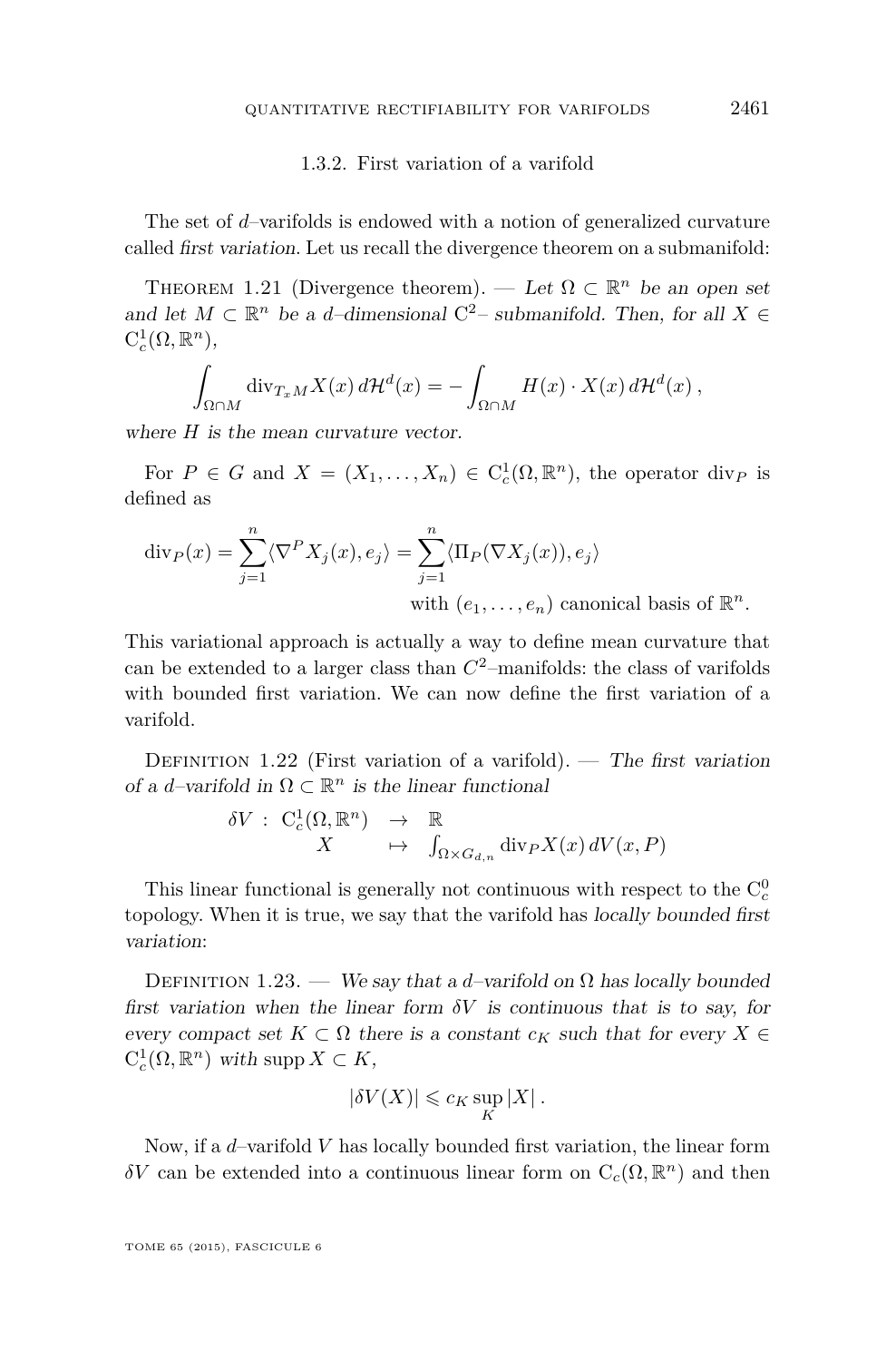by Riesz Theorem, there exists a Radon measure on  $\Omega$  (still denoted  $\delta V$ ) such that

$$
\delta V(X) = \int_{\Omega} X \cdot \delta V \quad \text{for every } X \in C_c(\Omega, \mathbb{R}^n)
$$

Thanks to Radon-Nikodym Theorem, we can derive *δV* with respect to  $||V||$  and there exist a function  $H \in (\mathcal{L}^1_{loc}(\Omega, ||V||))^n$  and a measure  $\delta V_s$ singular to  $||V||$  such that

$$
\delta V = -H||V|| + \delta V_s.
$$

The function *H* is called the generalized mean curvature vector. Thanks to the divergence theorem, it properly extends the classical notion of mean curvature for a  $C^2$  submanifold.

#### 1.3.3. Another example: a family of volumetric approximations endowed with a varifold structure

Let us explain what we mean by volumetric approximation. For us, a mesh of an open set  $\Omega$  is a countable and locally finite partition

$$
\mathcal{K} = \bigsqcup_{K \in \mathcal{K}} K
$$

of  $\Omega$ , no other assumptions on the shape of the cells or on the geometry of the mesh are needed except that the size of the mesh

$$
\delta = \sup_{K \in \mathcal{K}} \operatorname{diam} K < +\infty
$$

is finite. Given a *d*–rectifiable set  $M \subset \mathbb{R}^n$  (a curve, a surface...) and a mesh K, we can define for any cell  $K \in \mathcal{K}$ , a mass  $m_K$  (the length of the piece of curve in the cell, the area of the piece of surface in the cell) and a mean tangent plane  $P_K$  as

$$
m_K = \mathcal{H}^d(M \cap K) \text{ and } P_K \in \underset{S \in G_{d,n}}{\text{arg min}} \int_{M \cap K} |T_x M - S|^2 d\mathcal{H}^d(x) ,
$$

and similarly, given a rectifiable  $d$ -varifold  $V$ , defining

$$
m_K = ||V||(K)
$$
 and  $P_K \in \underset{S \in G_{d,n}}{\text{arg min}} \int_{K \times G_{d,n}} |P - S|^2 dV(x, P)$ ,

gives what we call a volumetric approximation of *V* . We now introduce the family of varifolds of this form: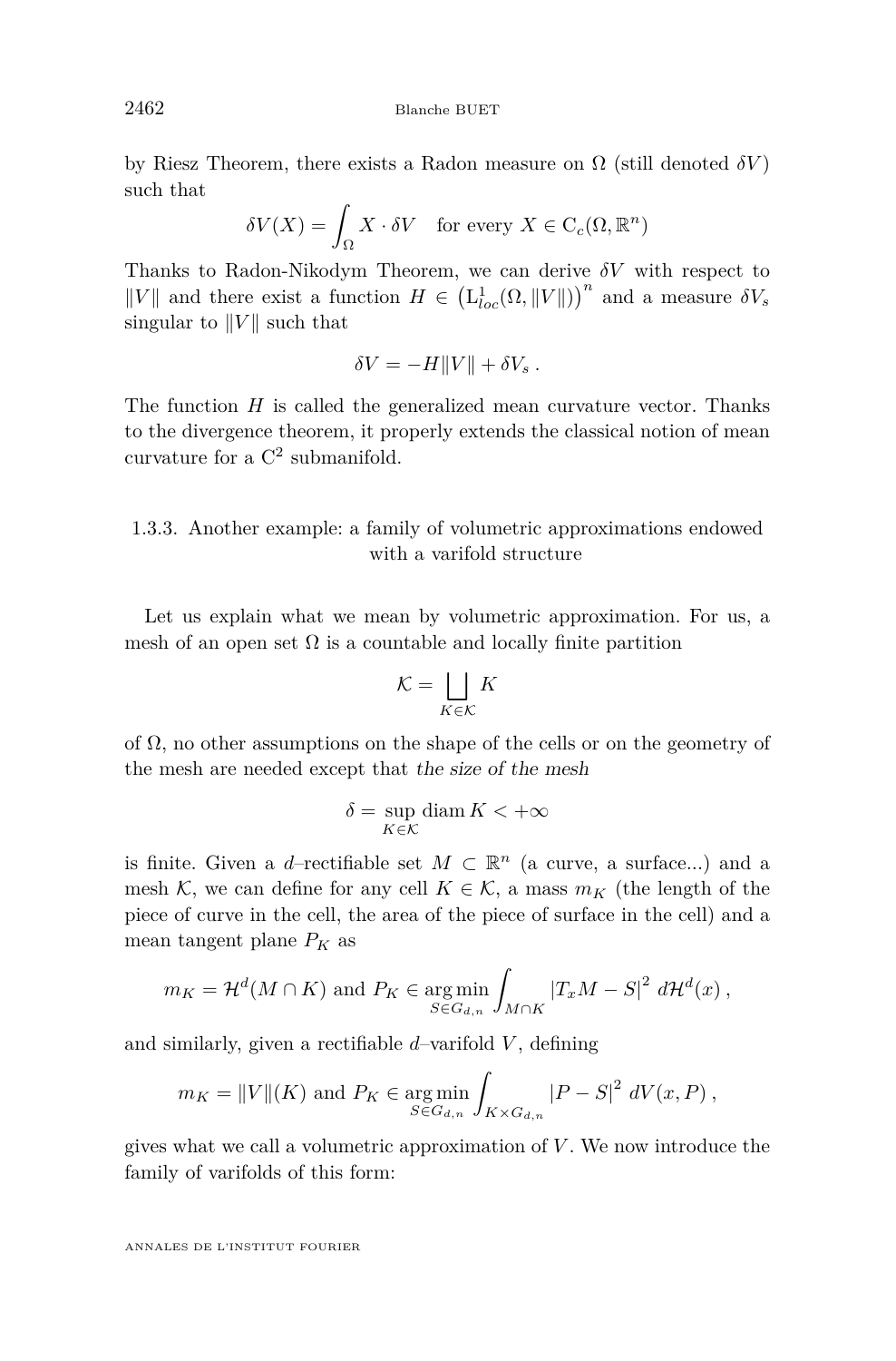<span id="page-15-0"></span>Example 1.24. — Consider a mesh  $K$  and a family  $\{m_K, P_K\}_{K \in \mathcal{K}} \subset \mathbb{R}_+ \times G_{d,n}$ . We can associate the diffuse *d*–varifold:

$$
V = \sum_{K \text{cell}} \frac{m_K}{|K|} \mathcal{L}_{|K}^n \otimes \delta_{P_K}, \, |K| = \mathcal{L}^n(K) \,.
$$

This *d*–varifold is not rectifiable since its support is *n*–rectifiable but not *d*– rectifiable. We will refer to the set of *d*– varifolds of this special form as discrete varifolds.



Let us now compute the first variation of such a varifold:

PROPOSITION 1.25. — Let  $K$  be a mesh of  $\mathbb{R}^n$  and denote  $\mathcal E$  the set of faces of K. For  $K_+$ ,  $K_-\in\mathcal{K}$ , we denote by  $\sigma = K_+|K_-\in\mathcal{E}$  the common face to  $K_+$  and  $K_-,$  and  $n_{K_+,\sigma}$  is then the outer-pointing normal to the face *σ* (pointing outside  $K_+$ ). Decompose the set of faces into  $\mathcal{E} = \mathcal{E}_{int} \cup \mathcal{E}_b \cup \mathcal{E}_0$ where

- $\mathcal{E}_{int}$  is the set of faces  $\sigma = K_+|K_-|$  such that  $m_{K_+}, m_{K_-} > 0$ , called internal faces,
- $\mathcal{E}_0$  is the set of faces  $\sigma = K_+|K_-$  such that  $m_{K_+}, m_{K_-} = 0$ ,
- $\mathcal{E}_b$  is the set of remaining faces  $\sigma = K_+|K_-$  such that  $m_{K_+} > 0$  and  $m_{K-} = 0$  or conversely  $m_{K+} = 0$  and  $m_{K-} > 0$ , called boundary faces. In this case,  $\sigma$  is denoted by  $K_{+}|\cdot$  with  $m_{K_{+}}>0$ .

For  ${m_K, P_K}_{K \in \mathcal{K}} \subset \mathbb{R}_+ \times G_{d,n}$ , let us define the *d*-varifold

$$
V_{\mathcal K} = \sum_{K \in {\mathcal K}} \frac{m_K}{|K|} {\mathcal L}_{|K}^n \otimes \delta_{P_K} \;.
$$

Then,

$$
\left|\delta V_{\mathcal{K}}\right|=\sum_{\substack{\sigma\in\mathcal{E}_{int},\\ \sigma=K_{-}\mid K_{+}}} \left|\left[\frac{m_{K_{+}}}{|K_{+}|}\Pi_{P_{K_{+}}}-\frac{m_{K_{-}}}{|K_{-}|}\Pi_{P_{K_{-}}}\right](n_{K_{+},\sigma})\right|\mathcal{H}_{|\sigma}^{n-1} +\sum_{\substack{\sigma\in\mathcal{E}_{b},\\ \sigma=K\mid\cdot}}\frac{m_{K}}{|K|}\left|\Pi_{P_{K}}n_{K,\sigma}\right|\mathcal{H}_{\sigma}^{n-1},
$$

where Π*<sup>P</sup>* is the orthogonal projection onto the *d*-plane *P*.

We stress that the terms internal faces and boundary faces do not refer to the structure of the mesh  $K$  but to the structure of the support of  $V_K$ .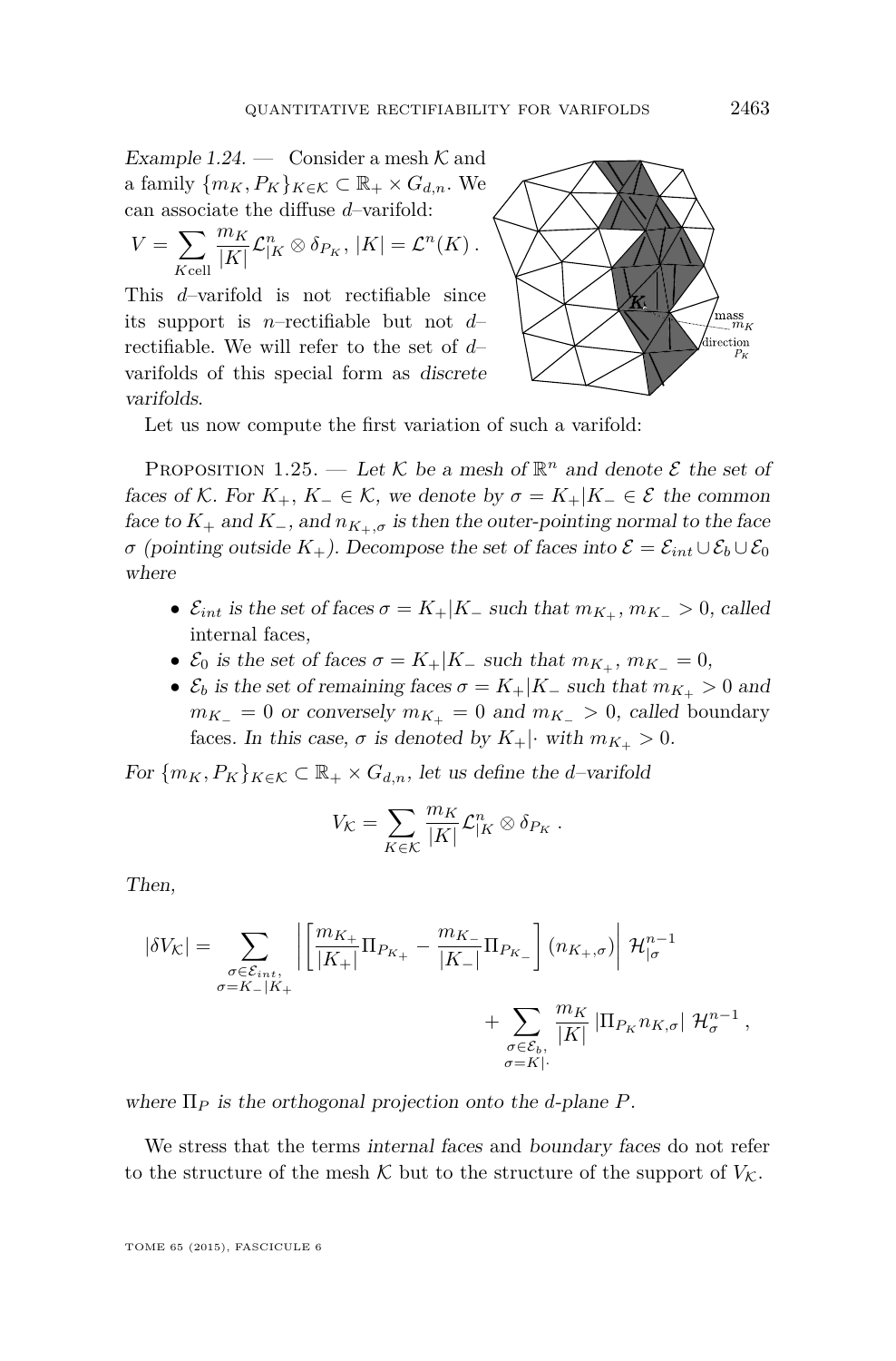Proof. — Let  $V_{\mathcal{K}} = \sum$ *K*∈K *m<sup>K</sup>*  $\frac{m_K}{|K|} \mathcal{L}_{|K}^n \otimes \delta_{P_K}$  be a discrete varidold associated with the mesh  $K$  and let  $X \in C_c^1(\Omega, \mathbb{R}^n)$ . Then,

$$
\delta V_{\mathcal{K}}(X) = \int_{\Omega \times G_{d,n}} \operatorname{div}_S X(x) dV_{\mathcal{K}}(x, S) = \sum_{K \in \mathcal{K}} \frac{m_K}{|K|} \int_K \operatorname{div}_{P_K} X(x) d\mathcal{L}^n(x).
$$

Let us compute this term. Fix  $(\tau_1, \ldots, \tau_d)$  a basis of the tangent plane  $P_K$ so that

$$
\int_K \operatorname{div}_{P_K} X(x) d\mathcal{L}^n(x) = \sum_{j=1}^d \int_K DX(x)\tau_j \cdot \tau_j d\mathcal{L}^n(x) ,
$$

and  $DX(x)\tau_j \cdot \tau_j = \sum^n$ *k*=1  $(\nabla X_k(x) \cdot \tau_j) \tau_j^k$  so that

$$
\int_{K} \operatorname{div}_{P_{\mathcal{K}}} X(x) d\mathcal{L}^{n}(x) = \sum_{j=1}^{d} \sum_{k=1}^{n} \tau_{j}^{k} \int_{K} (\nabla X_{k}(x) \cdot \tau_{j}) d\mathcal{L}^{n}(x)
$$

$$
= - \sum_{j=1}^{d} \sum_{k=1}^{n} \tau_{j}^{k} \int_{\partial K} X_{k} \tau_{j} \cdot n_{out} d\mathcal{H}^{d}
$$

$$
= - \int_{\partial K} \sum_{j=1}^{d} (\tau_{j} \cdot n_{out}) \sum_{k=1}^{n} X_{k} \tau_{j}^{k} d\mathcal{H}^{d}
$$

$$
= - \int_{\partial K} \sum_{j=1}^{d} (\tau_{j} \cdot n_{out}) (X \cdot \tau_{j}) d\mathcal{H}^{d}
$$

$$
= - \int_{\partial K} X(x) \cdot (\Pi_{P_{\mathcal{K}}} n_{out}) d\mathcal{H}^{d}(x),
$$

where  $\Pi_{P_K}$  is the orthogonal projection onto  $P_K$  and  $n_{out}$  is the outwardpointing normal. Consequently

$$
|\delta V_{\mathcal{K}}(X)| = \left| \sum_{K \in \mathcal{K}} \frac{m_K}{|K|} \int_{\partial K} X(x) \cdot (\Pi_{P_K} n_{out}) d\mathcal{H}^d(x) \right|
$$
  

$$
\leq \|X\|_{\infty} \sum_{K \in \mathcal{K}} \frac{m_K}{|K|} |\Pi_{P_K} n_{out}| \mathcal{H}^d(\partial K).
$$

For a fixed mesh, the sum is locally finite and then,  $V_K$  has locally bounded first variation. But what happens if the size of the mesh tends to 0? In order to compute the total variation of  $\delta V_K$  as a Radon measure, we just have to rewrite the sum as a sum on the faces  $\mathcal E$  of the mesh. This is more natural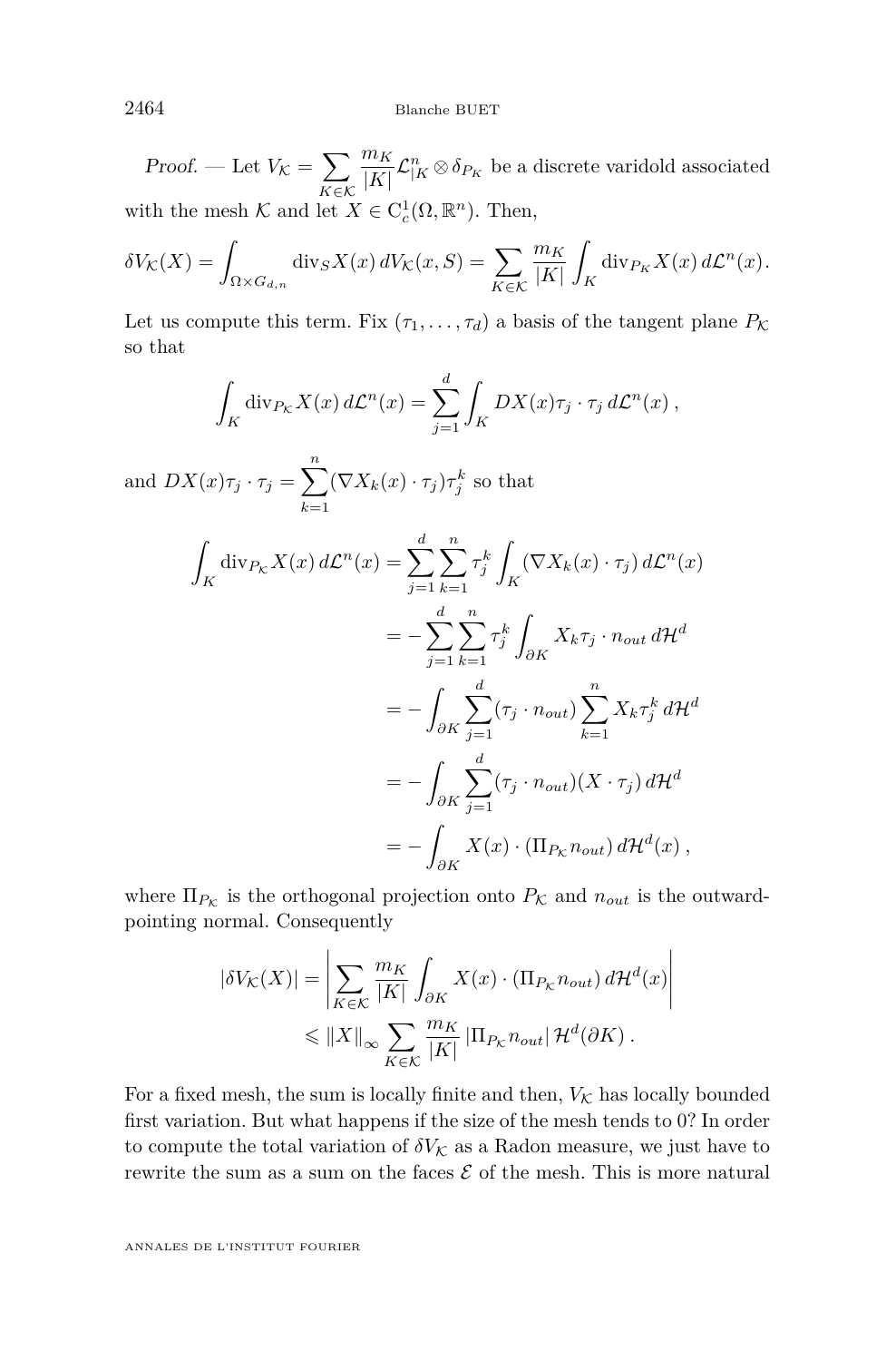<span id="page-17-0"></span>since  $\delta V_{\mathcal{K}}$  is concentrated on faces. Thus

$$
\delta V_K = - \sum_{\substack{\sigma \in \mathcal{E}_{int}, \\ \sigma = K - |K| \\ \sigma = K|}} \left[ \frac{m_{K+}}{|K+1|} \Pi_{P_{K+}} n_{K+}, \sigma + \frac{m_{K-}}{|K-1|} \Pi_{P_{K-}} n_{K-}, \sigma \right] \mathcal{H}_{|\sigma}^{n-1} \n- \sum_{\substack{\sigma \in \mathcal{E}_{b}, \\ \sigma = K| \\ \sigma = K - |K+1}} \frac{m_K}{|K|} \Pi_{P_K} n_{K}, \sigma \mathcal{H}_{|\sigma}^{n-1} \n= - \sum_{\substack{\sigma \in \mathcal{E}_{int}, \\ \sigma = K - |K+1 \\ \sigma = K| \\ \sigma = K|}} \left[ \frac{m_{K+}}{|K+1|} \Pi_{P_{K+}} - \frac{m_{K-}}{|K-1|} \Pi_{P_{K-}} \right] \cdot (n_{K+}, \sigma) \mathcal{H}_{|\sigma}^{n-1} \n- \sum_{\substack{\sigma \in \mathcal{E}_{b}, \\ \sigma = K| \\ \sigma = K|}} \frac{m_K}{|K|} \Pi_{P_K} n_{K}, \sigma \mathcal{H}_{|\sigma}^{n-1} .
$$

Therefore,

$$
|\delta V_{\mathcal{K}}| = \sum_{\substack{\sigma \in \mathcal{E}_{int}, \\ \sigma = K - |K| \\ \sigma = K|}} \left| \left[ \frac{m_{K+}}{|K+1|} \Pi_{P_{K+}} - \frac{m_{K-}}{|K-1|} \Pi_{P_{K-}} \right] \cdot (n_{K+}, \sigma) \right| \mathcal{H}_{|\sigma}^{n-1} + \sum_{\substack{\sigma \in \mathcal{E}_{b}, \\ \sigma = K|}} \frac{m_{K}}{|K|} |\Pi_{P_{K}} n_{K, \sigma}| \mathcal{H}_{|\sigma}^{n-1}.
$$

Example 1.26. — Let us estimate this first variation in a simple case. Let us assume that the mesh is a regular cartesian grid of  $\Omega = ]0,1[^2 \subset \mathbb{R}^2$ of size  $h_K$  so that for all  $K \in \mathcal{K}$  and  $\sigma \in \mathcal{E}$ ,

$$
|K| = h_{\mathcal{K}}^2
$$
 and  $\mathcal{H}^1(\sigma) = h_{\mathcal{K}}$ .

Consider the vector line *D* of direction given by the unit vector  $\frac{1}{\sqrt{2}}$  $\frac{1}{2}(1,1)$ . Let  $V = \mathcal{H}^1_{|D} \otimes \delta_D$  be the canonical 1–varifold associated to *D* and  $V_K$  the volumetric approximation of  $V$  in the mesh  $K$ , then

$$
|\delta V_{\mathcal{K}}|(\Omega) = \sum_{\substack{\sigma \in \mathcal{E}_{int}, \\ \sigma = K - |K| \\ \sigma = K|}} \left| \left[ \frac{m_{K_{+}}}{|K_{+}|} \Pi_{P_{K_{+}}} - \frac{m_{K_{-}}}{|K_{-}|} \Pi_{P_{K_{-}}} \right] \cdot (n_{K_{+},\sigma}) \right| \mathcal{H}^{1}(\sigma)
$$
  
+ 
$$
\sum_{\substack{\sigma \in \mathcal{E}_{b}, \\ \sigma = K| \\ \sigma = K - |K|}} \frac{m_{K}}{|K|} |\Pi_{P_{K}} n_{K,\sigma}| \mathcal{H}^{1}(\sigma)
$$
  
= 
$$
\frac{1}{h_{\mathcal{K}}} \sum_{\substack{\sigma \in \mathcal{E}_{int}, \\ \sigma = K - |K| \\ \sigma = K |K}} |m_{K_{+}} - m_{K_{-}}| |\Pi_{D} n_{K_{+},\sigma}| + \frac{1}{h_{\mathcal{K}}} \sum_{\substack{\sigma \in \mathcal{E}_{b}, \\ \sigma = K|}{}} m_{K} |\Pi_{D} n_{K,\sigma}|.
$$

TOME 65 (2015), FASCICULE 6

 $\Box$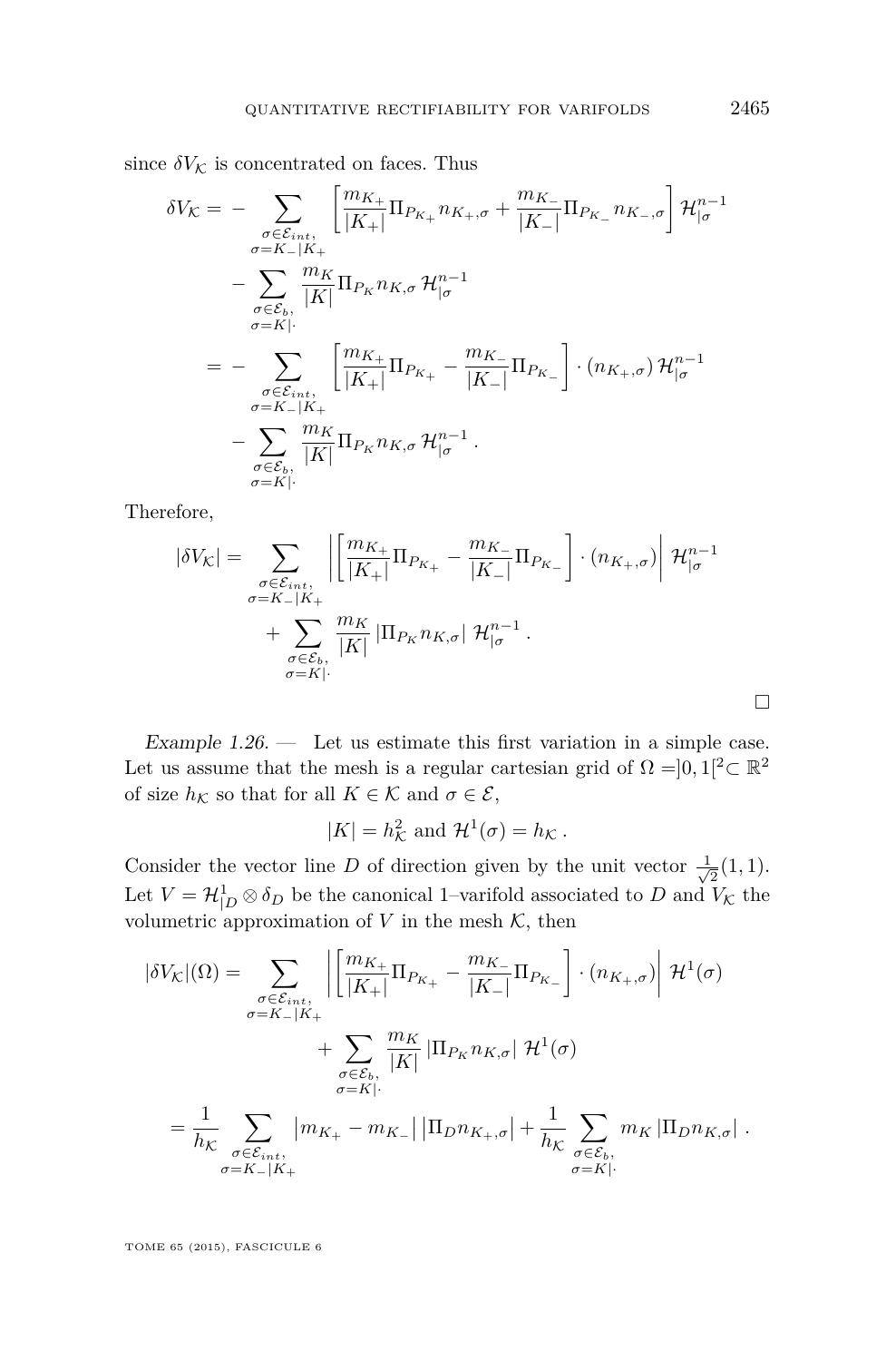And  $|\Pi_D n_{K,\sigma}| = \frac{\sqrt{2}}{2}$  (for any *K*, *σ*) so that 2  $|\delta V_{\mathcal{K}}|(\Omega) =$ √ 2  $2h_{\mathcal{K}}$  $\sum$  $\sigma \in \mathcal{E}_{int}$ ,<br>  $\sigma$ =*K*−|*K*+  $|m_{K_{+}} - m_{K_{-}}| +$ √ 2  $2h_{\mathcal{K}}$  $\sum$ *σ*∈E*b, σ*=*K*|·  $m_K$ .  $=||V||(\Omega)$  $=\|V\|(\Omega)$ 

So that if we now consider successive volumetric approximations of  $V_{\mathcal{K}_i}$ associated with successive meshes  $\mathcal{K}_i$  whose size  $h_{\mathcal{K}_i}$  tends to 0 when *i* tends to  $\infty$ ,

$$
|\delta V_{\mathcal{K}_i}|(\Omega) = \frac{\sqrt{2}}{2h_{\mathcal{K}_i}} \left( \sum_{\substack{\sigma \in \mathcal{E}_{int}, \\ \sigma = K - |K_+}} |m_{K_+} - m_{K_-}| + ||V||(\Omega) \right)
$$

$$
\geq \frac{\sqrt{2}}{2h_{\mathcal{K}_i}} ||V||(\Omega) \xrightarrow[i \to \infty]{} + \infty.
$$



More generally, the problem is that the tangential direction  $P_K$  and the direction of the face  $\sigma$  have no reason to be correlated so that the term  $|\Pi_{P_K} n_{K,\sigma}|$  can be large (close to 1) and thus, if the mesh is not adapted to the tangential directions  $|\delta V_{\mathcal{K}_i}|(\Omega)$  may explode when the size of the mesh  $h_{\mathcal{K}_i}$  tends to 0. Of course, we are not saying that  $|\delta V_{\mathcal{K}_i}|(\Omega)$  always explodes when refining the mesh, but that it may happen and it is not something easy to control except by adapting the mesh to the tangential directions  $P_K$  in the boundary cells. This is clearly a problem showing that the classical notion of first variation is not well adapted to this kind of volumetric discretization.

#### 1.3.4. Control of the first variation and rectifiability

We will end these generalities about varifolds by linking the control of the first variation (generalized mean curvature) to the regularity of the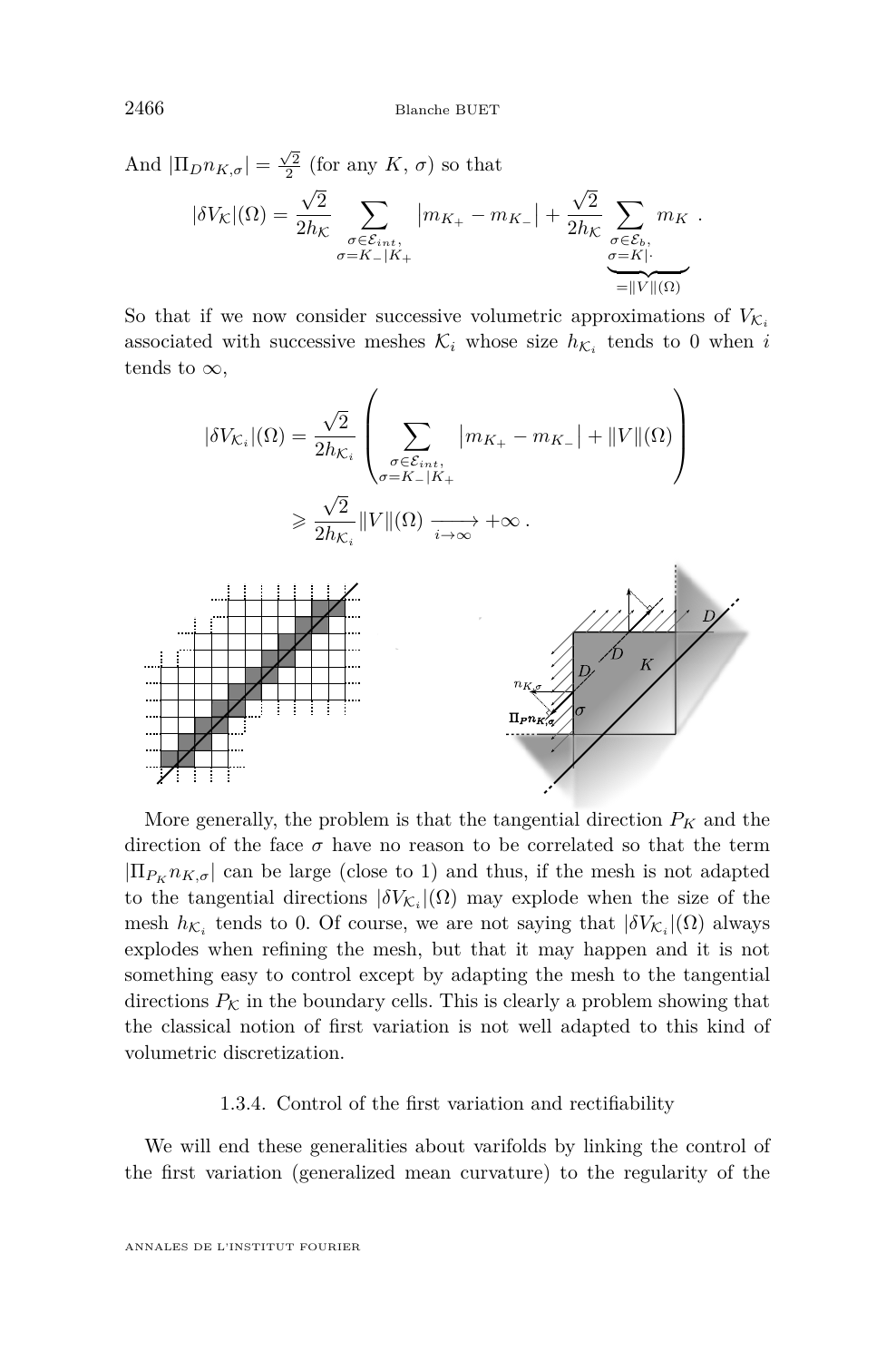<span id="page-19-0"></span>varifolds. Let us begin with some property of the so called height excess proved by K. Brakke in [\[3,](#page-58-0) §5.7]. There exist sharper estimates established by U. Menne in [\[11\]](#page-58-0).

THEOREM 1.27 (Height excess decay). — Let  $V = v(M, \theta) = \theta \mathcal{H}_{|M}^d \otimes$  $\delta_{T_xM}$  be a rectifiable *d*–varifold in some open set  $\Omega \subset \mathbb{R}^n$ . Assume that *V* is integral (that is  $\theta(x) \in \mathbb{N}$  for  $||V||$ –almost every *x*) and assume that *V* has locally bounded first variation. Then for *V*-almost every  $(x, P) \in \Omega \times G_{d,n}$ ,

heightex
$$
(x, P, V, r) := \frac{1}{r^d} \int_{B_r(x)} \left( \frac{d(y - x, P)}{r} \right)^2 d||V||(y) = o_x(r).
$$

Remark  $1.28.$  — Let us notice that

$$
E_{\alpha}(x, P, V) = \int_{r=\alpha}^{1} \text{heightex}(x, P, V, r) \frac{dr}{r}.
$$

That is why we called these quantities averaged height excess.

We now state a compactness result linking the rectifiability to the control of the first variation. It is exactly the kind of result we are interested in, with the exception that, in our setting, the approximating varifolds are generally not rectifiable and, moreover, the following control on the first variation is not satisfied.

THEOREM 1.29 (Allard Compactness Theorem,  $[14, $42.7]$  $[14, $42.7]$ ). — Let  $(V_i)_i = (v(M_i, \theta_i))_i$  be a sequence of *d*-rectifiable varifolds with locally bounded first variation in an open set  $\Omega \subset \mathbb{R}^n$  and such that  $\theta_i \geq 1$  || $V_i$ ||almost everywhere. If

$$
\sup_{i} \{ ||V_i(W)|| + |\delta V_i|(W) \} \leq c(W) < +\infty
$$

for every open set  $W \subset \Omega$ , then there exists a subsequence  $(V_{i_n})_n$  weakly- $*$ converging to a rectifiable *d*–varifold *V* , with locally bounded first variation in  $\Omega$ , such that  $\theta \geq 1$ , and moreover

$$
|\delta V|(W) \leqslant \liminf_{n \to \infty} |\delta V_{i_n}|(W) \quad \forall \, W \subset\subset \Omega \, .
$$

If for all  $i$ ,  $V_i$  is an integral varifold then  $V$  is integral too.

The problem is that even if the limit *d*–varifold is rectifiable and has bounded first variation, it is not necessarily the case of an approximating sequence of varifolds. For instance, a point cloud varifold does not have bounded first variation. As for discrete *d*–varifolds of Example [1.24,](#page-15-0) we have computed the first variation and seen that it is bounded for a fixed mesh, however, when the size of the mesh tends to zero, the total variation of the first variation is no longer bounded (in general) because of some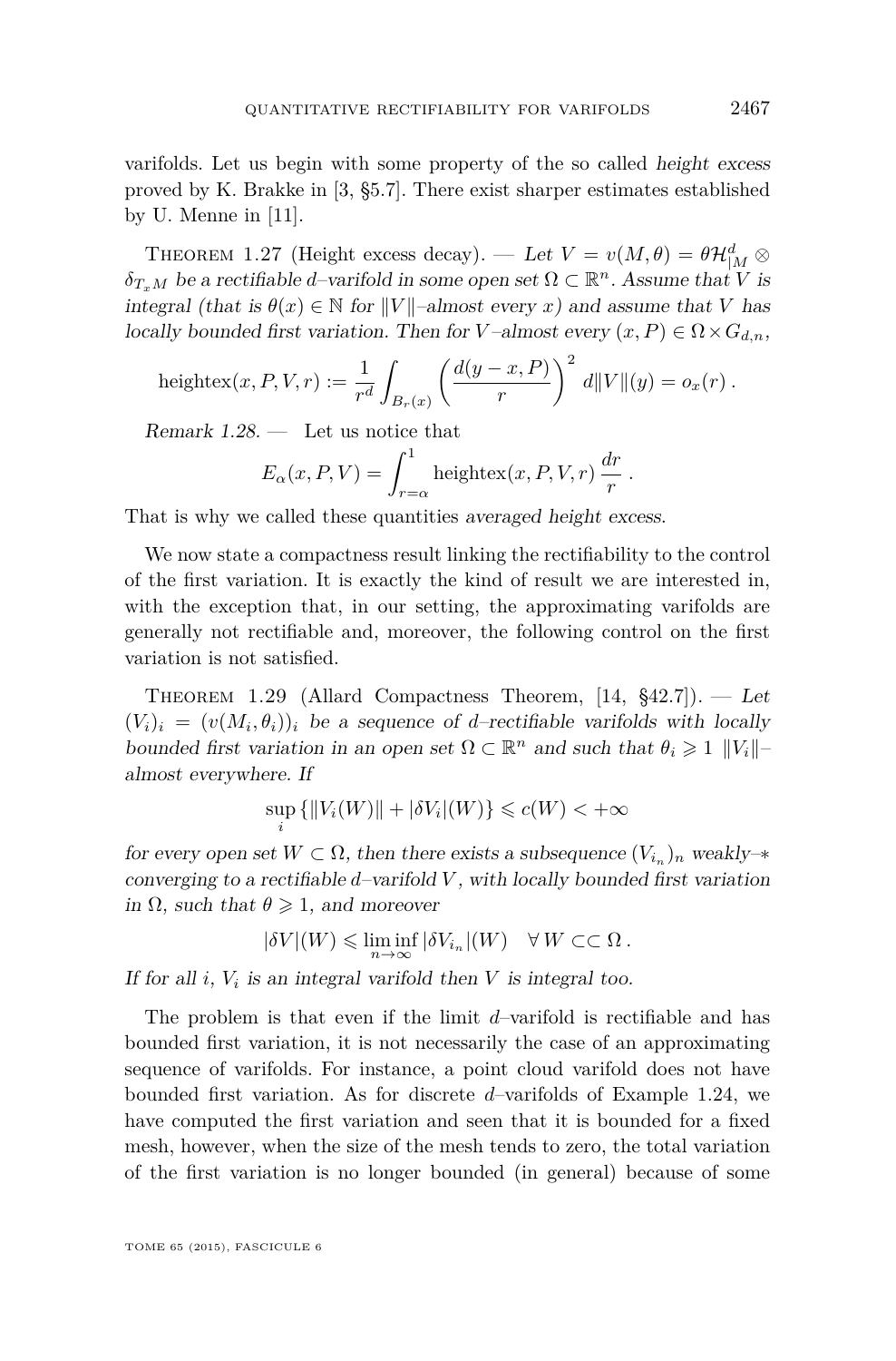<span id="page-20-0"></span>boundary terms. We need some other way to ensure rectifiability. That is why we are looking for something more volumetric than the first variation, as defined in the introduction, in order to enforce rectifiability:

$$
E_{\alpha}(x, P, V) = \int_{r=\alpha}^{1} \frac{1}{r^d} \int_{y \in B_r(x) \cap \Omega} \left( \frac{d(y-x, P)}{r} \right)^2 d||V||(y) \frac{dr}{r}.
$$

We now have two questions we want to answer:

(1) Assume that  $(V_i)_i$  is a sequence of *d*–varifolds weakly– $*$  converging to some *d*–varifold *V* with the following control

(1.2) 
$$
\sup_{i} \int_{\Omega \times G_{d,n}} E_{\alpha_i}(x, P, V_i) dV_i(x, P) < +\infty,
$$

can we conclude that *V* is rectifiable ?

(2) Is this condition better adapted to the case of (non-rectifiable) volumetric approximating varifolds (i.e. sequences of discrete varifolds as defined in Example $(1.24)$  ? We will prove that as soon as  $V_i$ weakly–∗ converges to *V* , there exists a subsequence satisfying the control (1.2).

We begin with studying the static case.

## **2. Static quantitative conditions of rectifiability for varifolds**

In this section, we begin with studying  $E_0(x, P, V)$ , the averaged height excess, with respect to  $P \in G_{d,n}$  (for a fixed *d*–varifold and a fixed  $x \in \Omega$ ). We show that if *V* has bounded first variation then the approximate tangent plane at *x* is the only plane for which *E*<sup>0</sup> can be finite. Then we state and prove quantitative conditions of rectifiability for varifolds in the static case. Let us recall how we defined  $E_0(x, P, V)$  in Theorem [0.4.](#page-4-0)

DEFINITION 2.1 (Averaged height excess). — Let *V* be a *d*-varifold in  $\Omega \subset \mathbb{R}^n$  open subset. Then we define

$$
E_0(x, P, V) = \int_{r=0}^1 \frac{1}{r^d} \int_{y \in B_r(x) \cap \Omega} \left( \frac{d(y-x, P)}{r} \right)^2 d||V||(y) \frac{dr}{r} .
$$

We first study the averaged height excess  $E_0(x, P, V)$  with respect to  $P \in G_{d,n}$  for a fixed rectifable *d*–varifold.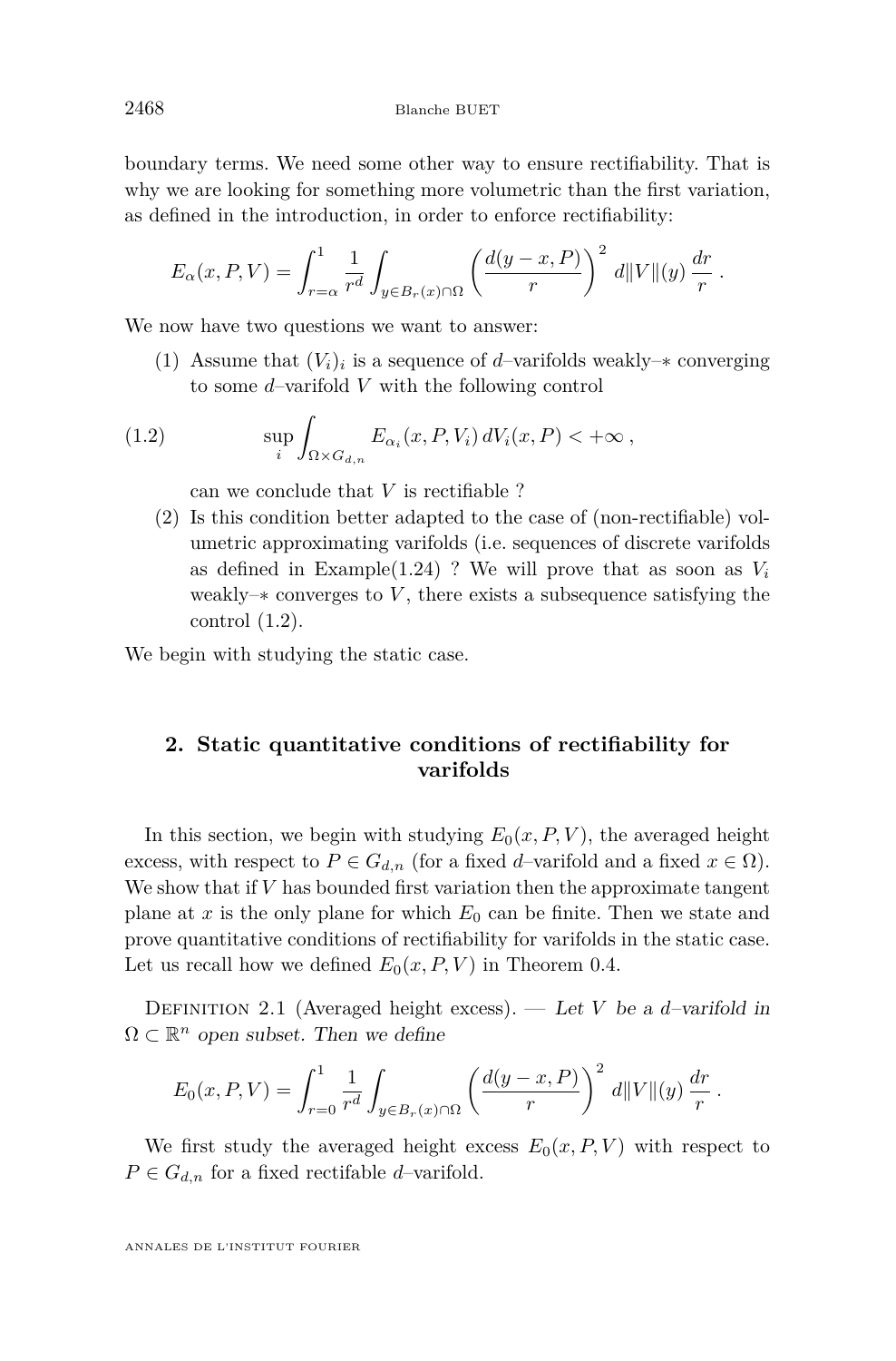#### <span id="page-21-0"></span>**2.1.** The averaged height excess energy  $E_0(x, P, V)$

Notice that if  $||V|| = \mathcal{H}_{|M}^d$  then for every *d*-vector plane  $P \in G_{d,n}$ ,

$$
\int_{r=0}^{1} \beta_2(x, r, M)^2 \frac{dr}{r}
$$
\n
$$
= \int_{r=0}^{1} \inf_{S \in \{\text{affine } d-\text{plane}\}} \left( \frac{1}{r^d} \int_{y \in B_r(x) \cap M} \left( \frac{d(y, S)}{r} \right)^2 d\mathcal{H}^d(y) \right) \frac{dr}{r}
$$
\n
$$
\leqslant \int_{r=0}^{1} \frac{1}{r^d} \int_{y \in B_r(x) \cap M} \left( \frac{d(y - x, P)}{r} \right)^2 d\mathcal{H}^d(y) \frac{dr}{r} = E_0(x, P, V).
$$

Thus, assume that for  $\mathcal{H}^d$ -almost every  $x \in M$ ,  $\theta_*^d(x, M) > 0$  holds and that there exists some  $P_x \in G_{d,n}$  such that  $E_0(x, P_x, \mathcal{H}_{|M}^d) < +\infty$ . Then thanks to Pajot's Theorem [0.3,](#page-3-0) *M* is *d*–rectifiable. As we will see, the point is that for any  $x \in M$  where the tangent plane  $T_xM$  exists, then  $P_x = T_xM$ is the best candidate, among all *d*-planes *P*, to satisfy  $E_0(x, P_x, \mathcal{H}_{|M}^d)$  <  $+\infty$ . Consequently, in order to test the rectifiability of a *d*–varifold *V*, it is natural to study  $E_0(x, P, V)$  for  $(x, P)$  in supp *V* (which is more restrictive than for any  $(x, P) \in \text{supp } ||V|| \times G_{d,n}$ . More concretely, we will study

$$
\int_{\Omega \times G_{d,n}} E_0(x, P, V) dV(x, P)
$$

rather than

$$
\int_{\Omega} \inf_{P \in G} E_0(x, P, V) d||V||(x).
$$

In this whole part, we fix a rectifiable *d*–varifold in some open set  $\Omega \subset \mathbb{R}^n$ and we study the behaviour of  $E_0(x, P, V)$  with respect to  $P \in G_{d,n}$ . We are going to show that for a rectifiable *d*–varifold, this energy is critical: under some assumptions, it is finite if and only if  $P$  is the approximate tangent plane. More precisely:

PROPOSITION 2.2. — Let  $V = v(M, \theta)$  be a rectifiable *d*–varifold in an open set  $\Omega \subset \mathbb{R}^n$ . Then,

(1) Let  $x \in M$  be such that the approximate tangent plane  $T_xM$  to M at *x* exists and  $\theta(x) > 0$  (thus for *V V N* almost every *x*) then for all  $P \in G_{d,n}$  such that  $P \neq T_xM$ ,

$$
E_0(x, P, V) = +\infty.
$$

(2) If in addition *V* is integral  $(\theta \in \mathbb{N} ||V||$ –almost everywhere) and has bounded first variation then for  $||V||$ –almost every *x*,

$$
E_0(x,T_xM,V) < +\infty.
$$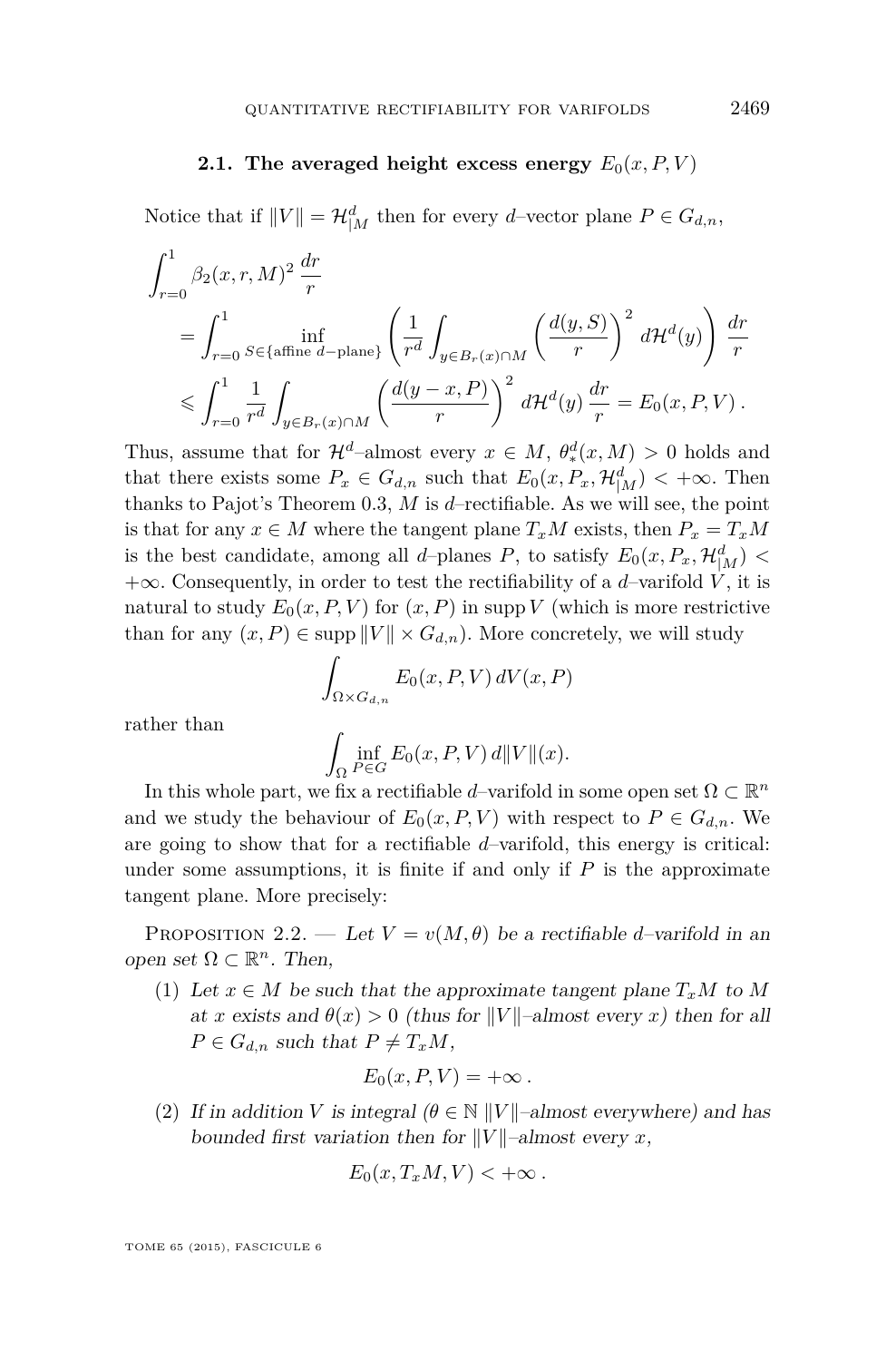*Proof.* — We begin with the first assertion. Let  $x \in M$  be such that the approximate tangent plane  $T_xM$  to  $M$  at  $x$  exists. Let  $P \in G_{d,n}$  such that  $P \neq T_xM$ . Thanks to Prop. [1.10,](#page-10-0) for all  $\beta > 0$  we have

$$
\frac{1}{r^d} ||V|| \{ y \in B_r(x) | d(y - x, P) < \beta r \}
$$

$$
\xrightarrow[r \to 0+]{} \theta(x) \mathcal{H}^d (T_x M \cap \{ y \in B_1(0) | d(y, P) < \beta \} ).
$$

Now for all  $\beta > 0$ ,

$$
E_0(x, P, V) = \int_{r=0}^1 \frac{dr}{r^{d+1}} \int_{B_r(x)} \left\{ \frac{d(y-x, P)}{r} \right\}^2 d||V||(y)
$$
  
\n
$$
\geqslant \int_{r=0}^1 \frac{dr}{r} \frac{1}{r^d} \int_{\{y \in B_r(x) \mid d(y-x, P) \geqslant \beta r\}} \beta^2 d||V||(y)
$$
  
\n
$$
= \beta^2 \int_{r=0}^1 \frac{dr}{r} \frac{1}{r^d} ||V|| \left\{ y \in B_r(x) \mid d(y-x, P) \geqslant \beta r \right\} .
$$

Let us estimate

$$
\frac{1}{r^d} ||V|| \left\{ y \in B_r(x) \, | \, d(y-x, P) \geq \beta r \right\}
$$
\n
$$
= \frac{1}{r^d} ||V|| (B_r(x)) - \frac{1}{r^d} ||V|| \left\{ y \in B_r(x) \, | \, d(y-x, P) < \beta r \right\}.
$$
\n
$$
\xrightarrow[r \to 0]{} \theta(x) \omega_d
$$
\n
$$
\xrightarrow[r \to 0]{} \theta(x) \mathcal{H}^d(T_x M \cap \{y \in B_1(0) \, | \, d(y, P) < \beta\})
$$

As  $P \neq T_xM$ , there exists some constant  $c_P$  depending on  $P$  and  $T_xM$ such that

$$
\mathcal{H}^d(T_xM \cap \{y \in B_1(0) \mid d(y,P) < \beta\}) \leqslant c_P \beta.
$$

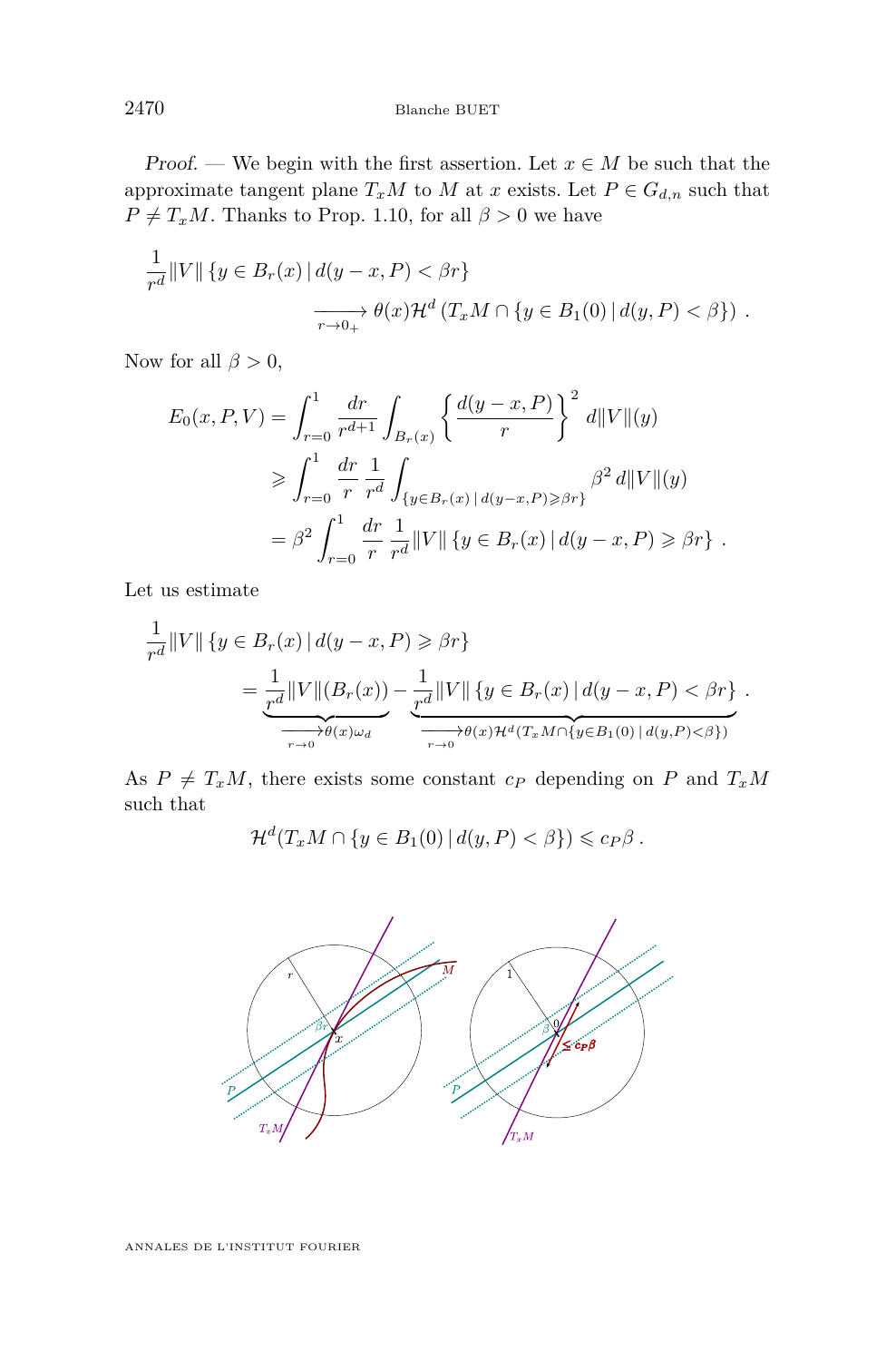<span id="page-23-0"></span>Consequently,

$$
\lim_{r \to 0} \frac{1}{r^d} ||V|| \{ y \in B_r(x) | d(y - x, P) \geq \beta r \}
$$
  
=  $\theta(x) (\omega_d - \mathcal{H}^d(T_x M \cap \{ y \in B_1(0) | d(y, P) < \beta \}) )$   
 $\geq \theta(x) (\omega_d - c_P \beta)$   
 $\geq \theta(x) \frac{\omega_d}{2}$  for  $\beta$  small enough.

Eventually there exist  $\beta > 0$  and  $r_0 > 0$  such that for all  $r \le r_0$ 

$$
\frac{1}{r^d} ||V|| \{ y \in B_r(x) | d(y-x, P) \geq \beta r \} \geq \theta(x) \frac{\omega_d}{4} ,
$$

and thus

$$
E_0(x, P, V) \ge \theta(x) \frac{\omega_d}{4} \beta^2 \int_{r=0}^{r_0} \frac{dr}{r} = +\infty.
$$

The second assertion is a direct consequence of Brakke's estimate (see Proposition [1.27\)](#page-19-0) for the height excess of an integral *d*–varifold with bounded first variation:

$$
E_0(x, T_xM, V) = \int_{r=0}^1 \underbrace{\frac{1}{r} \text{heightex}(x, P, V, r)}_{=o_x(1)} dr < +\infty.
$$

#### **2.2. The static theorem**

We begin with some lemmas before proving the static theorem (Theorem [0.4\)](#page-4-0). This first proposition recalls that the first assumption of the static theorem (Ahlfors regularity) implies that  $||V||$  is equivalent to  $\mathcal{H}^d_{|\text{supp }||V||}$ .

PROPOSITION 2.3. — Let  $\Omega \subset \mathbb{R}^n$  be an open set and  $\mu$  be a positive Radon measure in  $\Omega$ .

(i) Let  $\beta_1, \beta_2 : \Omega \to \mathbb{R}_+$  continuous and such that for all  $x \in \Omega$ ,  $\beta_1(x) < \beta_2(x)$ , and let  $C > 0$ . Then the sets

$$
A = \{x \in \Omega \mid \forall r \in (\beta_1(x), \beta_2(x)), \mu(B_r(x)) \geq C r^d\}
$$
  
and 
$$
B = \{x \in \Omega \mid \forall r \in (\beta_1(x), \beta_2(x)), \mu(B_r(x)) \leq C r^d\}
$$

are closed.

(ii) If there exist  $C_1$ ,  $C_2 > 0$  such that  $C_1 \omega_d r^d \leq \mu(B_r(x)) \leq C_2 \omega_d r^d$ for  $\mu$ –almost all  $x \in \Omega$  and for all  $0 < r < d(x, \Omega^c)$ , then

$$
C_1\mathcal{H}_{|E}^d \leq \mu \leq 2^d C_2\mathcal{H}_{|E}^d \text{ with } E = \text{supp }\mu .
$$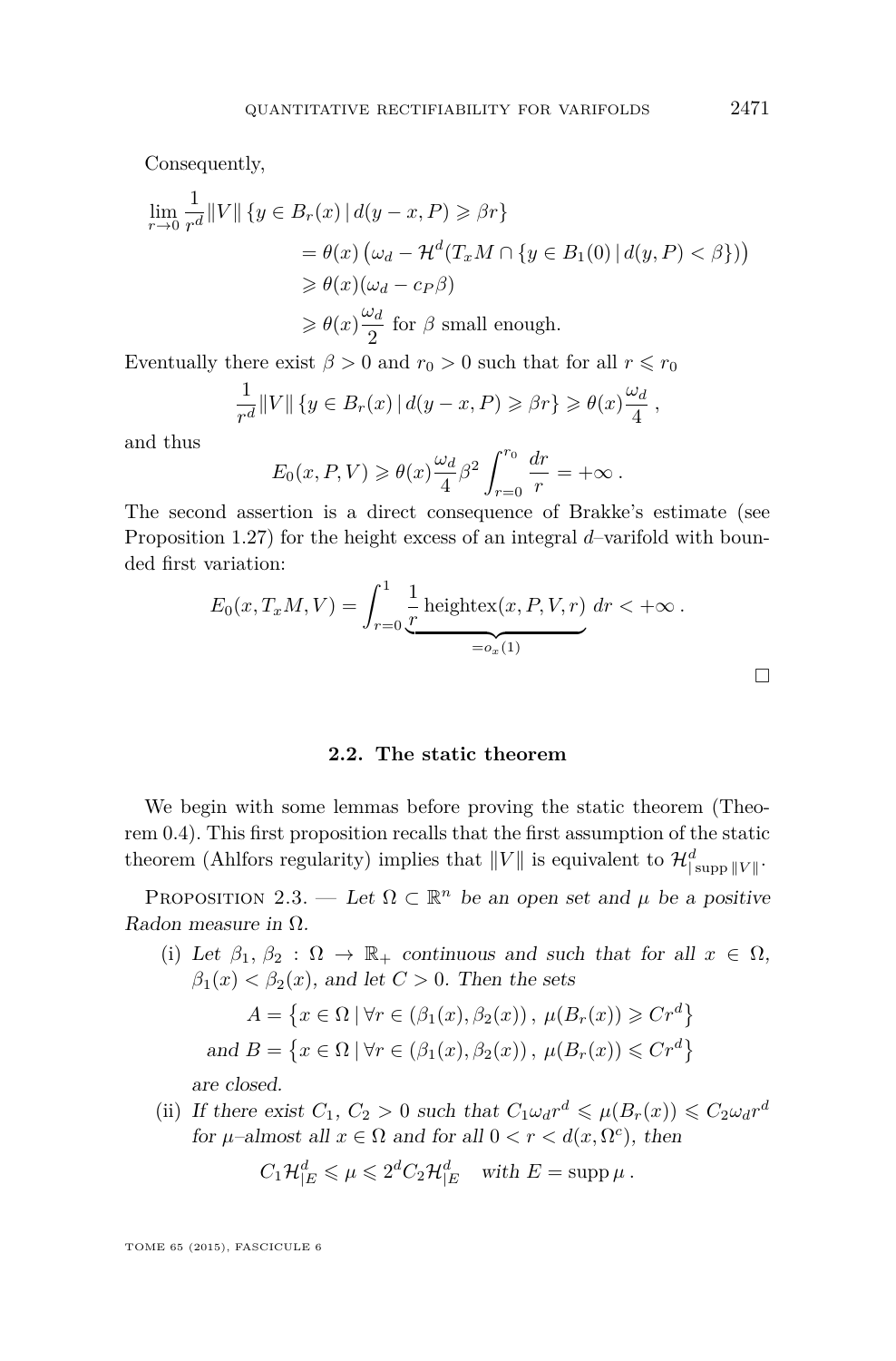Proof.

(i) Let us prove that

 $A = \{x \in \Omega \mid \forall r \in (\beta_1(x), \beta_2(x)), \mu(B_r(x)) \geqslant Cr^d\}$ 

is closed. Let  $(x_k)_k \subset A$  such that  $x_k \longrightarrow_{k \infty} x \in \Omega$  and let  $r >$ 0 such that  $\beta_1(x) < r < \beta_2(x)$ . For *k* large enough,  $\beta_1(x_k) <$  $r < \beta_2(x_k)$  so that  $Cr^d \leq \mu(B_r(x_k))$ . If  $\mu(\partial B_r(x)) = 0$  then  $\mu(B_r(x_k)) \xrightarrow[k \to +\infty]{} \mu(B_r(x))$  and then  $Cr^d \leq \mu(B_r(x))$  for almost every  $r \in (\beta_1(x), \beta_2(x))$ . But this is enough to obtain the property for all  $r \in (\beta_1(x), \beta_2(x))$ . Indeed, if  $\mu(\partial B_r(x)) > 0$  then take  $r_k^ < r$ such that for all *k*,

$$
\mu(\partial B_{r_k^-}(x)) = 0
$$
 and  $r_k^- \longrightarrow r$ ,

and thus

$$
\mu(B_r(x)) \geqslant \mu(B_{r_k^-}(x)) \geqslant Cr_k^{-d} \xrightarrow[k \to +\infty]{} Cr^d.
$$

Eventually  $x \in A$  and  $A$  is closed. We can prove that  $B$  is closed similarly.

(ii) As the set

$$
E_1 = \left\{ x \in \Omega \mid \forall 0 < r < d(x, \Omega^c), \ \mu(B_r(x)) \ge C_1 \omega_d r^d \right\}
$$

is closed (thanks to *(i))* and of full  $\mu$ –measure, then  $E = \text{supp} \mu \subset$ *E*<sub>1</sub>. Therefore, for every  $x \in E$ ,

$$
\theta_*^d(\mu, x) = \liminf_{r \to 0+} \frac{\mu(B_r(x))}{\omega_d r^d} \geqslant C_1.
$$

So that (see [\[2,](#page-58-0) Thm. 2.56])  $\mu \geq C_1 \mathcal{H}_{|E}^d$ . (iii) For the same reason,

 $E = \text{supp }\mu$ 

$$
\subset E_2 = \left\{ x \in \Omega \mid \forall 0 < r < d(x, \Omega^c), \ \mu(B_r(x)) \leq C_2 \omega_d r^d \right\} \ .
$$

Therefore, for every  $x \in E$ ,

$$
\theta^{* d}(\mu, x) = \limsup_{r \to 0_+} \frac{\mu(B_r(x))}{\omega_d r^d} \leqslant C_2.
$$

So that (again by [\[2,](#page-58-0) Thm. 2.56])  $\mu \leq 2^d C_2 \mathcal{H}_{|E}^d$ .

The following lemma states that under some density assumption, the quantity min $_{P \in G_{d,n}} E_0(x, P, V)$  controls the quantity linked to Jones'  $\beta$ numbers.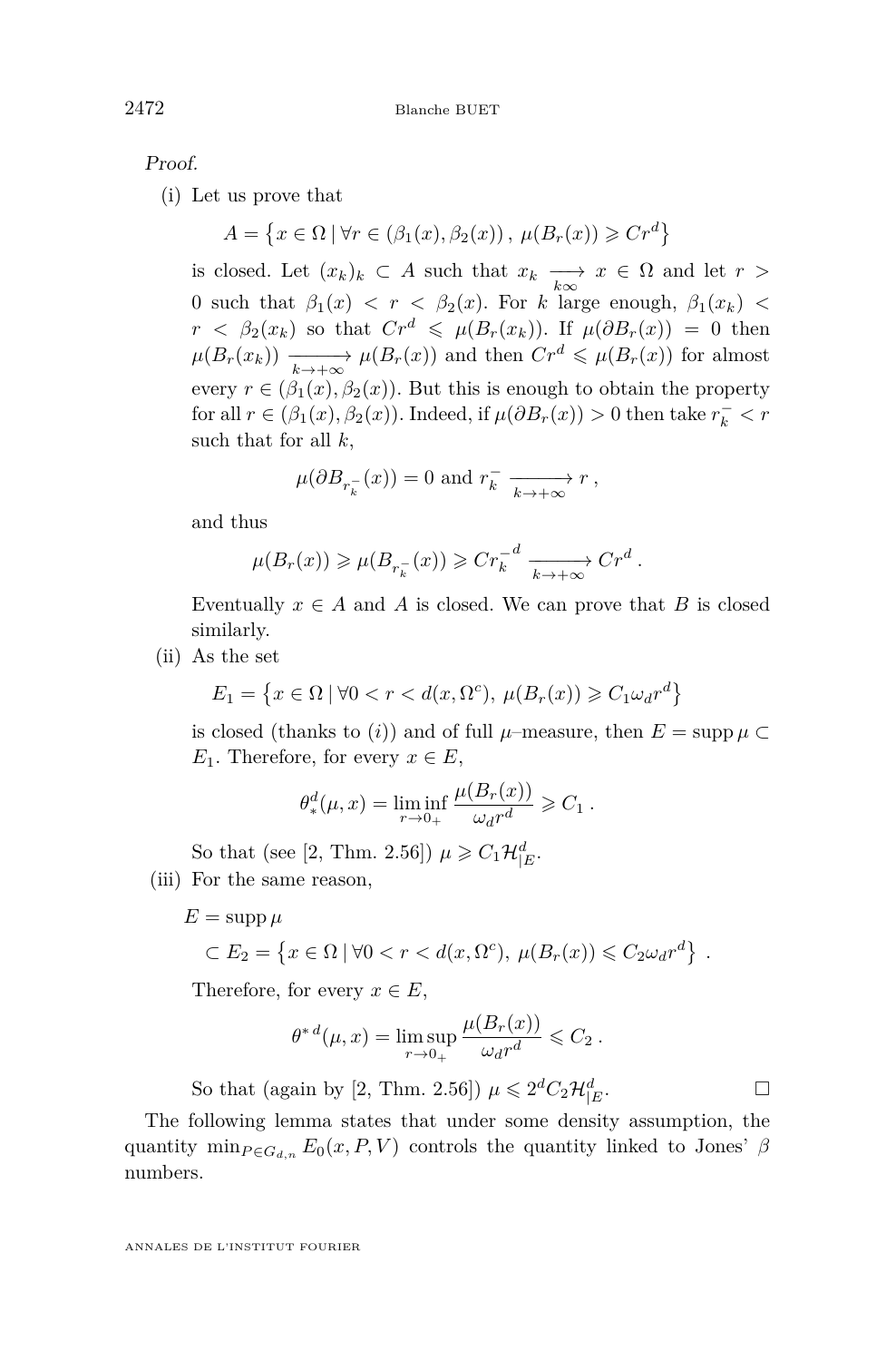<span id="page-25-0"></span>LEMMA 2.4. — Let  $\Omega \subset \mathbb{R}^n$  be an open set and let *V* be a *d*-varifold in  $Ω. Assume that there is some constant *C* > 0 and a Borel set *E* ⊂ *Ω* such$ that  $\mathcal{H}_{|E}^d \leq C||V||$  then for all  $x \in \Omega$ ,

(2.1) 
$$
\int_0^1 \beta_2(x, r, E)^2 \frac{dr}{r} \leq C \min_{P \in G_{d,n}} E_0(x, P, V).
$$

*Proof.* — First notice that  $G_{d,n} \subset \{\text{affine } d\text{-plane}\},\$  therefore

$$
\begin{split} &\int_{r=0}^1 \beta_2(x, r, E)^2 \frac{dr}{r^{d+1}} \\ &= \int_{r=0}^1 \inf_{P \in \{\text{affine } d-\text{plane}\}} \left( \int_{E \cap B_r(x)} \left( \frac{d(y, P)}{r} \right)^2 \, d\mathcal{H}^d(y) \right) \frac{dr}{r^{d+1}} \\ &\leqslant \inf_{P \in \{\text{affine } d-\text{plane}\}} \int_{r=0}^1 \left( \int_{E \cap B_r(x)} \left( \frac{d(y, P)}{r} \right)^2 \, d\mathcal{H}^d(y) \right) \frac{dr}{r^{d+1}} \\ &\leqslant \min_{P \in G_{d,n}} \int_{r=0}^1 \left( \int_{E \cap B_r(x)} \left( \frac{d(y - x, P)}{r} \right)^2 \, d\mathcal{H}^d(y) \right) \frac{dr}{r^{d+1}} \, . \end{split}
$$

Then, the assumption  $\mathcal{H}_{|E}^d \leqslant C||V||$  implies that for any positive function *u*, Z *E*  $u d\mathcal{H}^d \leqslant C$ Ω  $\|u\|/||V||$  so that  $\min_{P \in G_{d,n}} \int_{r=0}^{1} \left( \int_{B_r(x)} \right)$  $\int$ *d*(*y* − *x*, *P*) *r*  $\bigg)^2 d\mathcal{H}_{|E}^d(y)$  $\int dr$  $r^{d+1}$  $\leq C \min_{P \in G_{d,n}} E_0(x, P, V)$ ,

which proves 2.1.  $\Box$ 

We now state a lemma that will enable us to localise the property of rectifiability.

LEMMA 2.5. — Let  $\Omega \subset \mathbb{R}^n$  be an open set and  $\mu$  be a positive Radon measure in  $\Omega$ . Then there exists a countable family of open sets  $(\omega_n)_n$  such that for all  $n, \omega_n \subset \subset \omega_{n+1} \subset \subset \Omega$ ,  $\mu(\partial \omega_n) = 0$  and  $\Omega = \cup_n \omega_n$ .

Proof. — For all  $t > 0$ , let us consider the family of open sets

$$
\omega_t = B_t(0) \cap \{x \in \Omega \mid d(y, \Omega^c) > 1/t\}.
$$

The family  $(\omega_t)_t$  is increasing so that  $\mu(\omega_t)$  is increasing and has at most a countable number of jumps. Then for almost every  $t$ ,  $\mu(\omega_t) = 0$  and it is easy to conclude.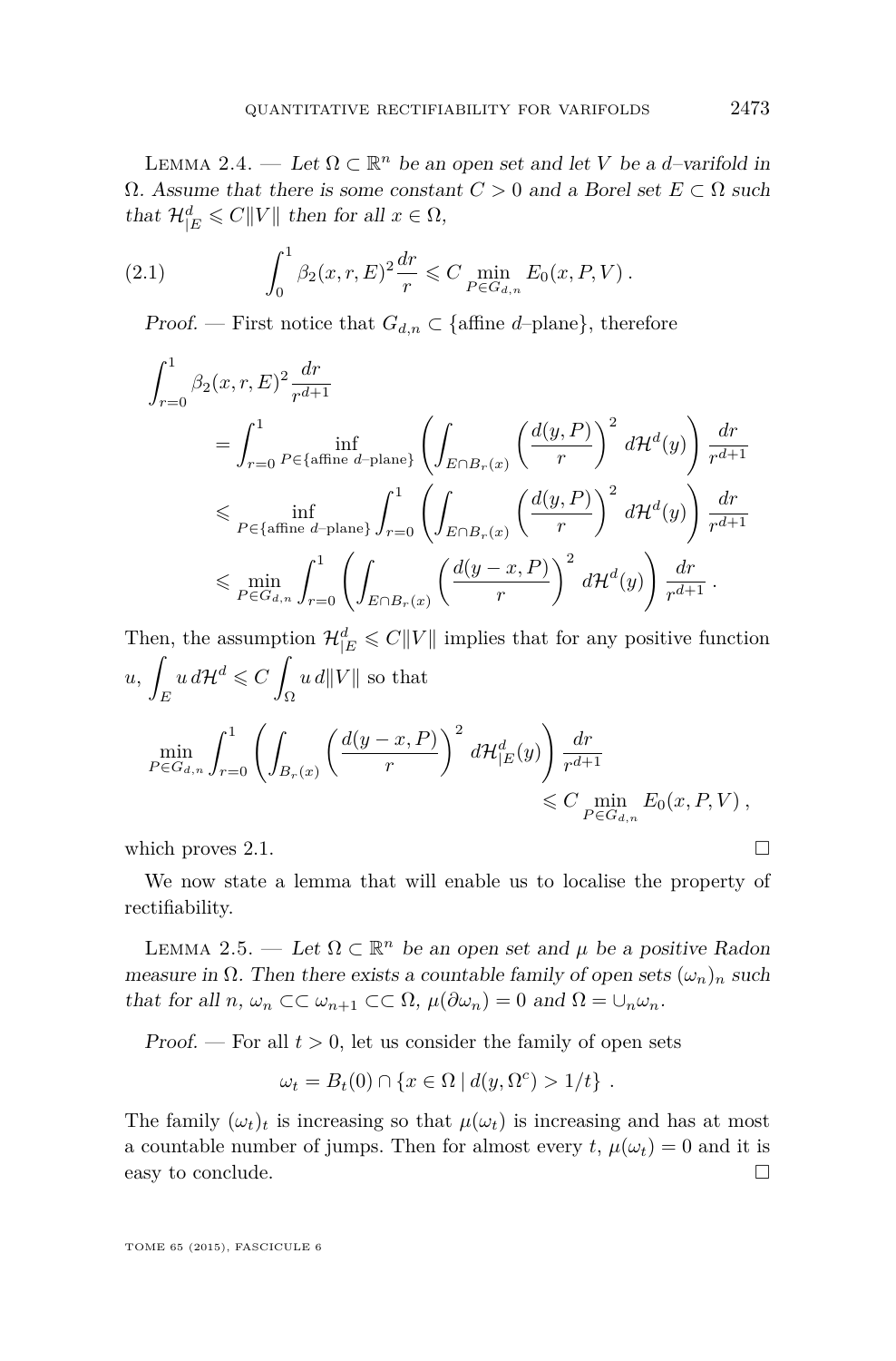<span id="page-26-0"></span>The last step before proving Theorem [0.4](#page-4-0) is to link the rectifiability of the mass  $||V||$  and the rectifiability of the whole varifold. The key point is the coherence between the tangential part of the varifold and the approximate tangent plane to the spatial part  $||V||$ .

LEMMA 2.6. — If *V* is a *d*-varifold in  $\Omega \subset \mathbb{R}^n$  such that  $||V||$  *is d*–rectifiable.  $-V(\{(x, P) \in \Omega \times G_{d,n} \mid E_0(x, P, V) = +\infty\}) = 0,$ then *V* is a rectifiable *d*–varifold.

Proof. — The mass  $||V||$  is *d*–rectifiable so that  $||V|| = \theta \mathcal{H}_{|M}^d$  for some *d*-rectifiable set *M*. We have to show that  $V = ||V|| \otimes \delta_{T_xM}$ . Applying a disintegration theorem ([\[2,](#page-58-0) Thm. 2.28]), there exist finite Radon measures  $\nu_x$  in  $G_{d,n}$  such that for  $||V||$ –almost every  $x \in \Omega$ ,  $\nu_x(G_{d,n}) = 1$  and  $V =$  $||V|| \otimes \nu_x$ . We want to prove that for  $||V||$ –almost every  $x, \nu_x = \delta_{T_xM}$  or equivalently,

$$
\nu_x(\{P \in G_{d,n} \mid P \neq T_x M\}) = 0.
$$

For a *d*-rectifiable measure  $||V|| = \theta \mathcal{H}_{|M}^d$ , we have shown in Proposition [2.2](#page-21-0) that for  $||V||$ –almost every  $x \in \Omega$ ,

$$
P \neq T_x M \Longrightarrow E_0(x, P, V) = +\infty ,
$$

thus

$$
\{(x, P) \in \Omega \times G_{d,n} \mid P \neq T_x M\}
$$
  

$$
\subset A_0 \times G_{d,n} \cup \{(x, P) \in \Omega \times G_{d,n} \mid E_0(x, P, V) = +\infty\}
$$

with  $||V||(A_0) = 0$ . Therefore  $V({{(x, P) \in \Omega \times G_{d,n} | P \neq T_xM}}) = 0$ . Thus

$$
V(\{(x, P) \in \Omega \times G_{d,n} \mid P \neq T_x M \})
$$
  
= 
$$
\int_{\Omega \times G_{d,n}} 1_{\{P \neq T_x M\}}(x, P) dV(x, P)
$$
  
= 
$$
\int_{\Omega} \left( \int_{G_{d,n}} 1_{\{P \neq T_x M\}}(x, P) d\nu_x(P) \right) d||V||(x)
$$
  
= 
$$
\int_{\Omega} \nu_x (\{P \in G_{d,n} \mid P \neq T_x M \}) d||V||(x)
$$

which means that for  $||V||$ –almost every  $x \in \Omega$ ,

$$
\nu_x(\{P \in G_{d,n} \mid P \neq T_xM\}) = 0,
$$

thus for  $||V||$ -almost every  $x \in \Omega$ ,  $\nu_x = \delta_{T_xM}$  and  $V = ||V|| \otimes \delta_{T_xM}$  is a *d*–rectifiable varifold. □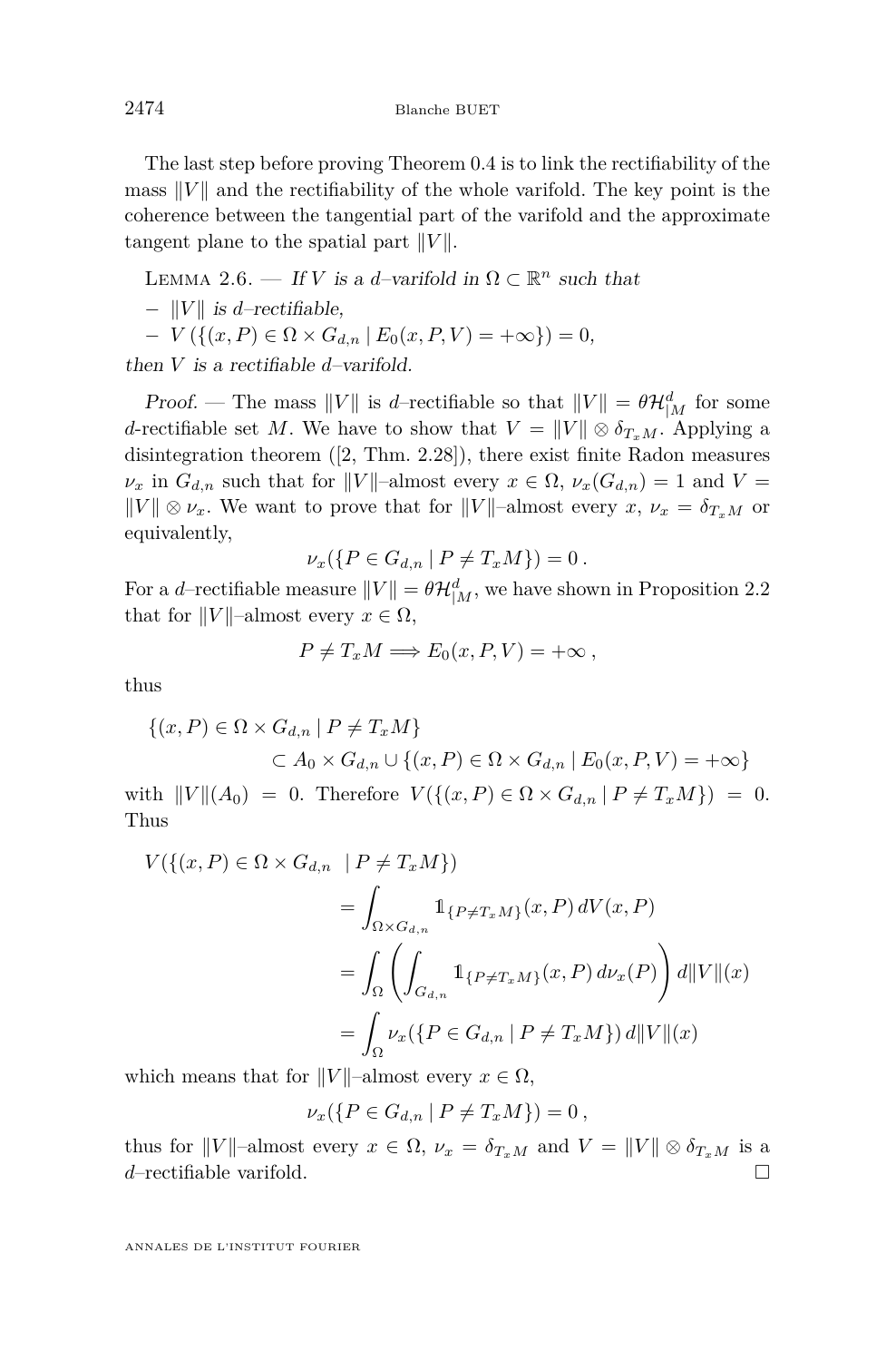Let us now prove the static theorem:

THEOREM  $0.4.$  — Let  $\Omega \subset \mathbb{R}^n$  be an open set and let *V* be a *d*-varifold in  $\Omega$  of finite mass  $||V||(\Omega) < +\infty$ . Assume that:

(i) there exist  $0 < C_1 < C_2$  such that for  $||V||$ –almost every  $x \in \Omega$  and for all  $0 < r < d(x, \Omega^c)$  such that  $B_r(x) \subset \Omega$ ,

$$
C_1 \omega_d r^d \leqslant ||V||(B_r(x)) \leqslant C_2 \omega_d r^d,
$$

(ii)  $V({(x, P) \in \Omega \times G_d}_n | E_0(x, P, V) = +\infty) = 0.$ 

Then *V* is a rectifiable *d*–varifold.

Remark 2.7.  $\frac{1}{\sqrt{2}}$  If in particular  $\Omega\!\times\! G_{d,n}$  $E_0(x, P, V) dV(x, P) < +\infty$ then the assumption (*ii*) is satisfied.

Proof. — Now we just have to gather the previous arguments and apply Pajot's Theorem (Theorem [0.3\)](#page-3-0).

Step 1: First hypothesis implies (thanks to Proposition [2.3\)](#page-23-0) that, setting  $C_3 = 2^d C_2 > 0$  and  $E = \text{supp } ||V||$ , we have

$$
C_1\mathcal{H}_{|E}^d\leqslant \|V\|\leqslant C_3\mathcal{H}_{|E}^d.
$$

Hence  $C_1\mathcal{H}^d(E) \leq ||V||(\Omega) < +\infty$ . Moreover, as  $||V||$  and  $\mathcal{H}_{|E}^d$  are Radon measures and  $||V||$  is absolutely continuous with respect to  $\mathcal{H}_E^d$ , then by Radon-Nikodym Theorem there exists some function  $\theta \in L^1(\mathcal{H}_{|E}^d)$  such that  $||V|| = \theta \mathcal{H}_{|E}^d$  with

$$
\theta(x) = \frac{d||V||}{d\mathcal{H}_{|E}^d}(x) = \lim_{r \to 0_+} \frac{||V||(B_r(x))}{\mathcal{H}^d(E \cap B_r(x))} \geq C_1 > 0 \text{ for } \mathcal{H}^d \text{ a.e. } x \in E.
$$

Step 2: Thus we can now apply Lemma [2.4](#page-25-0) so that for any  $x \in \Omega$ ,

$$
\int_0^1 \beta_2(x, r, E)^2 \frac{dr}{r} \leq C_3 \min_{P \in G_{d,n}} E_0(x, P, V) ,
$$

but thanks to the second assumption,

$$
V(\{(x, P) \in \Omega \times G_{d,n} | E_0(x, P, V) = +\infty\}) = 0.
$$

Let

$$
B = \{x \in \Omega \mid \min_{P \in G_{d,n}} E_0(x, P, V) = +\infty\}
$$

$$
= \{x \in \Omega \mid \forall P \in G_{d,n}, E_0(x, P, V) = +\infty\}
$$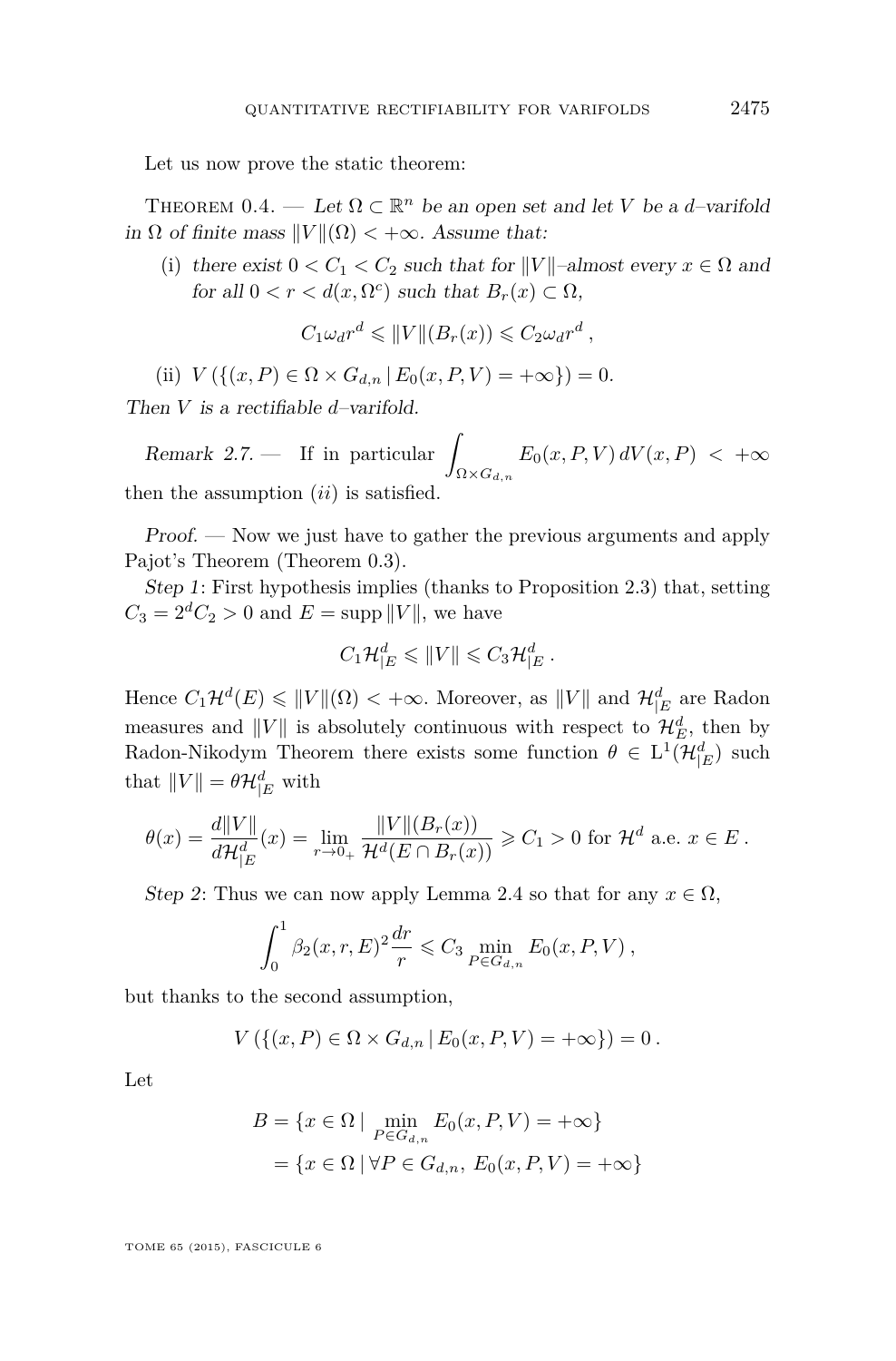then

$$
B \times G_{d,n} = \{(x, P) \in \Omega \times G_{d,n} \mid \forall Q \in G_{d,n}, E_0(x, Q, V) = +\infty\}
$$
  

$$
\subset \{(x, P) \in \Omega \times G_{d,n} \mid E_0(x, P, V) = +\infty\}.
$$

Therefore

$$
||V||(B) = V(B \times G_{d,n})
$$
  
\$\le V (\{(x, P) \in \Omega \times G\_{d,n} | E\_0(x, P, V) = +\infty\}) = 0.\$

So that  $\min_{P \in G_{d,n}} E_0(x, P, V)$  is finite for  $||V||$ –almost any  $x \in \Omega$ . And by step 1,  $||V|| = \theta \mathcal{H}_{|E}^d$  with  $\theta \geq C_1$  for  $\mathcal{H}^d$ -almost every  $x \in E$ , thus for  $\mathcal{H}^d$ –almost every  $x \in E$ ,

(2.2) 
$$
\int_0^1 \beta_2(x, r, E)^2 \frac{dr}{r} < +\infty,
$$

and

$$
(2.3) \quad \theta_*^d(x,E) = \liminf_{r \to 0+} \frac{\mathcal{H}^d(E \cap B_r(x))}{\omega_d r^d} \geq \frac{1}{C_3} \frac{\|V\| (B_r(x))}{\omega_d r^d} \geq \frac{C_1}{C_3} > 0 \,.
$$

Step 3: We need to consider some compact subset of *E* to apply Pajot's Theorem. The set *E* being closed in  $\Omega$ , thus for every compact set  $K \subset$  $\Omega$ ,  $E \cap K$  is compact. Thanks to Lemma [2.5,](#page-25-0) let  $(\omega_n)_n$  be an increasing sequence of relatively compact open sets such that  $\Omega = \cup_n \omega_n$  and for all  $n, \mathcal{H}^d(E \cap \partial \omega_n) = 0.$  Let  $K_n = \overline{\omega_n}$ , then

 $-$  for all  $x \in (E \cap K_n) \setminus \partial K_n = E \cap \overline{\omega_n}$  we have  $\theta_*^d(x, E \cap K_n) = \theta_*^d(x, E)$ and thus by (2.3) and since  $\mathcal{H}^d(E \cap \partial K_n) = 0$ ,

(2.4) 
$$
\theta_*^d(x, E \cap K_n) > 0 \text{ for } \mathcal{H}^d\text{-almost every } x \in E \cap K_n ,
$$

− thanks to (2.2), for  $\mathcal{H}^d$ –almost every  $x \in E \cap K_n$ ,

(2.5) 
$$
\int_0^1 \beta_2(x, r, E \cap K_n)^2 \frac{dr}{r} \leq \int_0^1 \beta_2(x, r, E)^2 \frac{dr}{r} < +\infty.
$$

According to (2.4) and (2.5), we can apply Pajot's Theorem to get the *d*–rectifiability of  $E \cap K_n$  for all *n* and hence the *d*–rectifiability of *E* and  $||V|| = \theta \mathcal{H}_{|E}^d.$ 

Eventually Lemma [2.6](#page-26-0) leads the *d*–rectifiability of the whole varifold *V* .

 $\Box$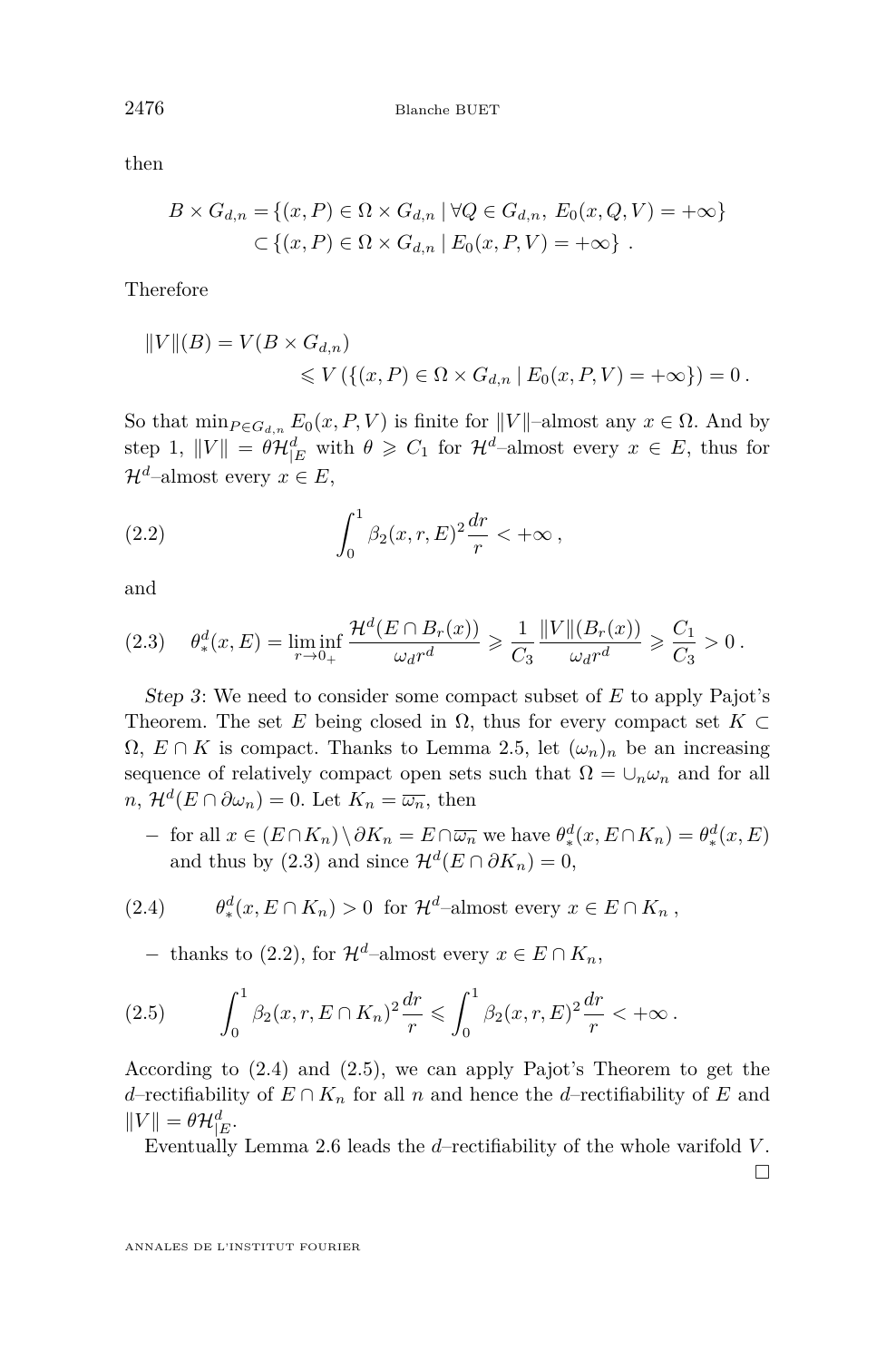#### **3. The approximation case**

<span id="page-29-0"></span>We will now study the approximation case. As we explained before, we introduce some scale parameters (denoted  $\alpha_i$  and  $\beta_i$ ) allowing us to consider the approximating objects "from far enough". The point is to check that we recover the static conditions (the assumptions (*i*) and (*ii*) of Theorem [0.4\)](#page-4-0) in the limit. We begin with some technical lemmas concerning Radon measures. Then we prove a strong property of weak–∗ convergence allowing us to gain some uniformity in the convergence. We end with the proof of the quantitative conditions of rectifiability for varifolds in the approximation case.

#### **3.1. Some technical tools about Radon measures**

Let us state two technical tools before starting to study the approximation case.

LEMMA 3.1. — Let  $\Omega \subset \mathbb{R}^n$  be an open set and  $(\mu_i)_i$  be a sequence of Radon measures weakly– $*$  converging to some Radon measure  $\mu$  in  $\Omega$ . Let  $x \in \Omega$  and  $x_i \longrightarrow_{\infty} x$ . Then, for every  $r > 0$ ,

$$
\limsup_{i} \mu_i(B_r(x) \triangle B_r(x_i)) \leq \mu(\partial B_r(x)).
$$

In particular, if  $\mu(\partial B_r(x)) = 0$  then  $\mu_i(B_r(x) \triangle B_r(x_i)) \longrightarrow 0$ .

Proof. — Let us define the ring of center *x* and radii  $r_{\min}$  and  $r_{\max}$ :

$$
R(x,r_{\min},r_{\max}) := \{ y \in \Omega \, | \, r_{\min} \leqslant |y - x| \leqslant r_{\max} \} .
$$

It is easy to check that for all *i*,  $B_r(x_i) \triangle B_r(x)$ is included into the closed ring of center *x* and  $r_{min}^i = r - |x - x_i|$  and  $r_{max}^i = r + |x - x_i|$ , that is

$$
B_r(x_i) \triangle B_r(x) \subset R(x, r - |x - x_i|, r + |x - x_i|).
$$

Without loss of generality we can assume that  $(|x - x_i|)_i$  is decreasing, then the sequence of rings  $(R(x, r - |x - x_i|, r + |x - x_i|))$ *i* is decreasing so that for all  $p \leq i$ ,



$$
\mu_i(B_r(x_i)\triangle B_r(x)) \leq \mu_i(R(x,r-|x-x_i|,r+|x-x_i|))
$$
  

$$
\leq \mu_i(R(x,r-|x-x_p|,r+|x-x_p|)).
$$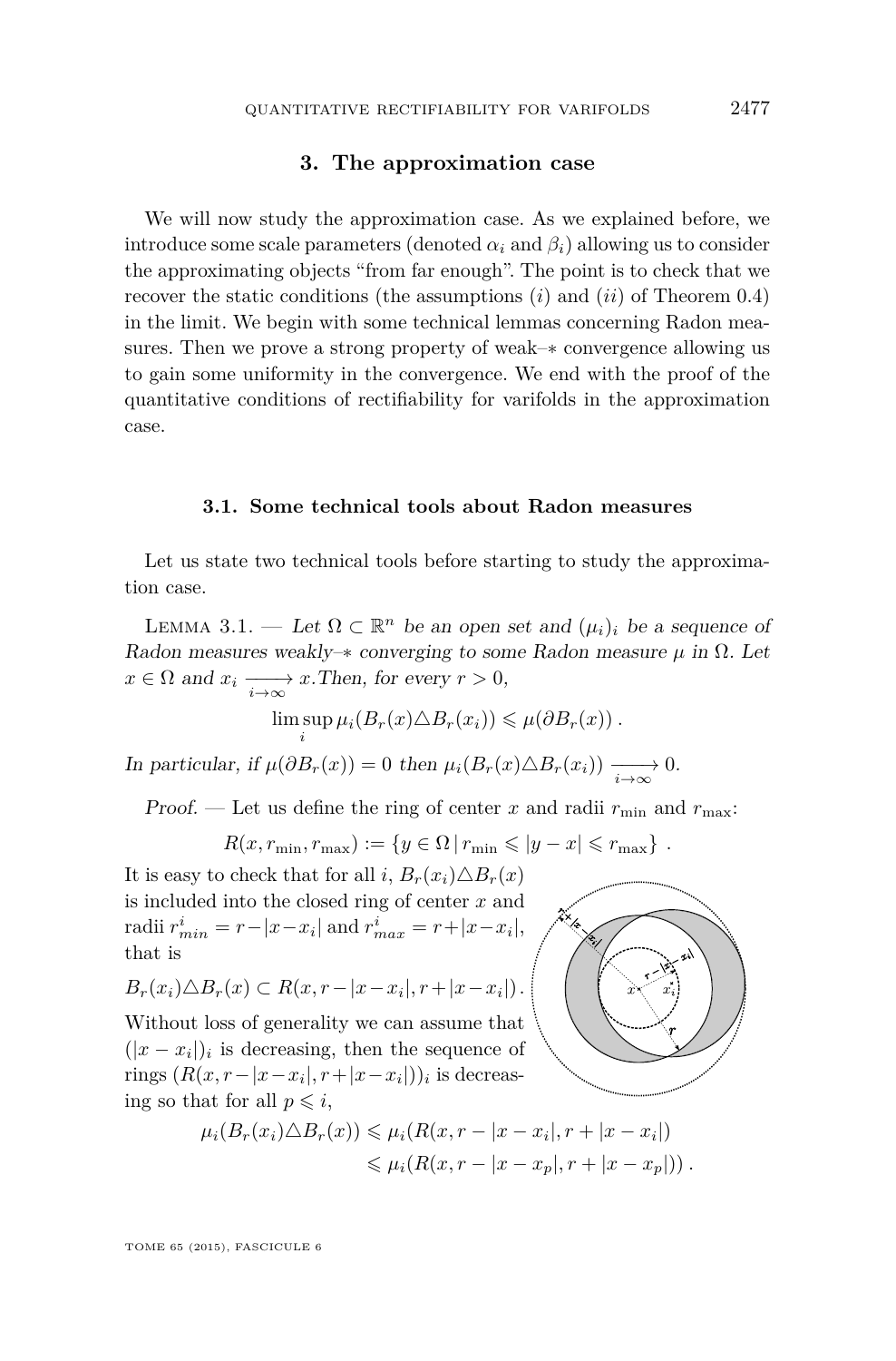Consequently, letting *i* tend to  $\infty$  and using the fact that  $R(x, r - |x - y|)$  $x_p, r + |x - x_p|$  is compact, we have for all *p*,

$$
\limsup_{i \to +\infty} \mu_i(B_r(x_i) \triangle B_r(x)) \leq \mu(R(x, r - |x - x_p|, r + |x - x_p|)),
$$

and thus by letting  $p \to +\infty$  we finally have,

$$
\limsup_{i \to +\infty} \mu_i(B_r(x_i) \triangle B_r(x)) \leq \mu(\partial B_r(x)).
$$

 $\Box$ 

PROPOSITION 3.2. — Let  $\Omega \subset \mathbb{R}^n$  be an open set and let  $(\mu_i)_i$  be a sequence of Radon measures weakly– $*$  converging to a Radon measure  $\mu$ . Then, for every  $x \in \text{supp }\mu$ , there exist  $x_i \in \text{supp }\mu_i$  such that

$$
|x-x_i| \xrightarrow[i \to \infty]{} 0.
$$

Proof. — Let  $x \in \text{supp }\mu$ , and choose  $x_i \in \text{supp }\mu_i$  such that  $d(x, \text{supp }\mu_i) = |x - x_i|$  (recall that supp  $\mu_i$  is closed). Let us check that  $|x - x_i| \longrightarrow 0$ . By contradiction, there exist  $\eta > 0$  and a subsequence  $(x_{\varphi(i)})_i$  such that for all  $i, |x_{\varphi(i)} - x| \geq n$ . Therefore, for all  $y \in \text{supp }\mu_{\varphi(i)}$ ,  $|y-x|\geqslant |x_{\varphi(i)}-x|\geqslant \eta$  so that

$$
\forall i, B_{\eta}(x) \cap \operatorname{supp} \mu_{\varphi(i)} = \emptyset \text{ and thus } \mu_{\varphi(i)} (B_{\eta}(x)) = 0.
$$

Hence  $\mu(B_n(x)) \leq \liminf_i \mu_{\varphi(i)}(B_n(x)) = 0$  and  $x \notin \operatorname{supp} \mu$ .

#### **3.2. Density estimates**

We now look for density estimates for the limit varifold. Indeed, for sets of dimension larger than *d*, for instance  $d+1$ , the energy  $E_0(x, P, V)$  does not convey information of rectifiability since

$$
\frac{1}{r^{d+1}} \int_{B_r(x)} \left( \frac{d(y-x, P)}{r} \right)^2 d||V||(y) \leq \frac{||V||(B_r(x))}{r^{d+1}} \leq \theta^{*d+1}(||V||, x)
$$

is finite for almost any x, not depending on the regularity of  $||V||$ . So that the first assumption in the static theorem (Ahlfors regularity [\(0.1\)](#page-4-0) in Theorem [0.4\)](#page-4-0) is quite natural. In this part, we link density estimates on *V<sup>i</sup>* and density estimates on *V* and then recover the first assumption of the static theorem.

<span id="page-30-0"></span>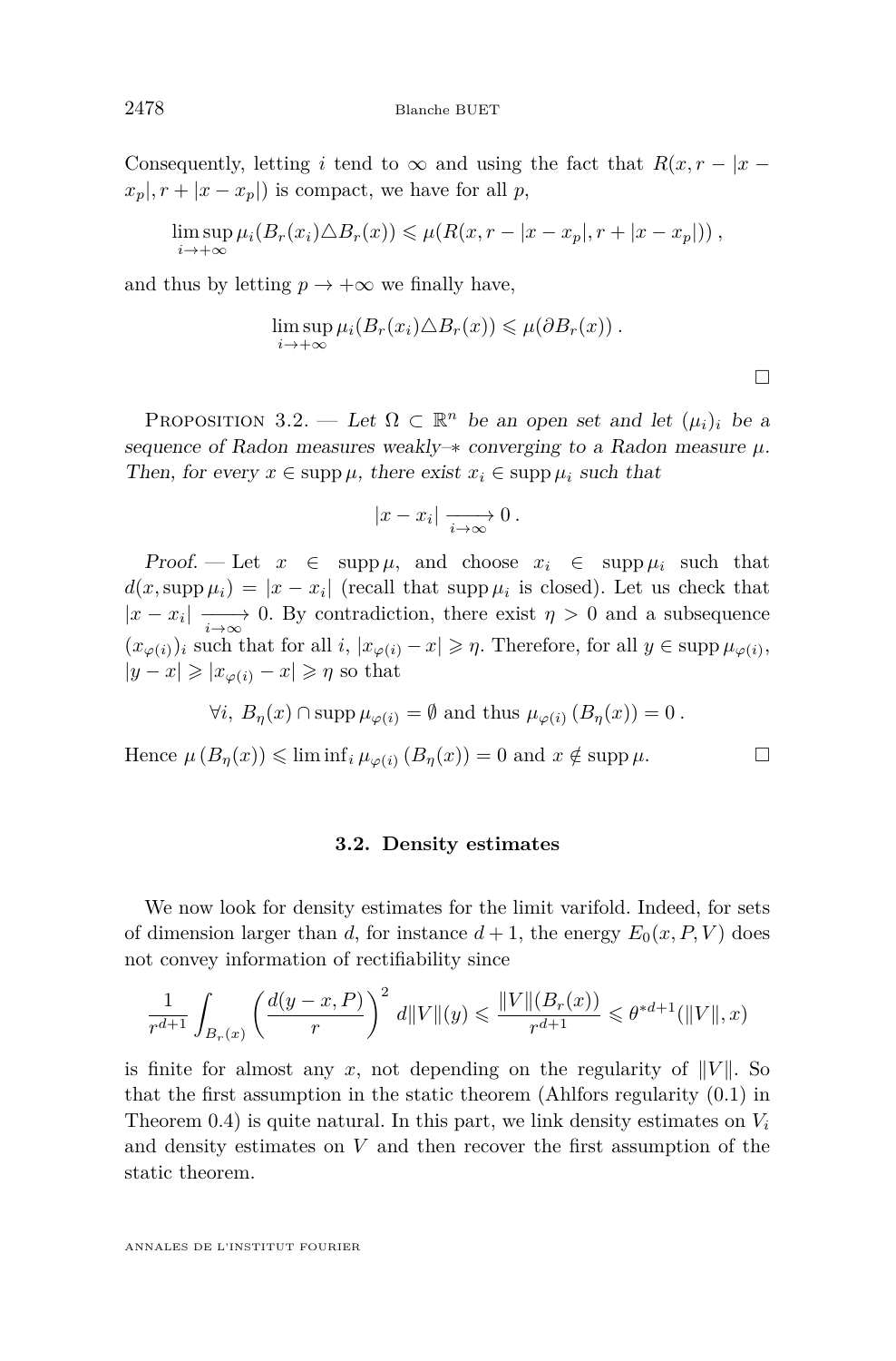<span id="page-31-0"></span>PROPOSITION 3.3. — Let  $\Omega \subset \mathbb{R}^n$  be an open set. Let  $(\mu_i)_i$  be a sequence of Radon measures in  $\Omega$ , weakly– $*$  converging to some Radon measure  $\mu$ . Assume that there exist  $0 < C_1 < C_2$  and a positive decreasing sequence  $(\beta_i)_i$  tending to 0 such that for  $\mu_i$ –almost every  $x \in \Omega$  and for every  $r > 0$  such that  $\beta_i < r < d(x, \Omega^c)$ ,

$$
C_1r^d \leq \mu_i(B_r(x)) \leq C_2r^d
$$

*.*

Then for  $\mu$ –almost every  $x \in \Omega$  and for every  $0 < r < d(x, \Omega^c)$ ,

$$
C_1 r^d \leqslant \mu(B_r(x)) \leqslant C_2 r^d.
$$

 $Proof. - Let$ 

$$
A_i = \left\{ x \in \Omega \mid \forall r \in ]\beta_i, d(x, \Omega^c)[, C_1 r^d \leq \mu_i(B_r(x)) \leq C_2 r^d \right\}.
$$

- (i) First notice that  $A_i$  is closed (thanks to Proposition [2.3\(](#page-23-0)i)) and  $\mu_i(\Omega \setminus A_i) = 0$  so that supp  $\mu_i \subset A_i$ .
- (ii) Let  $x \in \text{supp }\mu$  and let  $0 < r < d(x, \Omega^c)$ . By Proposition [3.2,](#page-30-0) let  $x_i \in \text{supp } \mu_i \text{ such that } x_i \to x \text{ then}$

$$
|\mu_i(B_r(x)) - \mu_i(B_r(x_i))| \leq \mu_i(B_r(x_i) \triangle B_r(x))
$$
  

$$
\leq \mu_i(B(x, r - |x - x_i|, r + |x - x_i|),
$$

so that by Proposition [3.1,](#page-29-0)

$$
\limsup_{i} |\mu_i(B_r(x)) - \mu_i(B_r(x_i))| \leq \mu(B_r(x)).
$$

Therefore, for almost every  $0 < r < d(x, \Omega^c)$ ,  $\mu_i(B_r(x_i)) \longrightarrow$  $\mu(B_r(x))$ . Eventually, as  $x_i \in \text{supp } \mu_i \subset A_i$  then for almost every  $r < d(x, \Omega^c)$ ,

$$
C_1r^d \leq \mu(B_r(x)) = \lim_i \mu_i(B_r(x_i)) \leq C_2r^d.
$$

We can obtain this inequality for all *r* as in Proposition [2.3,](#page-23-0) taking  $r_k^-$  <  $r \leq r_k^+$  and  $r_k^-$ ,  $r_k^+$  → *r* and such that  $\mu(\partial B_{r_k^+}(x)) = 0$ ,  $\mu(\partial B_{r_k^-}$  $f(x) = 0.$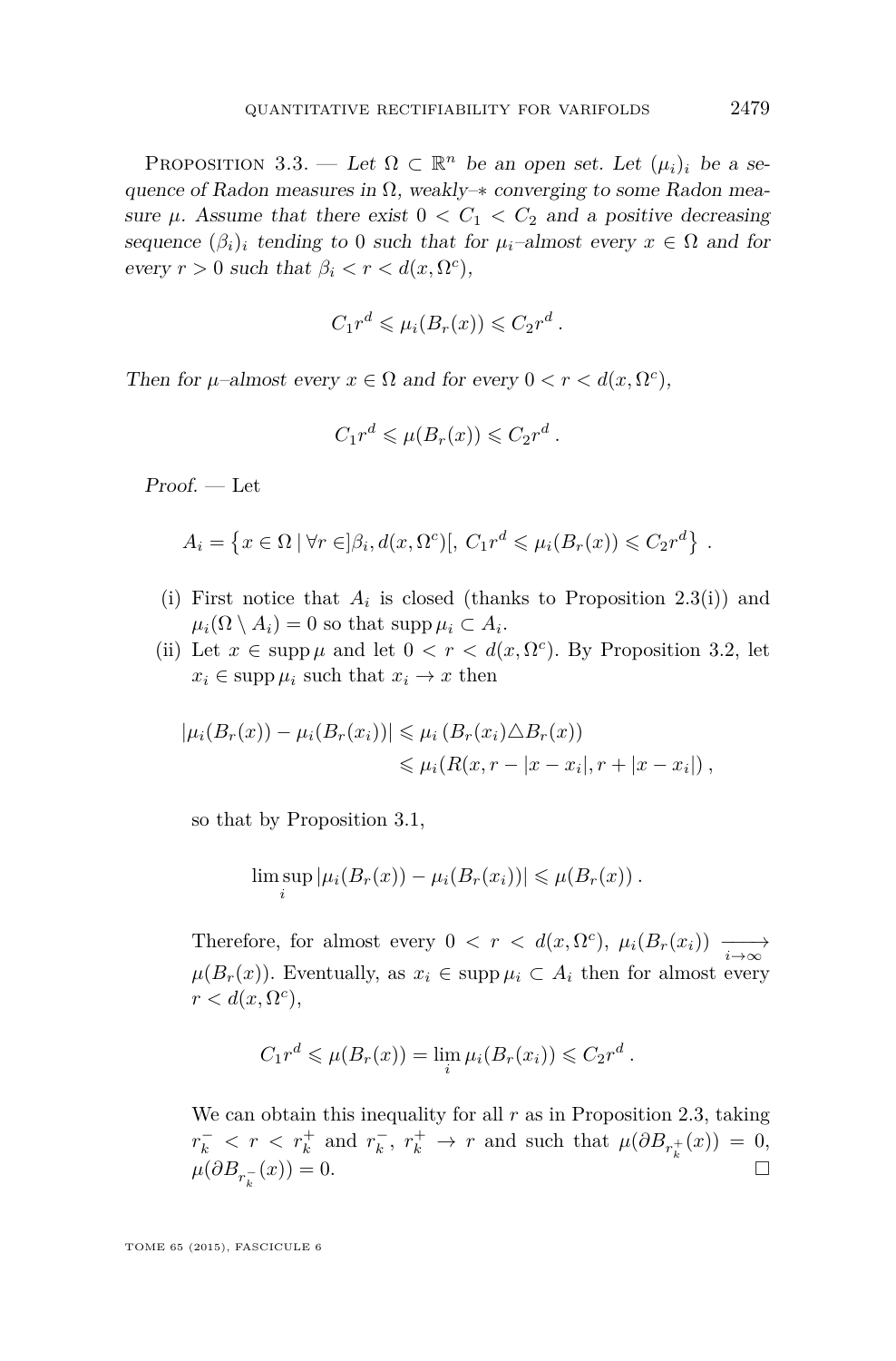### <span id="page-32-0"></span>**3.3. Uniformity of weak–**∗ **convergence in some class of functions**

If we try to estimate  $E_{\alpha}(x, P, V_{\alpha}) - E_{\alpha}(x, P, V)$ , we can have the following:

$$
|E_{\alpha}(x, P, V_{\alpha}) - E_{\alpha}(x, P, V)| \le
$$
  

$$
\frac{1}{\alpha^{d+3}} \int_{r=0}^{1} \left| \int_{B_r(x)} d(y-x, P)^2 d\|V_{\alpha}\|(y) - \int_{B_r(x)} d(y-x, P)^2 d\|V\|(y) \right| dr.
$$

We now prove that the integral term tends to 0 when  $V_\alpha \stackrel{*}{\rightharpoonup} V$ . For this purpose, we need a stronger way to write weak–∗ convergence (with some uniformity) using the compactness of some subset of  $C_c^0(\Omega)$ :

PROPOSITION 3.4. — Let  $\Omega \subset \mathbb{R}^n$  be an open set and  $(\mu_i)_i$  be a sequence of Radon measures in  $\Omega$  weakly– $*$  converging to a Radon measure  $\mu$ . Let  $\omega$  ⊂⊂  $\Omega$  such that  $\mu(\partial \omega) = 0$ , then for fixed  $k, C \geq 0$ ,

$$
\sup \left\{ \left| \int_{\omega} \varphi \, d\mu_i - \int_{\omega} \varphi \, d\mu \right| \, : \, \varphi \in \text{Lip}_k(\omega), \, \|\varphi\|_{\infty} \leq C \right\} \xrightarrow[i \to \infty]{} 0
$$

Proof. — As we already said, the idea is to make use of the compactness of the family  $\{\varphi \in \text{Lip}_k(\omega), \|\varphi\|_{\infty} \leq C\}$ . By contradiction, there exists a sequence  $(\varphi_i)_i$  with  $\varphi_i \in \text{Lip}_k(\omega)$  and  $\|\varphi_i\|_{\infty} \leq C$  for all *i* and such that

$$
\left| \int_{\omega} \varphi_i \, d\mu_i - \int_{\omega} \varphi_i \, d\mu \right| \text{ does not converge to } 0.
$$

So that, up to some extraction, there exists  $\varepsilon > 0$  such that for all *i*,

$$
\left| \int_{\omega} \varphi_i \, d\mu_i - \int_{\omega} \varphi_i \, d\mu \right| > \varepsilon \, .
$$

Every  $\varphi_i$  can be extended to  $\varphi_i \in C(\overline{\omega}) \cap \text{Lip}_k(\overline{\omega})$  and then

$$
\begin{cases} (\varphi_i)_i \subset \mathrm{C}(\overline{\omega}) \cap \mathrm{Lip}_k(\overline{\omega}) \text{ is equilipschitz,} \\ \sup_i \|\varphi_i\|_{\infty} \leq C \,. \end{cases}
$$

By Ascoli's Theorem, up to a subsequence, there exists a function  $\varphi \in$  $C(\overline{\omega}) \cap \text{Lip}_k(\overline{\omega})$  with  $\|\varphi\|_{\infty} \leq C$  such that

$$
\varphi_i \longrightarrow \varphi
$$
 uniformly in  $\overline{\omega}$ .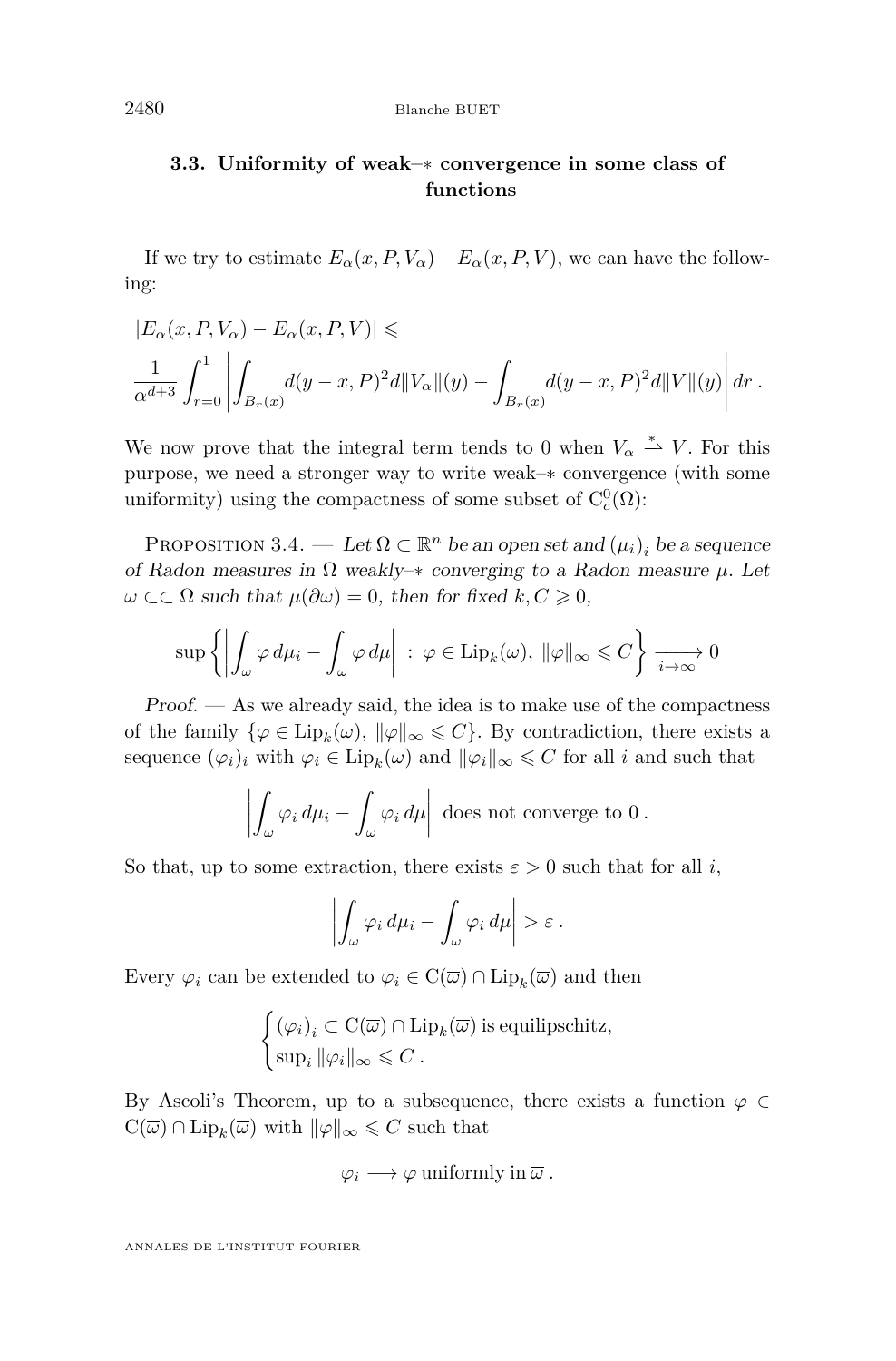<span id="page-33-0"></span>We now estimate:

$$
\varepsilon < \left| \int_{\omega} \varphi_i \, d\mu_i - \int_{\omega} \varphi_i \, d\mu \right|
$$
  
\n
$$
\leq \left| \int_{\omega} \varphi_i \, d\mu_i - \int_{\omega} \varphi \, d\mu_i \right| + \left| \int_{\omega} \varphi \, d\mu_i - \int_{\omega} \varphi \, d\mu \right| + \left| \int_{\omega} \varphi \, d\mu - \int_{\omega} \varphi_i \, d\mu \right|
$$
  
\n
$$
\leq \|\varphi_i - \varphi\|_{\infty} \mu_i(\omega) + \left| \int_{\omega} \varphi \, d\mu_i - \int_{\omega} \varphi \, d\mu \right| + \|\varphi - \varphi_i\|_{\infty} \mu(\omega)
$$

As  $\mu(\partial\omega) = 0$  then  $\mu_i(\omega) \longrightarrow \mu(\omega) < +\infty$  (since  $\mu(\omega) \leq \mu(\overline{\omega})$  and  $\overline{\omega}$  is compact) so that the first and last terms tend to 0. Moreover, since  $\mu(\partial \omega) = 0$  then for every  $f \in C^{0}(\omega)$  (not necessarily compactly supported),

$$
\int f d\mu_i \xrightarrow[i \to \infty]{} \int f d\mu ,
$$

which allows to conclude that the second term also tends to 0 which leads to a contradiction.

The following result is the key point of the proof of Theorem [0.5.](#page-5-0) Let us first define for two Radon measures  $\mu$  and  $\nu$  in  $\Omega$ ,

$$
\begin{split} \Delta_\omega^{k,C}(\mu,\nu) &:= \\ & \sup\left\{\int_{r=0}^{\frac{d(\overline{\omega},\Omega^c)}{2}}\left|\int_{B_r(x)\cap\omega}\varphi\,d\mu-\int_{B_r(x)\cap\omega}\varphi\,d\nu\right|dr\;:\;\;\left\|\varphi\right\|_\infty\leqslant C,\\ &\quad x\in\overline{\omega}\end{split}\right\}\;.
$$

PROPOSITION 3.5. — Let  $\Omega \subset \mathbb{R}^n$  be an open set. Let  $(\mu_i)_i$  be a sequence of Radon measures weakly–∗ converging to a Radon measure *µ* in  $\Omega$  and such that  $\sup_i \mu_i(\Omega) < +\infty$ . Let  $\omega \subset \Omega$  be open such that  $\mu(\partial \omega) = 0$  then, for fixed  $k, C \geq 0$ ,

$$
\Delta_{\omega}^{k,C}(\mu_i,\mu) \xrightarrow[i \to +\infty]{} 0.
$$

Proof. — The upper bound on the radius *r* ensures that the closure of every considered ball,  $B_r(x)$  for  $x \in \Omega$ , is included in  $\Omega$ . We argue as in the proof of Proposition [3.4,](#page-32-0) assuming by contradiction that, after some extraction, there exist a sequence  $(\varphi_i)_i$  with  $\varphi_i \in \text{Lip}_k(\omega)$  and  $\|\varphi_i\|_{\infty} \leq C$ for all *i*, and a sequence  $(x_i)_i$  with  $x_i \in \overline{\omega}$  for all *i*, and  $\varepsilon > 0$  such that for all *i*,

$$
\int_{r=0}^{\frac{d(\overline{\omega},\Omega^c)}{2}}\left|\int_{B_r(x_i)\cap\omega}\varphi_i\,d\mu_i-\int_{B_r(x_i)\cap\omega}\varphi_i\,d\mu\right|dr>\varepsilon\,.
$$

By Ascoli's Theorem and up to an extraction, there exist a function  $\varphi \in$  $C^0(\overline{\omega}) \cap \text{Lip}_k(\overline{\omega})$  with  $\|\varphi\|_{\infty} \leq C$  such that  $\varphi_i \longrightarrow \varphi$  uniformly in  $\overline{\omega}$ .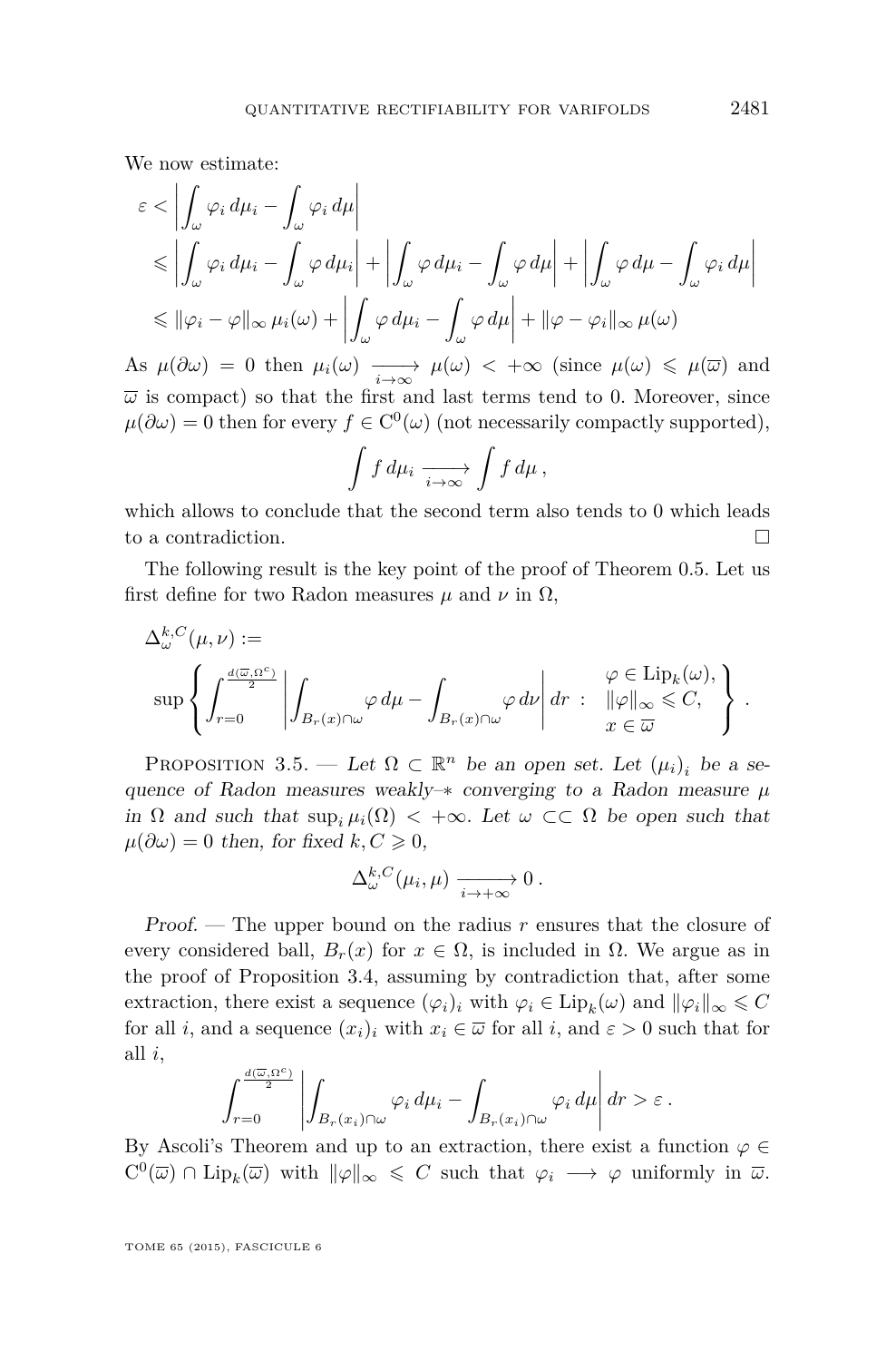Moreover  $\overline{\omega}$  is compact so that, up to another extraction, there exists  $x \in \overline{\omega}$ such that  $x_i \longrightarrow x$ . We now estimate for every *r*,

$$
\left| \int_{B_r(x_i)\cap\omega} \varphi_i d\mu_i - \int_{B_r(x_i)\cap\omega} \varphi_i d\mu \right| \leq \left| \int_{B_r(x_i)\cap\omega} \varphi_i d\mu_i - \int_{B_r(x_i)\cap\omega} \varphi d\mu_i \right| + \left| \int_{B_r(x_i)} \varphi d\mu_i - \int_{B_r(x)} \varphi d\mu_i \right| \right| \n+ \left| \int_{B_r(x)\cap\omega} \varphi d\mu_i - \int_{B_r(x)\cap\omega} \varphi d\mu \right| + \left| \int_{B_r(x)\cap\omega} \varphi d\mu - \int_{B_r(x_i)\cap\omega} \varphi d\mu \right| \n+ \left| \int_{B_r(x_i)\cap\omega} \varphi d\mu - \int_{B_r(x_i)\cap\omega} \varphi_i d\mu \right| \n\leq ||\varphi_i - \varphi||_{\infty} \mu_i (B_r(x_i)) + ||\varphi||_{\infty} \mu_i (B_r(x_i) \triangle B_r(x)) \n+ \left| \int_{B_r(x)\cap\omega} \varphi d\mu_i - \int_{B_r(x)\cap\omega} \varphi d\mu \right| + ||\varphi||_{\infty} \mu (B_r(x_i) \triangle B_r(x)) \n+ ||\varphi - \varphi_i||_{\infty} \mu (B_r(x_i))
$$
\n
$$
\leq ||\varphi_i - \varphi||_{\infty} (\mu_i(\Omega) + \mu(\Omega)) + \left| \int_{B_r(x)\cap\omega} \varphi d\mu_i - \int_{B_r(x)\cap\omega} \varphi d\mu \right| \n(3.1) + ||\varphi||_{\infty} (\mu_i (B_r(x_i) \triangle B_r(x)) + \mu (B_r(x_i) \triangle B_r(x))).
$$

The first term in the right hand side of (3.1) tends to 0 since  $\sup_i \mu_i(\Omega)$  $+\infty$  also implies  $\mu(\Omega) < +\infty$ . Concerning the second term, as  $\mu(\partial \omega) = 0$ then for all  $r \in (0, \frac{d(\vec{\omega}, \Omega^c)}{2})$  $(\frac{1}{2}, \Omega^c)$ ,  $\mu(\partial (B_r(x) \cap \omega)) \leq \mu(\partial B_r(x))$  and therefore the second term tends to 0 for every *r* such that  $\mu(\partial B_r(x)) = 0$ , i.e. for almost every  $r \in (0, \frac{d(\overline{\omega}, \Omega^c)}{2})$  $\frac{(3k)!}{2}$ ). As for the last term, thanks to Proposition [3.1](#page-29-0) we know that  $\limsup_i \mu_i(B_r(x) \triangle B_r(x_i)) + \mu(B_r(x) \triangle B_r(x_i)) \leq 2\mu(\partial B_r(x)) =$ 0 for almost every  $r \in (0, \frac{d(\overline{\omega}, \Omega^c)}{2})$  $\frac{2}{2}$ ). Moreover the whole quantity  $(3.1)$  is uniformly bounded by

$$
5C\left(\mu(\Omega)+\sup_i\mu_i(\Omega)\right).
$$

Consequently the right hand side of (3.1) tends to 0 for almost every  $r \in$  $(0, \frac{d(\overline{\omega}, \Omega^c)}{2})$  $\left(\frac{y_1y_2}{2}\right)$  (such that  $\mu(\partial B_r(x)) = 0$ ) and is uniformly bounded by the constant  $5C(\mu(\Omega) + \sup_j \mu_j(\Omega))$ , then by Lebesgue dominated theorem, we have

$$
\varepsilon < \int_{r=0}^{\frac{d(\overline{\omega}, \Omega^c)}{2}} \left| \int_{B_r(x_i)\cap \omega} \varphi_i \, d\mu_i - \int_{B_r(x_i)\cap \omega} \varphi_i \, d\mu \right| dr \xrightarrow[i \to \infty]{} 0
$$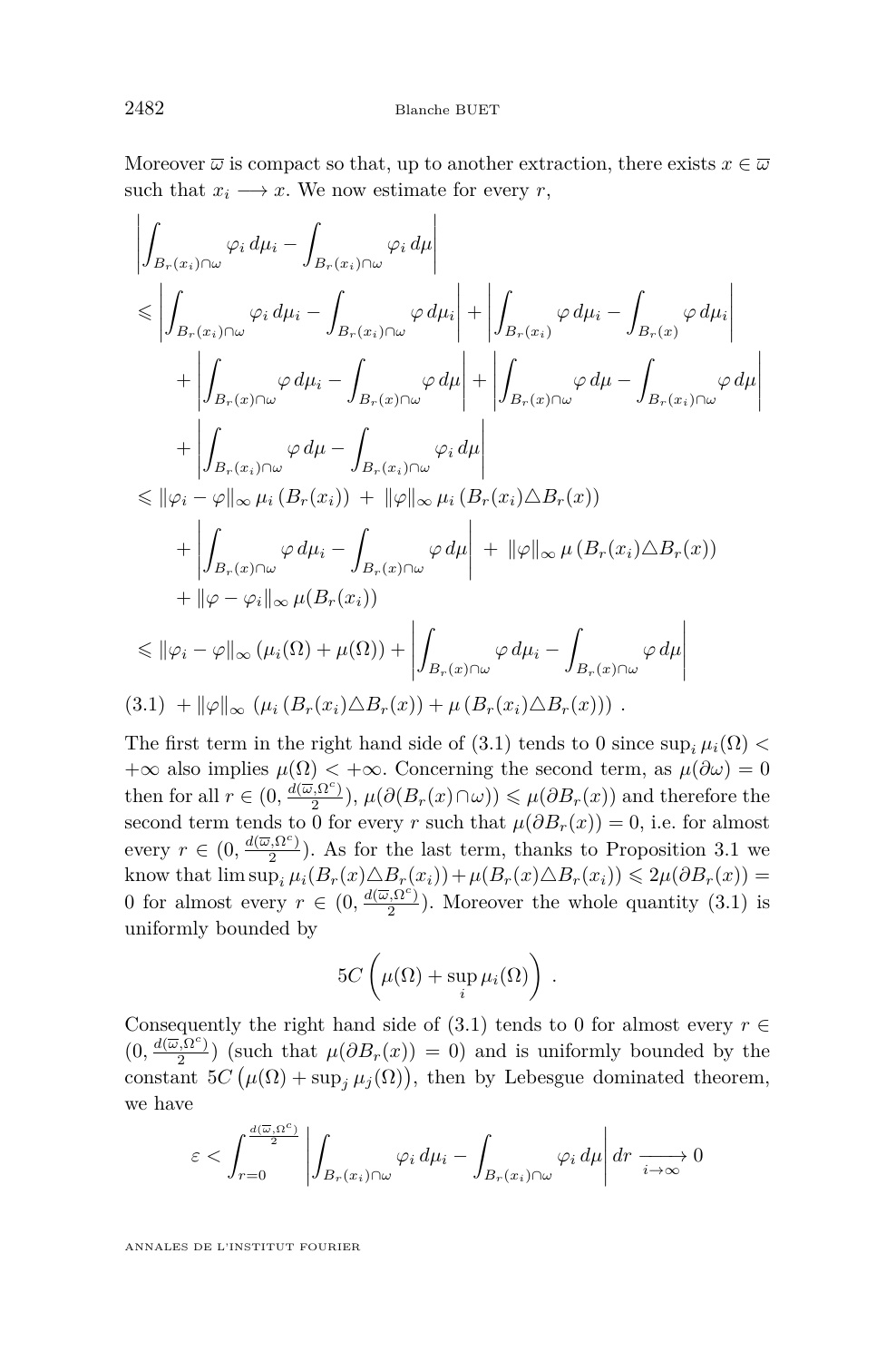<span id="page-35-0"></span>which concludes the proof.  $\Box$ 

We can now study the convergence of  $E_{\alpha_i}(x, P, V_i) - E_{\alpha_i}(x, P, V)$  uniformly with respect to *P* and locally uniformly with respect to *x*. Indeed, the previous result  $(Proposition (3.5))$  $(Proposition (3.5))$  $(Proposition (3.5))$  is given in some compact subset  $\overline{\omega} \subset \overline{\Omega}$ . Consequently, we define a local version of our energy:

DEFINITION 3.6. — Let  $\Omega \subset \mathbb{R}^n$  be an open set and  $\omega \subset\subset \Omega$  be a relatively compact open subset. For every *d*–varifold  $V$  in  $\Omega$  and for every  $x \in \omega$  and  $P \in G_{d,n}$ , we define

$$
E_{\alpha}^{\omega}(x,P,V) = \int_{r=\alpha}^{\min\left(1,\frac{d(\overline{\omega},\Omega^c)}{2}\right)} \frac{1}{r^d} \int_{B_r(x)\cap\omega} \left(\frac{d(y-x,P)}{r}\right)^2 d\|V\| \frac{dr}{r}.
$$

Remark 3.7. — Notice that

$$
E_{\alpha}^{\omega}(x, P, V) = \int_{r=\alpha}^{\min\left(1, \frac{d(\overline{\omega}, \Omega^c)}{2}\right)} \frac{1}{r^d} \int_{B_r(x) \cap \omega} \left(\frac{d(y-x, P)}{r}\right)^2 d||V|| \frac{dr}{r}
$$
  
\$\leqslant \int\_{r=\alpha}^1 \frac{1}{r^d} \int\_{B\_r(x) \cap \Omega} \left(\frac{d(y-x, P)}{r}\right)^2 d||V|| \frac{dr}{r}\$  
=  $E_{\alpha}(x, P, V)$ .

PROPOSITION 3.8. — Let  $(V_i)_i$  be a sequence of *d*-varifolds weakly- $*$ converging to a *d*-varifold V in some open set  $\Omega \subset \mathbb{R}^n$  and such that  $\sup_i \|V_i\|(\Omega) < +\infty$ . For all open subsets  $\omega \subset\subset \Omega$  such that  $\|V\|(\partial \omega) = 0$ , let us define

$$
\begin{split} \eta^\omega_i := \sup\left\{ \int_{r=0}^{\min\left(1,\frac{d(\overline{\omega},\Omega^c)}{2}\right)} \left|\int_{B_r(x)\cap\omega} \varphi \, d\|V_i\| - \int_{B_r(x)\cap\omega} \varphi \, d\|V\|\right| dr: \\ \varphi \in \mathrm{Lip}_{2(\mathop\mathrm{diam}\nolimits \omega)^2}(\omega), \\ \|\varphi\|_\infty &\leqslant (\mathop\mathrm{diam}\nolimits \omega)^2, \\ x &\in \overline{\omega} \end{split}
$$

Then,

(1) for every 
$$
0 < \alpha \le 1
$$
,  $\sup_{\substack{x \in \overline{\omega} \\ P \in G_{d,n}}} |E_{\alpha}^{\omega}(x, P, V_i) - E_{\alpha}^{\omega}(x, P, V)| \le \frac{\eta_i^{\omega}}{\alpha^{d+3}},$   
(2)  $\eta_i^{\omega} \longrightarrow 0$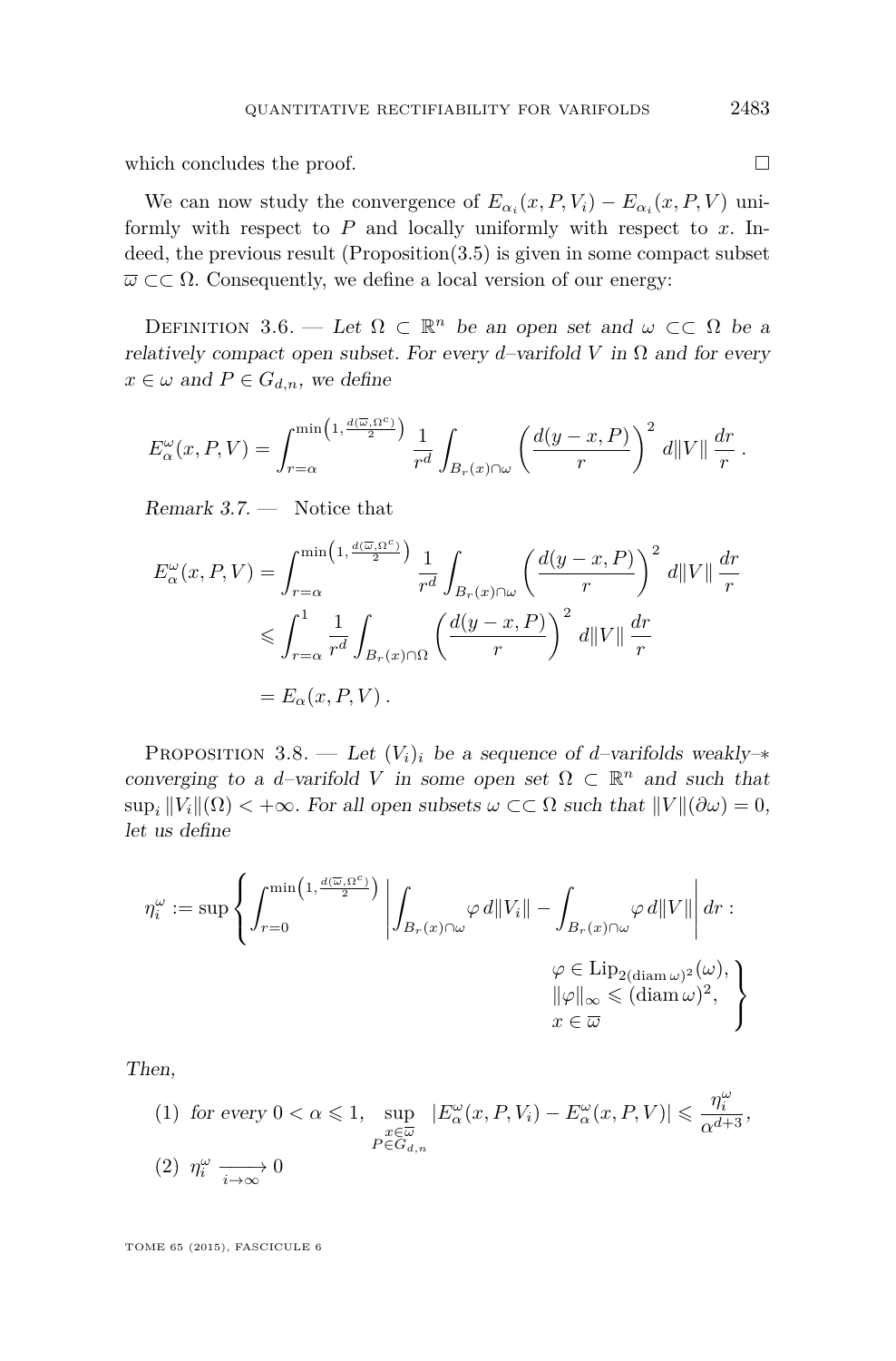<span id="page-36-0"></span>Proof.  $- (1)$  is a direct application of Proposition [3.5,](#page-33-0) since  $||V_i||$ weakly– $*$  converges to  $||V||$ . Now let us estimate

$$
|E_{\alpha}^{\omega}(x, P, V_i) - E_{\alpha}^{\omega}(x, P, V)|
$$
  
\$\leqslant \frac{1}{\alpha^{d+3}} \int\_{r=0}^{\min\left(1, \frac{d(\overline{\omega}, \Omega^c)}{2}\right)} \left| \int\_{B\_r(x) \cap \omega} d(y - x, P)^2 d||V\_i||(y) - \int\_{B\_r(x) \cap \omega} d(y - x, P)^2 d||V||(y) \right| dr.\$

For all  $x \in \overline{\omega}$ ,  $P \in G_{d,n}$ , let  $\varphi_{x,P}(y) := d(y-x, P)^2$ . One can check that

- (i)  $\varphi_{x,P}$  is bounded in  $\omega$  by  $(\text{diam }\omega)^2$  indeed  $\varphi_{x,P}(y) \leq |y-x|^2 \leq$  $(\mathrm{diam}\,\omega)^2,$
- $(i) \varphi_{x,P} \in \text{Lip}_{2(\text{diam }\omega)}(\omega)$  indeed

$$
|\varphi_{x,P}(y) - \varphi_{x,P}(z)| = |d(y-x,P)^2 - d(z-x,P)^2|
$$
  
\$\leqslant 2(\text{diam }\omega) |d(y-x,P) - d(z-x,P)|\$  
\$\leqslant 2(\text{diam }\omega) d(y-z,P) \leqslant 2(\text{diam }\omega) |y-z|.\$

Consequently,

$$
\sup_{\substack{x \in \overline{\omega} \\ P \in G_{d,n}}} \int_{r=0}^{\min\left(1, \frac{d(\overline{\omega}, \Omega^c)}{2}\right)} \left| \int_{B_r(x) \cap \omega} d(y-x, P)^2 d\|V_i\|(y) - \int_{B_r(x) \cap \omega} d(y-x, P)^2 d\|V\|(y) \right| dr \leq \eta_i^{\omega}
$$

and thus,

$$
\sup_{\substack{x \in \overline{\omega} \\ P \in G_{d,n}}} |E_{\alpha}^{\omega}(x, P, V_i) - E_{\alpha}^{\omega}(x, P, V)| \leq \frac{\eta_i^{\omega}}{\alpha^{d+3}}.
$$

 $\Box$ 

It is now easy to deduce the following fact:

PROPOSITION 3.9. — Let  $(V_i)_i$  be a sequence of *d*-varifolds weakly- $*$ converging to a *d*-varifold *V* in some open set  $\Omega \subset \mathbb{R}^n$ , and let  $\omega \subset \Omega$ be such that  $||V||(\partial \omega) = 0$ . Assume that  $\sup_i ||V_i||(\Omega) < +\infty$ , then, there exists a decreasing sequence  $(\alpha_i)_i$  of positive numbers tending to 0 and such that

(3.2) 
$$
\sup_{\substack{x \in \overline{\omega} \\ P \in G_{d,n}}} \left| E_{\alpha_i}^{\omega}(x, P, V_i) - E_{\alpha_i}^{\omega}(x, P, V) \right| \xrightarrow[i \to +\infty]{} 0,
$$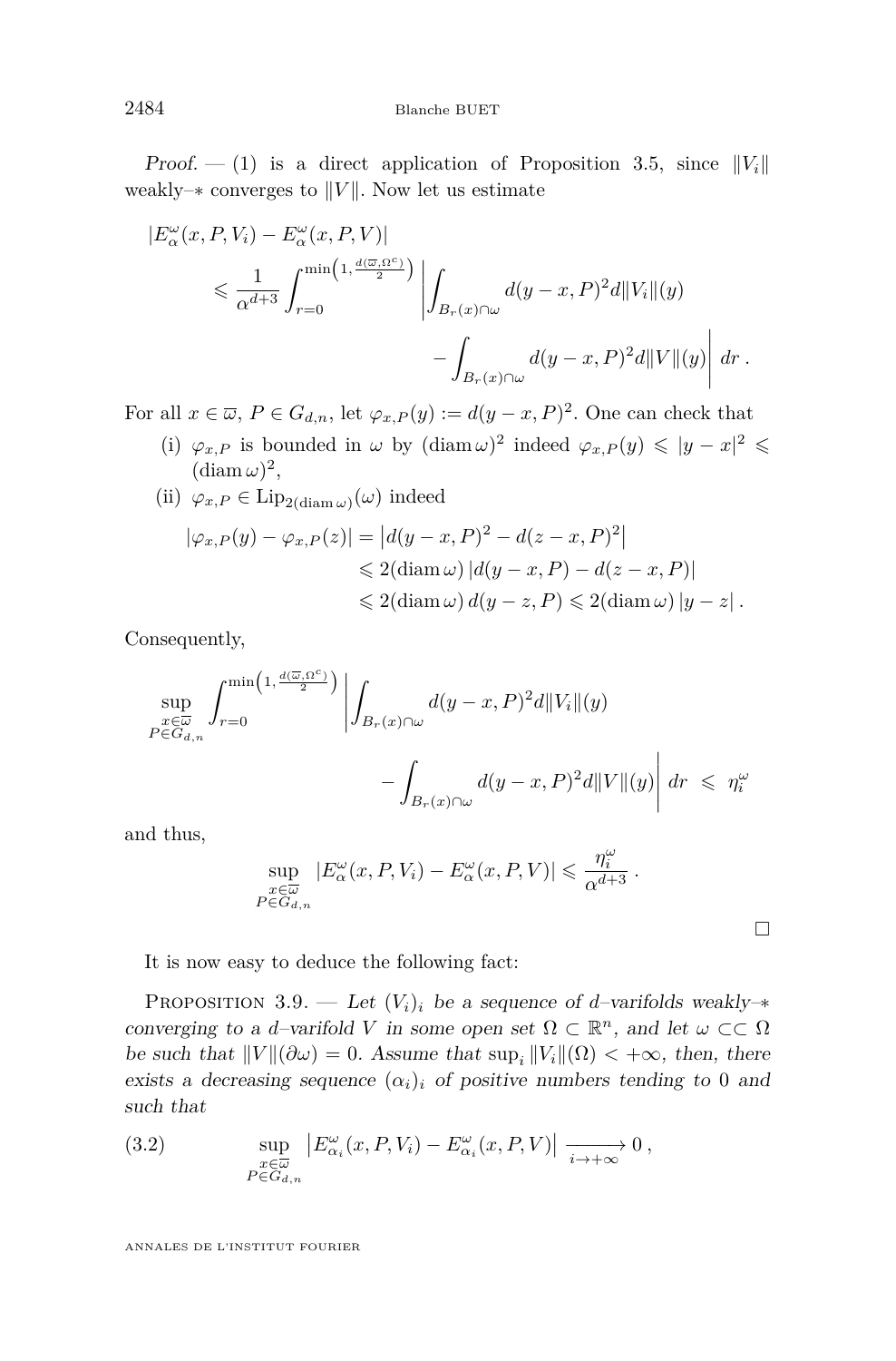<span id="page-37-0"></span>and for every  $x \in \omega$ ,  $P \in G_{d,n}$ , the following pointwise limit holds

(3.3) 
$$
E_0^{\omega}(x, P, V) = \lim_{i \to \infty} E_{\alpha_i}^{\omega}(x, P, V_i).
$$

Conversely, given a decreasing sequence  $(\alpha_i)_i$  of positive numbers tending to 0, there exists an extraction  $\varphi$  (depending on  $\alpha_i$ ,  $V_i$  but independent of  $x \in \omega$  and  $P \in G_{d,n}$  such that

(3.4) 
$$
\sup_{\substack{x \in \overline{\omega} \\ P \in G_{d,n}}} \left| E_{\alpha_i}^{\omega}(x, P, V_{\varphi(i)}) - E_{\alpha_i}^{\omega}(x, P, V) \right| \xrightarrow[i \to +\infty]{} 0,
$$

and again for every  $x \in \omega$ ,  $P \in G_{d,n}$ , the following pointwise limit holds

(3.5) 
$$
E_0^{\omega}(x, P, V) = \lim_{i \to \infty} E_{\alpha_i}^{\omega}(x, P, V_{\varphi(i)}).
$$

Proof. — Thanks to Proposition [3.8,](#page-35-0) for every  $\alpha > 0$ ,

$$
\sup_{\substack{x\in\overline{\omega}\\P\in G_{d,n}}} |E_{\alpha}^{\omega}(x,P,V_i)-E_{\alpha}^{\omega}(x,P,V)| \leq \frac{\eta_i^{\omega}}{\alpha^{d+3}} \text{ and } \eta_i^{\omega} \xrightarrow[i \to \infty]{} 0,
$$

hence we can choose  $(\alpha_i)_i$  such that  $\frac{\eta_i^{\omega}}{d}$  $\frac{n}{\alpha_i^{d+3}} \longrightarrow 0$ . Conversely, given the  $i \in \{a_i\}$  is tending to 0, we can extract a subsequence  $(\eta^{\omega}_{\varphi(i)})_i$  such that  $\eta^{\omega}_{\varphi(i)}$  $\frac{\partial \varphi(t)}{\partial t^{d+3}} \longrightarrow 0$ . For fixed  $x \in \omega$  and  $P \in G_{d,n}$ , the pointwise convergences to the averaged height excess energy  $E_0^{\omega}$ , (3.3) and (3.5), are a consequence of the previous convergence properties  $(3.2)$  and  $(3.4)$ , and of the monotone convergence  $E^{\omega}_{\alpha}(x, P, V) \longrightarrow E^{\omega}_{0}(x, P, V)$ .

Now, we can use this uniform convergence result in  $\omega \times G_{d,n}$  to deduce the convergence of the integrated energies.

PROPOSITION 3.10. — Let  $\Omega \subset \mathbb{R}^n$  be an open set and let  $(V_i)_i$  be a sequence of *d*–varifolds in  $\Omega$  weakly– $*$  converging to some *d*–varifold *V* and such that  $\sup_i ||V_i||(\Omega) < +\infty$ . Fix a decreasing sequence  $(\alpha_i)_i$  of positive numbers tending to 0. Let  $\omega \subset\subset \Omega$  with  $\|V\|(\partial \omega) = 0$ . Then there exists an extraction *ψ* such that

$$
\int_{\omega \times G_{d,n}} E^{\omega}_{0}(x, P, V) dV(x, P) = \lim_{i \to \infty} \int_{\omega \times G_{d,n}} E^{\omega}_{\alpha_{i}}(x, P, V_{\psi(i)}) dV_{\psi(i)}(x, P) .
$$

Proof. — Step 1: Let  $(\alpha_i)_i \downarrow 0$  and  $V_i \xrightarrow[i \to \infty]{*} V$ . Thanks to Proposi-tion[\(3.9\)](#page-36-0), there exists an extraction  $\varphi$  such that

$$
\sup_{\substack{x \in \overline{\omega} \\ P \in G_{d,n}}} \left| E_{\alpha_i}^{\omega}(x, P, V_{\varphi(i)}) - E_{\alpha_i}^{\omega}(x, P, V) \right| \xrightarrow[i \to \infty]{} 0.
$$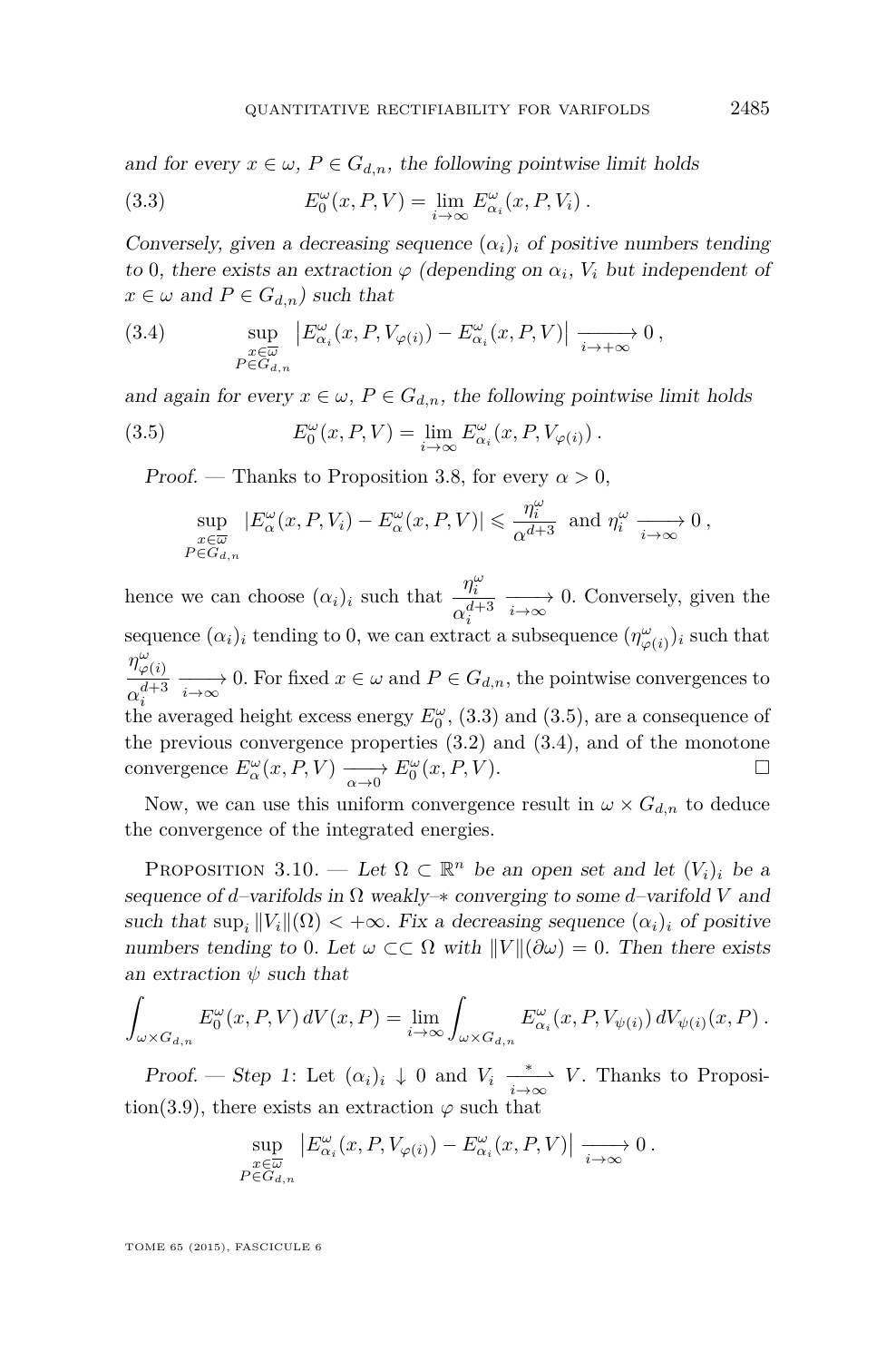<span id="page-38-0"></span>But  $\sup_i V_{\varphi(i)}(\omega \times G_{d,n}) \leq \sup_i ||V_i||(\Omega) < +\infty$ , hence

$$
\left| \int_{\omega \times G_{d,n}} E^{\omega}_{\alpha_i}(x, P, V_{\varphi(i)}) dV_{\varphi(i)}(x, P) - \int_{\omega \times G_{d,n}} E^{\omega}_{\alpha_i}(x, P, V) dV_{\varphi(i)}(x, P) \right|
$$
  
(3.6) 
$$
\xrightarrow[i \to \infty]{} 0.
$$

Step 2: Now, we estimate

$$
\left| \int_{\omega \times G_{d,n}} E_{\alpha_i}^{\omega}(x, P, V) dV_{\varphi(i)}(x, P) - \int_{\omega \times G_{d,n}} E_{\alpha_i}^{\omega}(x, P, V) dV(x, P) \right|
$$
  
\n
$$
\leqslant \int_{r=\alpha_i}^{\min\left(1, \frac{d(\overline{\omega}, \Omega^c)}{2}\right)} \left| \int_{\omega \times G_{d,n}} \int_{B_r(x) \cap \omega} \left(\frac{d(y-x, P)}{r}\right)^2 d||V||(y) dV_{\varphi(i)}(x, P) \right|
$$
  
\n
$$
- \int_{\omega \times G_{d,n}} \int_{B_r(x) \cap \omega} \left(\frac{d(y-x, P)}{r}\right)^2 d||V||(y) dV(x, P) \left| \frac{dr}{r^{d+1}} \right|
$$
  
\n
$$
\leqslant \frac{1}{\alpha_i^{d+3}} \int_{r=\alpha_i}^{\min\left(1, \frac{d(\overline{\omega}, \Omega^c)}{2}\right)} \left| \int_{\omega \times G_{d,n}} g_r(x, P) dV_{\varphi(i)}(x, P) \right|
$$
  
\n
$$
- \int_{\omega \times G_{d,n}} g_r(x, P) dV(x, P) \left| dr \right|,
$$

with  $g_r(x, P) = \int$ *Br*(*x*)∩*ω*  $d(y-x,P)^2 d||V||(y).$ For every  $r < \min\left(1, \frac{d(\overline{\omega}, \Omega^c)}{2}\right)$ 2  $\left( \int_{r}^{R} g_r \right)$  is bounded by 1. Moreover the set of discontinuities of  $g_r$ , denoted by disc $(g_r)$ , satisfies

$$
\operatorname{disc}(g_r) \subset \{(x, P) \in \omega \times G_{d,n} : ||V|| (\partial (B_r(x) \cap \omega)) > 0\}
$$
  

$$
\subset \{(x, P) \in \omega \times G_{d,n} : ||V|| (\partial B_r(x)) > 0\}.
$$

Hence  $V(\text{disc}(g_r)) \leq \|V\| (\{x \in \omega : \|V\|(\partial B_r(x)) > 0\}) = 0$  for almost every *r* by Proposition [1.5.](#page-8-0) Consequently, for a.e. *r*,

$$
\left| \int_{\omega \times G_{d,n}} g_r(x,P) dV_{\varphi(i)}(x,P) - \int_{\omega \times G_{d,n}} g_r(x,P) dV(x,P) \right| \xrightarrow[i \to \infty]{} 0,
$$

and then by dominated convergence,

$$
\int_{r=0}^{\min\left(1,\frac{d(\overline{\omega},\Omega^{c})}{2}\right)} \left| \int_{\omega\times G_{d,n}} g_{r}(x,P) dV_{\varphi(i)}(x,P) - \int_{\omega\times G_{d,n}} g_{r}(x,P) dV(x,P) \right| dr \xrightarrow[i\to\infty]{} 0.
$$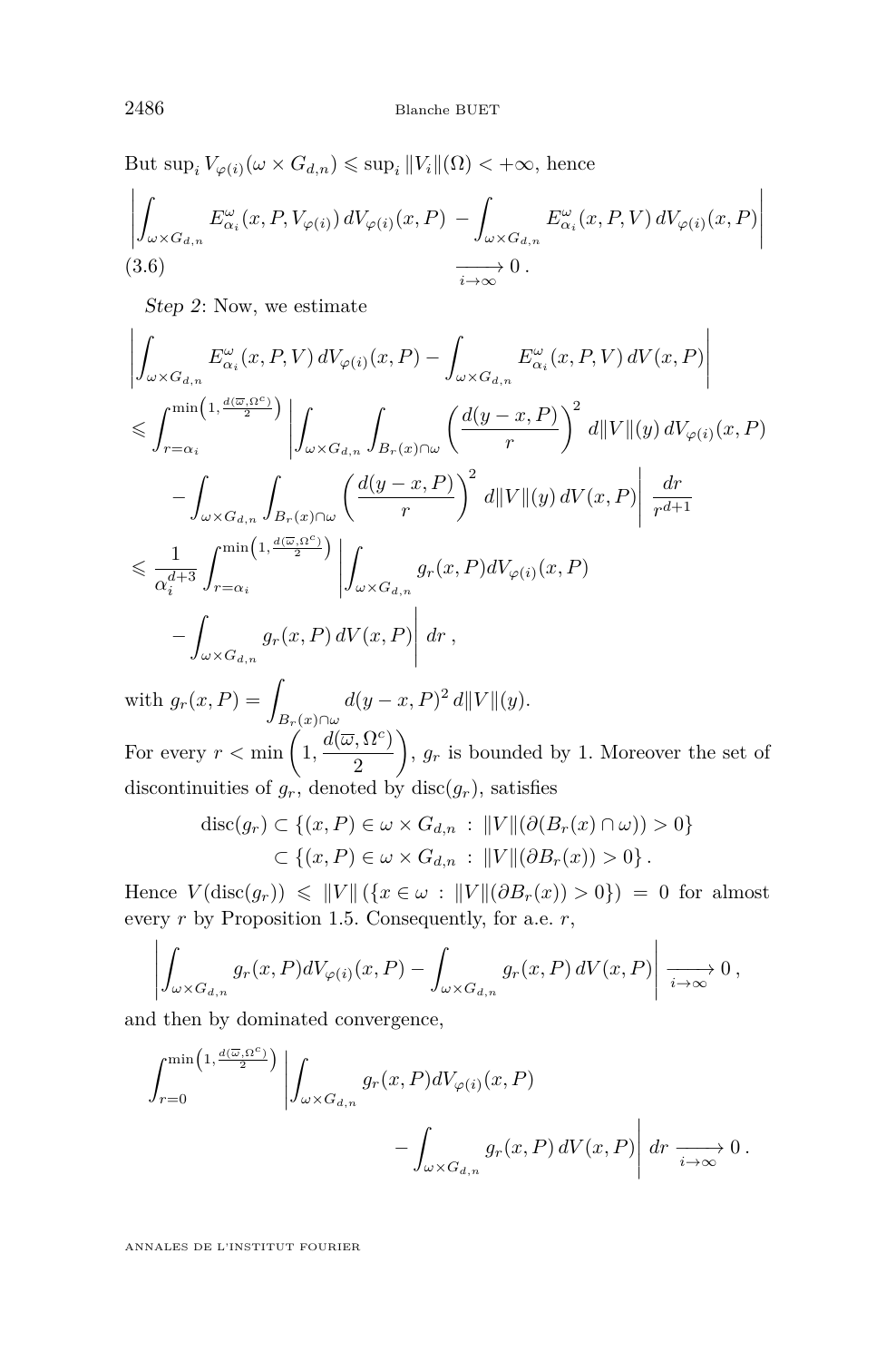<span id="page-39-0"></span>It is then possible to extract, again, a subsequence  $(V_{\psi(i)})_i$  such that

$$
\left| \int_{\omega \times G_{d,n}} E_{\alpha_i}^{\omega}(x, P, V) dV_{\psi(i)}(x, P) - \int_{\omega \times G_{d,n}} E_{\alpha_i}^{\omega}(x, P, V) dV(x, P) \right|
$$
  
(3.7)  $\xrightarrow[i \to \infty]{} 0.$ 

Step 3: Eventually by [\(3.6\)](#page-38-0), (3.7) and monotone convergence, there exists an extraction *ψ* such that

$$
\int_{\omega \times G_{d,n}} E_0^{\omega}(x, P, V) dV(x, P) = \lim_{i \to \infty} \int_{\omega \times G_{d,n}} E_{\alpha_i}^{\omega}(x, P, V) dV(x, P)
$$

$$
= \lim_{i \to \infty} \int_{\omega \times G_{d,n}} E_{\alpha_i}^{\omega}(x, P, V_{\psi(i)}) dV_{\psi(i)}(x, P) .
$$

**3.4. Rectifiability theorem**

We can now state the main result.

THEOREM [0.5.](#page-5-0) — Let  $\Omega \subset \mathbb{R}^n$  be an open set and let  $(V_i)_i$  be a sequence of *d*–varifolds in Ω weakly–∗ converging to some *d*–varifold *V* and such that  $\sup_i ||V_i||(\Omega) < +\infty$ . Fix  $(\alpha_i)_i$  and  $(\beta_i)_i$  decreasing sequences of positive numbers tending to 0 and assume that:

(i) there exist  $0 < C_1 < C_2$  such that for  $||V_i||$ –almost every  $x \in \Omega$  and for every  $\beta_i < r < d(x, \Omega^c)$ ,

(3.8) 
$$
C_1 \omega_d r^d \leq ||V_i|| (B_r(x)) \leq C_2 \omega_d r^d,
$$

 $(ii)$ 

(3.9) 
$$
\sup_{i} \int_{\Omega \times G_{d,n}} E_{\alpha_i}(x, P, V_i) dV_i(x, P) < +\infty.
$$

Then *V* is a rectifiable *d*–varifold.

*Proof.* — The point is to see that these two assumptions  $(3.8)$  and  $(3.9)$ actually imply the assumptions of the static theorem (Theorem [0.4](#page-4-0) for the limit varifold *V* ).

Step 1: The first assumption (3.8) and Proposition [3.3](#page-31-0) lead to the first assumption of the static theorem: there exist  $0 < C_1 < C_2$  such that for  $||V||$ –almost every  $x \in \Omega$  and for every  $0 < r < d(x, \Omega^c)$ ,

$$
C_1 \omega_d r^d \leqslant ||V||(B_r(x)) \leqslant C_2 \omega_d r^d.
$$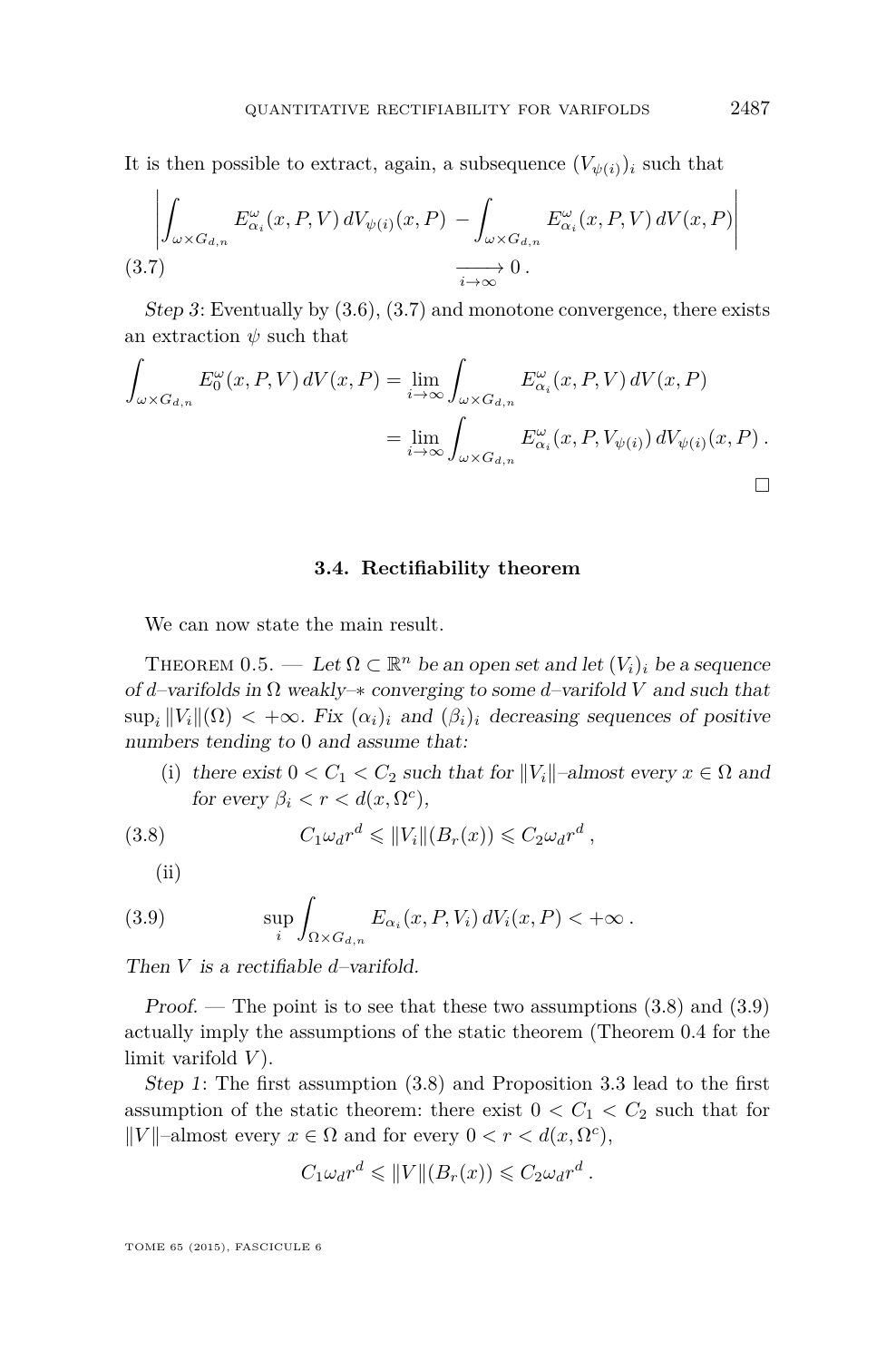#### 2488 Blanche BUET

Step 2: Let  $\omega \subset\subset \Omega$  be a relatively compact open subset such that  $\|V\|(\partial \omega) = 0$  then, thanks to Proposition [3.10,](#page-37-0) we know that there exists some extraction  $\varphi$  such that

$$
(3.10)\quad \int_{\omega\times G_{d,n}} E^\omega_0(x,P,V)\,dV(x,P)=\lim_{i\to\infty}\int_{\omega\times G_{d,n}} E^\omega_{\alpha_i}(x,P,V_{\varphi(i)})\,dV_{\varphi(i)}(x,P).
$$

But  $E^{\omega}_{\alpha}$  is decreasing in  $\alpha$  and  $\alpha_{\varphi(i)} \leq \alpha_i$ , therefore for every  $(x, P) \in$  $\omega \times G_{d,n}$ ,

$$
E_{\alpha_i}^{\omega}(x, P, V_{\varphi(i)}) \leqslant E_{\alpha_{\varphi(i)}}^{\omega}(x, P, V_{\varphi(i)}) ,
$$

hence

$$
(3.11) \quad \sup_{i} \int_{\omega \times G_{d,n}} E^{\omega}_{\alpha_i}(x, P, V_{\varphi(i)}) dV_{\varphi(i)}(x, P)
$$
  

$$
\leq \sup_{i} \int_{\omega \times G_{d,n}} E^{\omega}_{\alpha_{\varphi(i)}}(x, P, V_{\varphi(i)}) dV_{\varphi(i)}(x, P).
$$

Moreover, recall that  $E^{\omega}_{\alpha_i}(x, P, V_i) \leqslant E_{\alpha_i}(x, P, V_i)$  and thus

$$
(3.12) \quad \sup_{i} \int_{\omega \times G_{d,n}} E^{\omega}_{\alpha_i}(x, P, V_i) dV_i(x, P)
$$
  

$$
\leq \sup_{i} \int_{\Omega \times G_{d,n}} E_{\alpha_i}(x, P, V_i) dV_i(x, P) \leq C.
$$

Eventually, by (3.10), (3.11) and (3.12),

(3.13) 
$$
\int_{\omega \times G_{d,n}} E_0^{\omega}(x, P, V) dV(x, P) \leqslant C.
$$

Step 3: By (3.13), for every  $\omega \subset\subset \Omega$  such that  $||V||(\partial \omega) = 0$  we get that

$$
V\left(\{(x,P)\in \omega\times G_{d,n}\mid E^\omega_0(x,P,V)=+\infty\}\right)=0\ .
$$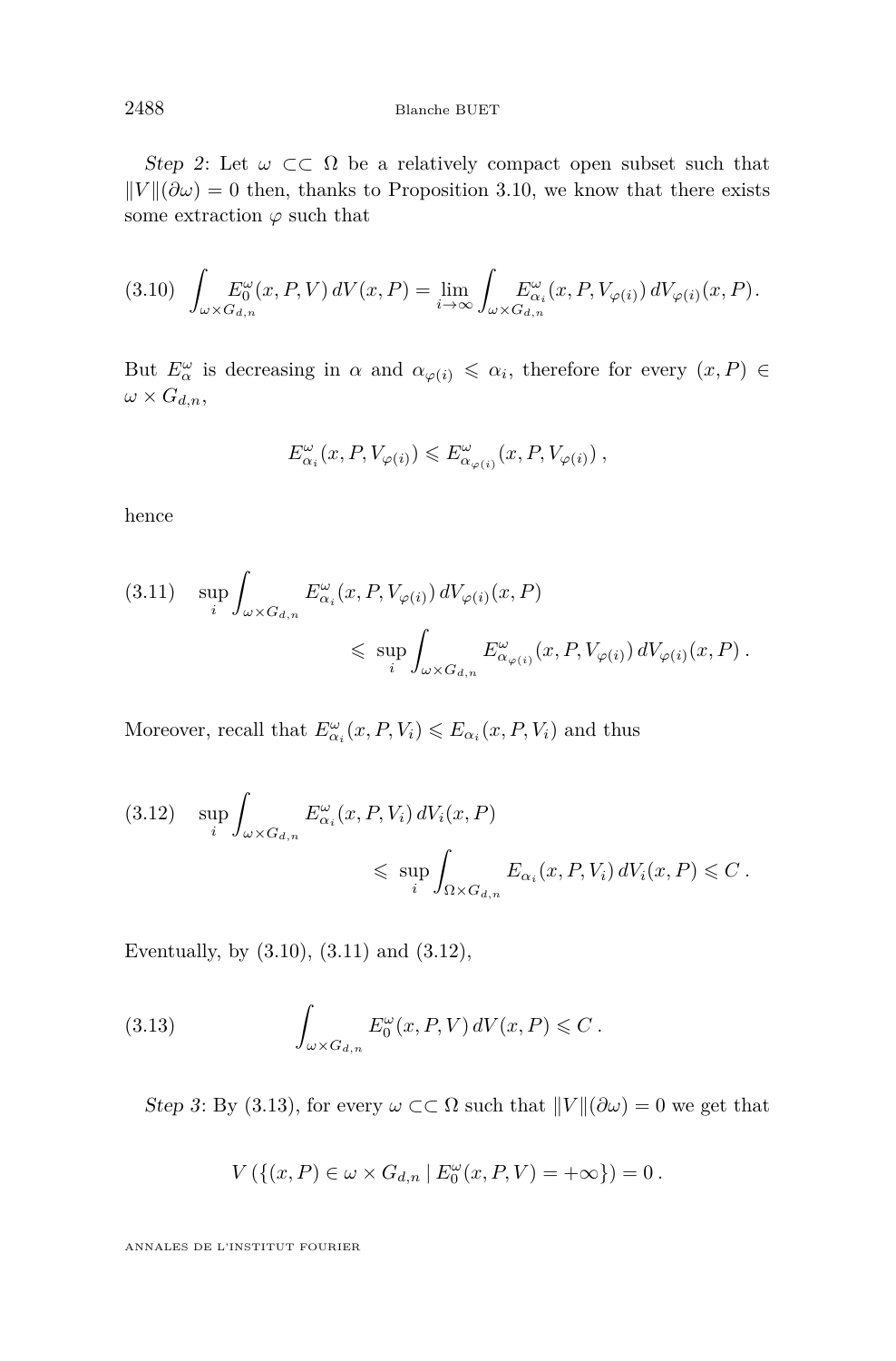<span id="page-41-0"></span>At the same time, for  $x \in \omega$  and  $P \in G_{d,n}$ ,

$$
\begin{split} &|E_0(x,P,V)-E_0^\omega(x,P,V)|\\ &=\int_{r=\min\left(1,\frac{d(\overline{\omega},\Omega^c)}{2}\right)}^1\frac{1}{r^{d+1}}\int_{B_r(x)\cap\Omega}\left(\frac{d(y-x,P)}{r}\right)^2\,d\|V\|(y)\,dr\\ &+\int_{r=0}^{\min\left(1,\frac{d(\overline{\omega},\Omega^c)}{2}\right)}\frac{1}{r^{d+1}}\int_{B_r(x)\cap(\Omega\setminus\overline{\omega})}\left(\frac{d(y-x,P)}{r}\right)^2\,d\|V\|(y)\,dr\\ &\leqslant \int_{r=d(x,\omega^c)}^{\min\left(1,\frac{d(\overline{\omega},\Omega^c)}{2}\right)}\frac{1}{r^{d+1}}\int_{B_r(x)\cap\Omega}\left(\frac{d(y-x,P)}{r}\right)^2\,d\|V\|(y)\,dr\\ &+\left(\frac{2}{d(\overline{\omega},\Omega^c)}\right)^{d+1}\|V\|( \Omega)\\ &\leqslant \left(\left(\frac{2}{d(\overline{\omega},\Omega^c)}\right)^{d+1}+\left(\frac{1}{d(x,\omega^c)}\right)^{d+1}\right)\|V\|( \Omega)~<~+\infty\,.\end{split}
$$

Hence  $E_0^{\omega}(x, P, V) = +\infty$  if and only if  $E_0(x, P, V) = +\infty$ , and consequently,

$$
V(\{(x, P) \in \omega \times G_{d,n} | E_0(x, P, V) = +\infty\})
$$
  
=  $V(\{(x, P) \in \omega \times G_{d,n} | E_0^{\omega}(x, P, V) = +\infty\})$ .

Now, thanks to Lemma [2.5,](#page-25-0) we decompose Ω into  $Ω = ∪<sub>k</sub>ω<sub>k</sub>$  with ∀*k*,  $ω_{k+1}$  ⊂⊂  $ω_k$  ⊂⊂ Ω and  $||V||(∂ω_k) = 0$ . Then

$$
V\left(\{(x, P) \in \Omega \times G_{d,n} \mid E_0(x, P, V) = +\infty\}\right)
$$
  
=  $\lim_k V\left(\{(x, P) \in \omega_k \times G_{d,n} \mid E_0(x, P, V) = +\infty\}\right)$   
=  $\lim_k V\left(\{(x, P) \in \omega_k \times G_{d,n} \mid E_0^{\omega_k}(x, P, V) = +\infty\}\right)$   
= 0.

Applying the static theorem (Theorem [0.4\)](#page-4-0) allows us to conclude the  $\Box$ 

In Theorem  $0.5$ , we have found conditions  $(3.8)$  and  $(3.9)$  ensuring the rectifiability of the weak– $*$  limit *V* of a sequence of *d*–varifolds  $(V_i)_i$ . Recall that the condition

(3.14) 
$$
\sup_i |\delta V_i|(\Omega) < +\infty
$$

together with the condition [\(3.8\)](#page-39-0) also ensure the rectifiability of the weak–∗ limit *V* of  $(V_i)_i$ . But, in Proposition [1.25,](#page-15-0) we have computed the first variation of a discrete varifold (discrete varifolds are defined in Example [1.24\)](#page-15-0)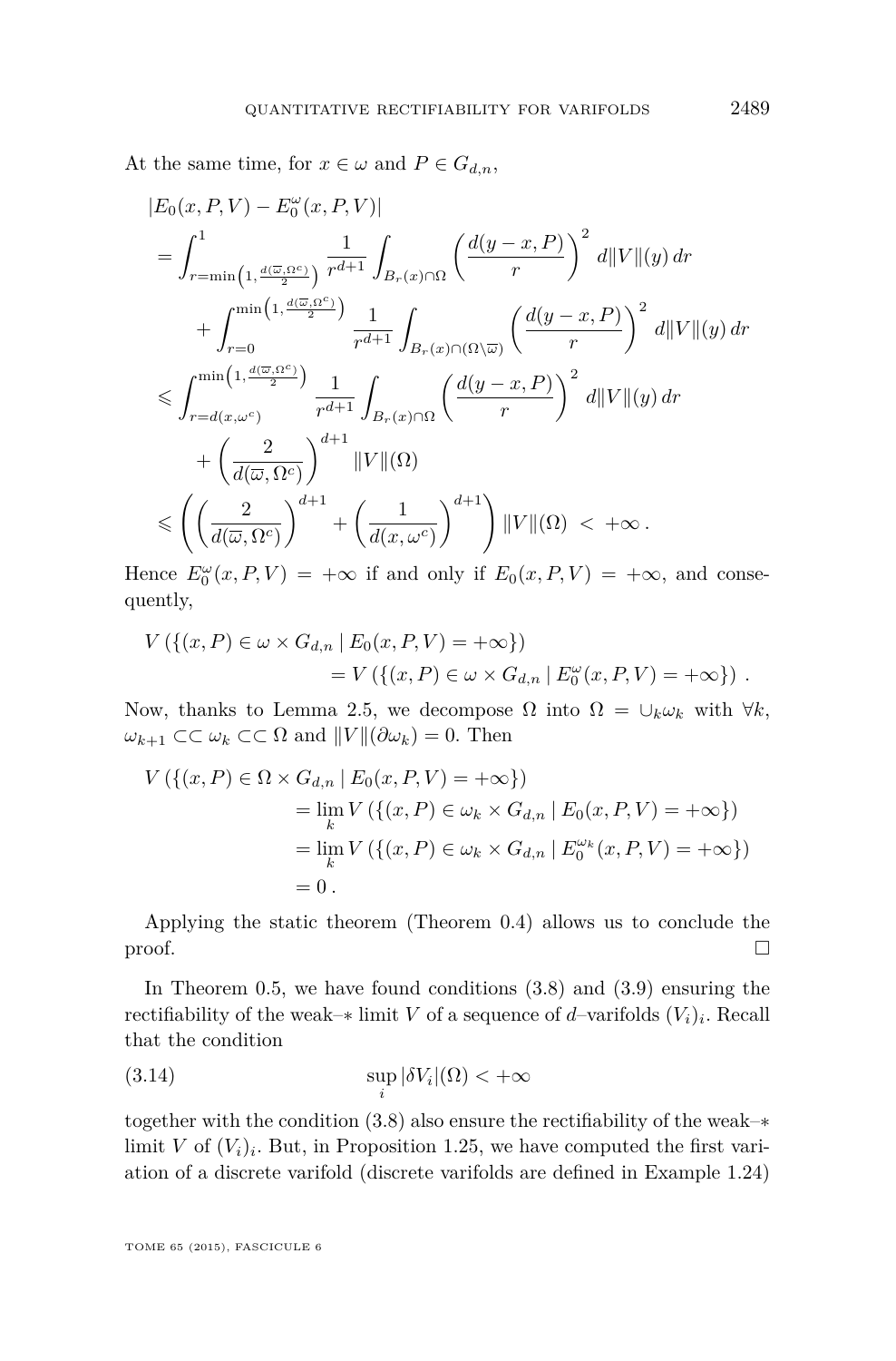<span id="page-42-0"></span>and we have seen in Example [1.26](#page-17-0) that even in the case where the limit varifold *V* is very simple (we considered a straight line), the natural approximations of *V* by discrete varifolds  $V_i$  generally do not satisfy  $(3.14)$ even though  $|\delta V|(\Omega) = 0$ .

We now check that the condition [\(3.9\)](#page-39-0) in Theorem [0.5](#page-5-0) is better adapted to general sequences of varifolds than the control of the first variation [\(3.14\)](#page-41-0). Indeed, in the next Proposition, we prove that given a *d*–varifold *V* with some regularity property, and given any sequence of *d*–varifolds  $V_i \xrightarrow[i \to \infty]{} V$ , there exists a subsequence of  $(V_i)_i$  satisfying a local version of condition [\(3.9\)](#page-39-0) in Theorem [0.5.](#page-5-0)

PROPOSITION 3.11. — Let  $\Omega \subset \mathbb{R}^n$  be an open set and let *V* be a *d*varifold in  $\Omega$  such that

$$
\int_{\Omega \times G_{d,n}} E_0(x, P, V) dV(x, P) < +\infty.
$$

Let  $(V_i)_i$  be a sequence of *d*-varifolds weakly– $*$  converging to V with  $\sup_i ||V_i||(\Omega) < +\infty$ . Then, given  $\alpha_i \downarrow 0$ , for every  $\omega \subset\subset \Omega$  such that  $\|V\|(\partial\omega) = 0$ , there exists a subsequence  $(W_i)_i = (V_{\varphi(i)})_i$  such that

(3.15) 
$$
\sup_{i} \int_{\omega \times G_{d,n}} E^{\omega}_{\alpha_i}(x, P, W_i) dW_i(x, P) < +\infty.
$$

Proof. — It is a direct consequence of Proposition [3.10.](#page-37-0)  $\Box$ 

The condition (3.15) is expressed in terms of the local version  $E^{\omega}_{\alpha}$  of  $E_{\alpha}$ . In the case where the varifolds are contained in the same compact set, then global condition [\(3.9\)](#page-39-0) of Theorem [0.5](#page-5-0) is satisfied by some subsequence.

PROPOSITION 3.12. — Let  $\alpha_i \downarrow 0$ . Let *V* be a rectifiable *d*–varifold in  $\mathbb{R}^n$  with compact support and such that

$$
\int_{\omega \times G_{d,n}} E_0(x, P, V) dV(x, P) < +\infty.
$$

Assume moreover that there exists some sequence of *d*–varifolds  $(V_i)_i$  weak*ly*→ converging to *V* with  $\sup_i ||V_i||(\mathbb{R}^n) < +\infty$ . Then for any  $\omega \subset \mathbb{R}^n$ such that  $\text{supp } ||V|| + B_1(0) \subset \omega$  and for all *i*,  $\text{supp } ||V_i|| + B_1(0) \subset \omega$ , there exists a subsequence  $(V_{\varphi(i)})_i$  such that

$$
\sup_{i} \int_{\omega \times G_{d,n}} E_{\alpha_i}(x, P, V_{\varphi(i)}) dV_{\varphi(i)}(x, P) < +\infty.
$$

Proof. — It is again a direct consequence of Proposition [3.10](#page-37-0) (since *ω* is compact and  $||V||(\partial \omega) = 0$  combined with the fact that supp  $||V|| +$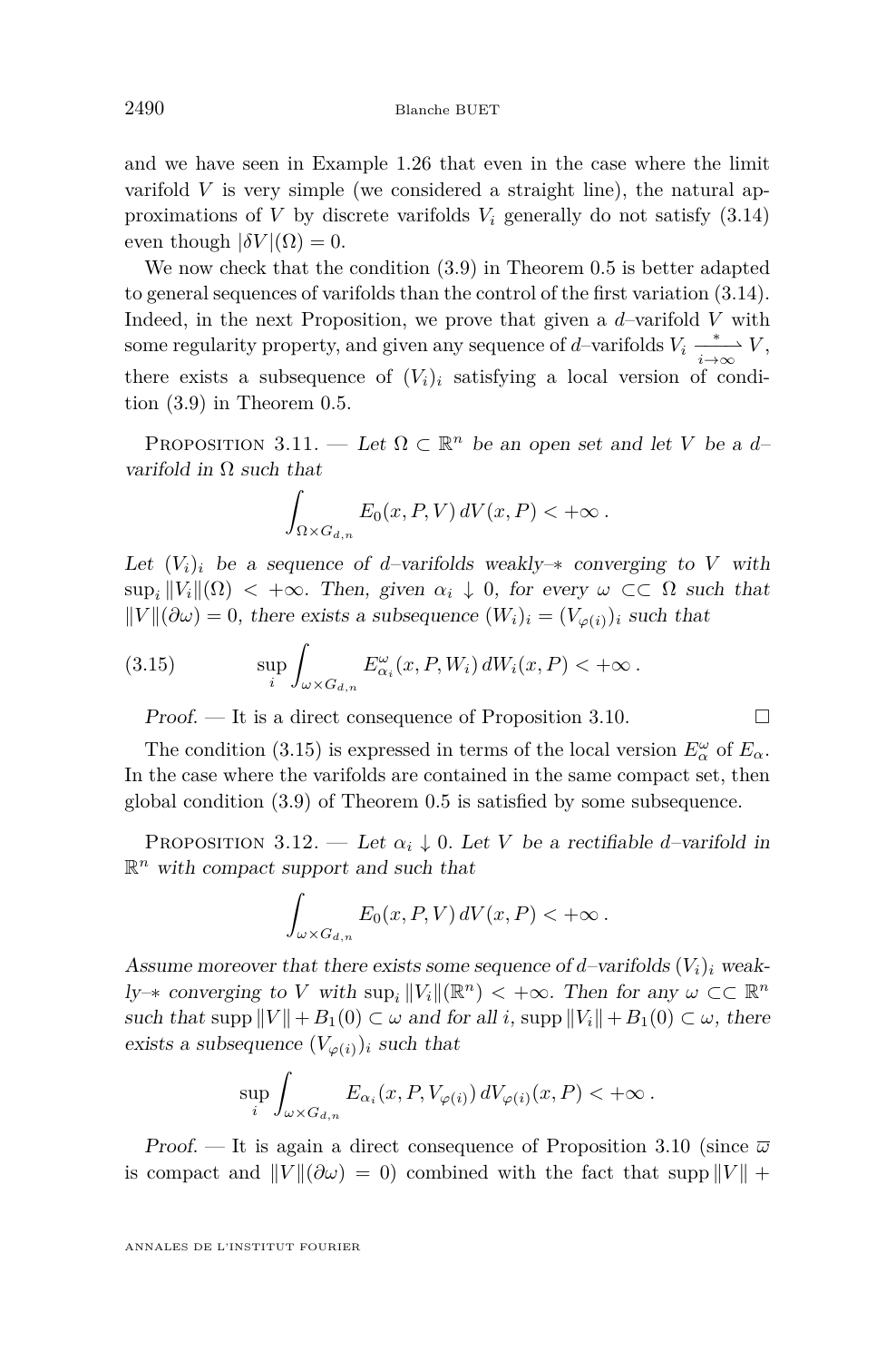$B_1(0) \subset \omega$  implies

$$
E_{\alpha}^{\omega}(x, P, V) = \int_{r=\alpha}^{\min\left(1, \frac{d(\overline{\omega}, (\mathbb{R}^{n})^c)}{2}\right)} \frac{1}{r^d} \int_{B_r(x) \cap \omega} \left(\frac{d(y-x, P)}{r}\right)^2 d\|V\| \frac{dr}{r}
$$
  
=  $E_{\alpha}(x, P, V)$ .

Given  $V_i \xrightarrow[i \to +\infty]{} V$  and  $\alpha_i \downarrow 0$ , the previous Propositions [3.11](#page-42-0) and [3.12](#page-42-0) give a subsequence  $(V_{\varphi(i)})_i$  satisfying [\(3.9\)](#page-39-0)

$$
\sup_{i} \int E_{\alpha_i}(x, P, V_{\varphi(i)}) \, dV_{\varphi(i)}(x, P) < +\infty
$$

In the following proposition, we focus on sequences of discrete varifolds defined in Example [1.24.](#page-15-0) Under some uniform regularity assumption on *V* , we give a sequence  $(V_i)_i$  of discrete varifolds such that

$$
V_i \xrightarrow[i \to +\infty]{*} V,
$$

and a condition linking the scale parameter  $\alpha_i$  and the size  $\delta_i$  of the mesh associated to the discrete varifold  $V_i$ , ensuring that  $(3.9)$  holds for  $V_i$  and not for a subsequence.

THEOREM 3.13. — Let  $V = v(M, \theta)$  be a rectifiable *d*-varifold in  $\mathbb{R}^n$ with finite mass  $||V||(\Omega) < +\infty$  and compact support. Let  $\delta_i \downarrow 0$  be a sequence of infinitesimals and  $(\mathcal{K}_i)_i$  a sequence of meshes satisfying

$$
\sup_{K \in \mathcal{K}_i} \text{diam}(K) \leqslant \delta_i \xrightarrow[i \to +\infty]{} 0 \, .
$$

Assume that there exists  $0 < \beta < 1$  and  $C > 0$  such that for  $||V||$ –almost every  $x, y \in \Omega$ ,

$$
||T_xM-T_yM|| \leq C|x-y|^{\beta}.
$$

Define the sequence of discrete varifolds:

$$
V_i = \sum_{K \in \mathcal{K}_i} \frac{m_K^i}{|K|} \mathcal{L}^n \otimes \delta_{P_K^i} \text{ with } m_K^i = ||V||(K)
$$
  
and  $P_K^i \in \underset{P \in G_{d,n}}{\text{arg min}} \int_{K \times G_{d,n}} ||P - S|| \ dV(x, S) .$ 

Then,

$$
(i) V_i \xrightarrow[i \to +\infty]{*} V,
$$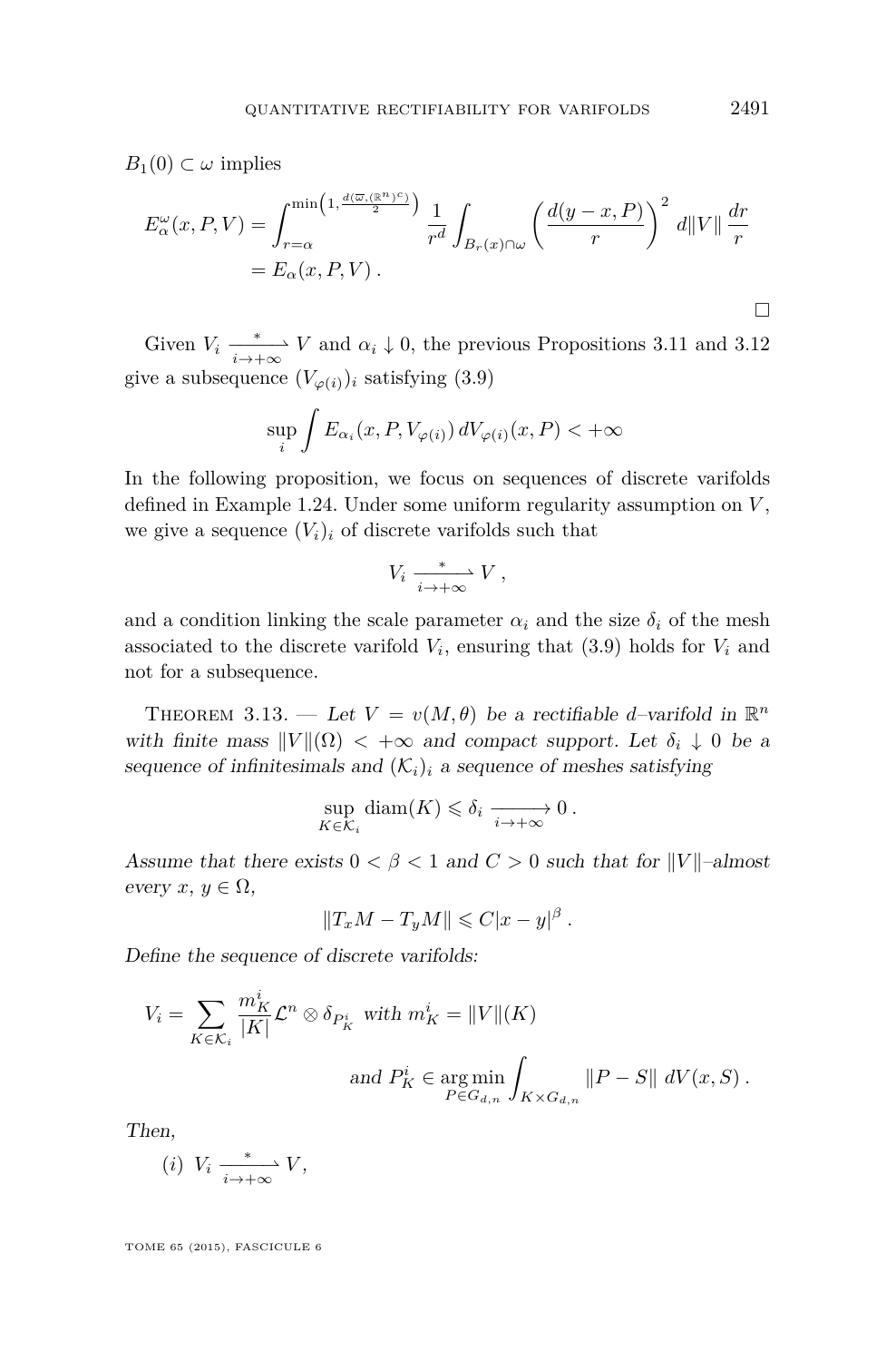<span id="page-44-0"></span>2492 Blanche BUET

(*ii*) For any sequence of infinitesimals  $\alpha_i \downarrow 0$  and such that for all *i*,

(3.16) 
$$
\frac{\delta_i^{\beta}}{\alpha_i^{d+3}} \xrightarrow[i \to +\infty]{} 0,
$$

we have,

$$
\int_{\mathbb{R}^n \times G_{d,n}} E_0(x, P, V) dV(x, P) = \lim_{i \to +\infty} \int_{\mathbb{R}^n \times G_{d,n}} E_{\alpha_i}(x, P, V_i) dV_i(x, P) \n< +\infty.
$$

Remark 3.14. — We insist on the fact that the condition on the scale parameters  $\alpha_i$  and the size of the mesh  $\delta_i$  is not dependent on  $V_i$  but only on the regularity of *V* i.e. on  $\beta$  (and on the dimension *d*).

Notation. — For the sake of simplicity, we now identify an element  $Q \in$  $G_{d,n}$  and the associated orthogonal projector  $\Pi_{Q} \in M_{n}(\mathbb{R})$ . For instance  $\Pi_{T_xM} - \Pi_Q$  is now denoted  $T_xM - Q$ .

Proof. — Step 1: Let  $\varphi \in \text{Lip}(\mathbb{R}^n \times G_{d,n})$  with Lipschitz constant lip( $\varphi$ ), then

$$
|\langle V_i, \varphi \rangle - \langle V, \varphi \rangle| \leq \delta_i \text{lip}(\varphi) \|V\|(\mathbb{R}^n) + \text{lip}(\varphi) \int_{\mathbb{R}^n \times G_{d,n}} \left\| P^i(y) - T \right\| dV(y, T),
$$

where  $P^i: \mathbb{R}^n \to G_{d,n}$  is cell-wise constant, and  $P^i = P^i_K$  in K. Indeed,

$$
\begin{split}\n&\left|\langle V_i, \varphi \rangle - \langle V, \varphi \rangle\right| \\
&= \left| \int_{\mathbb{R}^n \times G_{d,n}} \varphi(x, S) \, dV_i(x, S) - \int_{\mathbb{R}^n \times G_{d,n}} \varphi(y, T) \, dV(y, T) \right| \\
&= \left| \sum_{K \in \mathcal{K}_i} \int_K \varphi(x, P_K^i) \frac{\|V\|(K)}{|K|} \, d\mathcal{L}^n(x) - \sum_{K \in \mathcal{K}_i} \int_{K \times G_{d,n}} \varphi(y, T) \, dV(y, T) \right| \\
&= \left| \sum_{K \in \mathcal{K}_i} \int_{x \in K} \int_{K \times G_{d,n}} \varphi(x, P_K^i) \, dV(y, T) \, \frac{d\mathcal{L}^n(x)}{|K|} \\
&\quad - \sum_{K \in \mathcal{K}_i} \int_{x \in K} \int_{K \times G_{d,n}} \varphi(y, T) \, dV(y, T) \, \frac{d\mathcal{L}^n(x)}{|K|}\n\end{split}
$$
17)

(3.17)

$$
\leqslant \sum_{K\in \mathcal{K}_i} \int_{x\in K} \int_{(y,T)\in K\times G_{d,n}} \underbrace{\left|\varphi(x,P^i_K)-\varphi(y,T)\right|}_{\leqslant {\rm lip}(\varphi)\left(|x-y|+\left\|P^i_K-T\right\|\right)}\ dV(y,T) \, \frac{d\mathcal{L}^n(x)}{|K|}
$$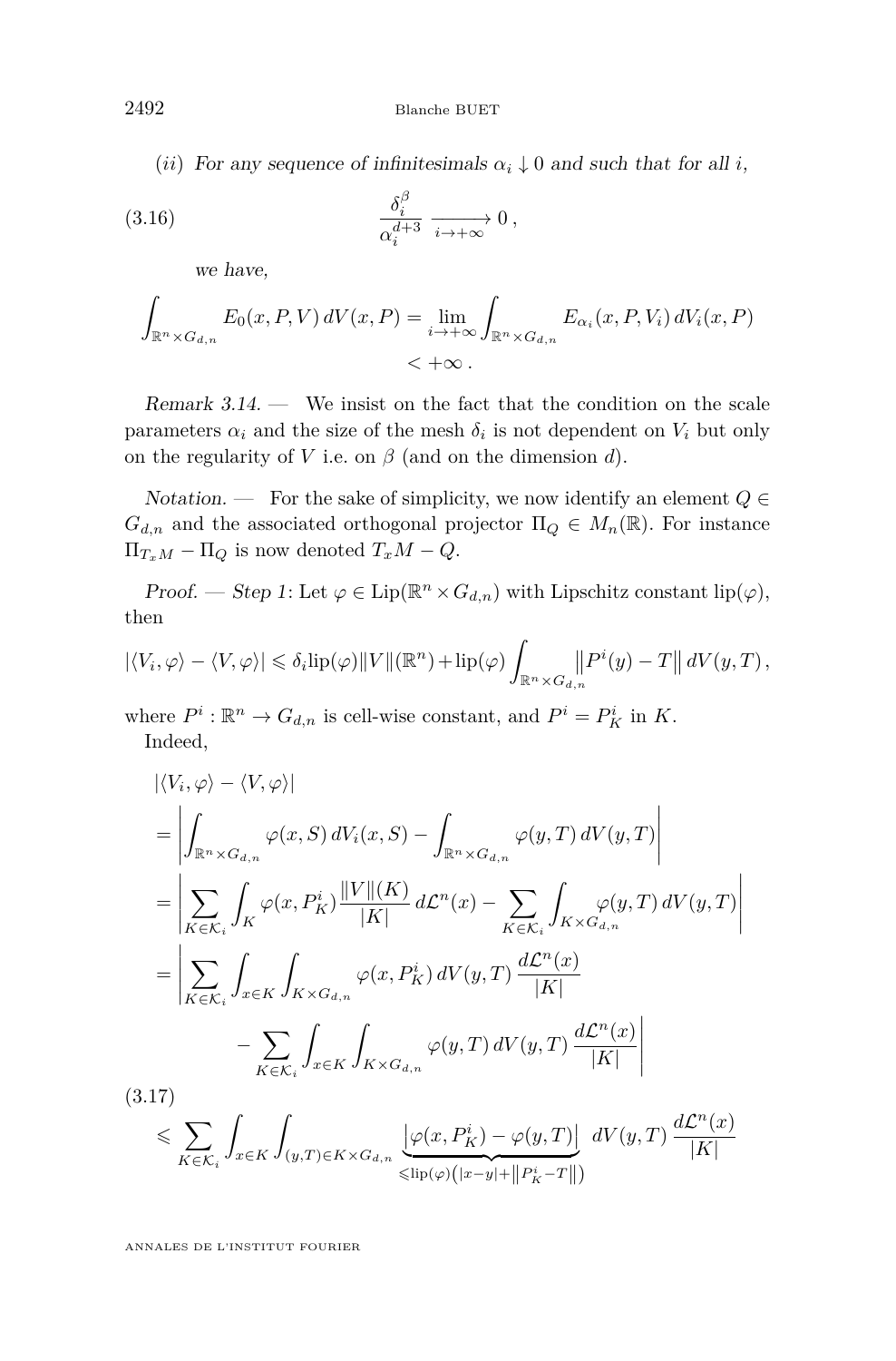<span id="page-45-0"></span>
$$
(3.18)
$$

$$
\leq \delta_i \text{lip}(\varphi) \|V\|(\mathbb{R}^n) + \text{lip}(\varphi) \int_{\mathbb{R}^n \times G_{d,n}} \|P^i(y) - T\| \ dV(y,T) .
$$

Step 2: We now study the convergence of the term

$$
(3.19) \qquad \int_{\mathbb{R}^n \times G_{d,n}} \|P^i(y) - T\| \ dV(y,T) \leq 2C \delta_i^{\beta} \|V\|(\mathbb{R}^n) \xrightarrow[i \to +\infty]{} 0.
$$

First define, for all  $i, A^i : \mathbb{R}^n \to \mathcal{M}_n(\mathbb{R})$  cell-wise constant:

$$
A^{i} = A_{K}^{i} = \frac{1}{\|V\|(K)} \int_{K} T_{u} M d\|V\|(u) \text{ constant in the cell } K \in \mathcal{K}_{i}.
$$

Then,

$$
\int_{\mathbb{R}^n \times G_{d,n}} ||A^i(y) - T|| \, dV(y,T)
$$
\n
$$
= \sum_{K \in \mathcal{K}_i} \int_K \left\| \frac{1}{||V||(K)} \int_K T_u M \, d||V||(u) - T_y M|| \, d||V||(y) \right\|
$$
\n
$$
\leqslant \sum_{K \in \mathcal{K}_i} \int_K \frac{1}{||V||(K)} \int_K \underbrace{||T_u M - T_y M||}_{\leqslant C |u - y|^\beta \leqslant C \delta_i^\beta} \, d||V||(u) \, d||V||(y) \leqslant C \delta_i^\beta ||V||(\mathbb{R}^n) .
$$

Consequently,

$$
\int_K \|A^i(y) - T_y M\| \, d\|V\|(y) = \varepsilon_K^i \text{ with } \sum_{K \in \mathcal{K}_i} \varepsilon_K^i < C \delta_i^{\beta} \|V\|(\mathbb{R}^n) \, .
$$

In particular, for all  $K \in \mathcal{K}_i$ , there exists  $y_K \in K$  such that

$$
||A^i(y_K) - T_{y_K}M|| \leqslant \frac{\varepsilon_K^i}{||V||(K)}.
$$

Define  $T^i$ :  $\mathbb{R}^n \to G_{d,n}$ , constant in each cell, by  $T^i(y) = T^i_K = T_{y_K} M$  for  $K \in \mathcal{K}_i$  and  $y \in K$ , and then,

$$
\int_{\mathbb{R}^n \times G_{d,n}} ||T^i(y) - T|| \, dV(y,T) = \sum_{K \in \mathcal{K}_i} \int_K ||T_{y_K} M - T_y M|| \, d||V||(y) \n\leq \sum_{K \in \mathcal{K}_i} \int_K ||T_{y_K} M - \underbrace{A^i(y)}_{=A^i(y_K)} || d||V||(y) + \int_{\mathbb{R}^n \times G_{d,n}} ||A^i(y) - T|| \, dV(y,T) \n\leq \sum_{K \in \mathcal{K}_i} \int_K \frac{\varepsilon_K^i}{||V||(K)} d||V||(y) + C\delta_i^{\beta} ||V||(\mathbb{R}^n) \n\leq 2C\delta_i^{\beta} ||V||(\mathbb{R}^n).
$$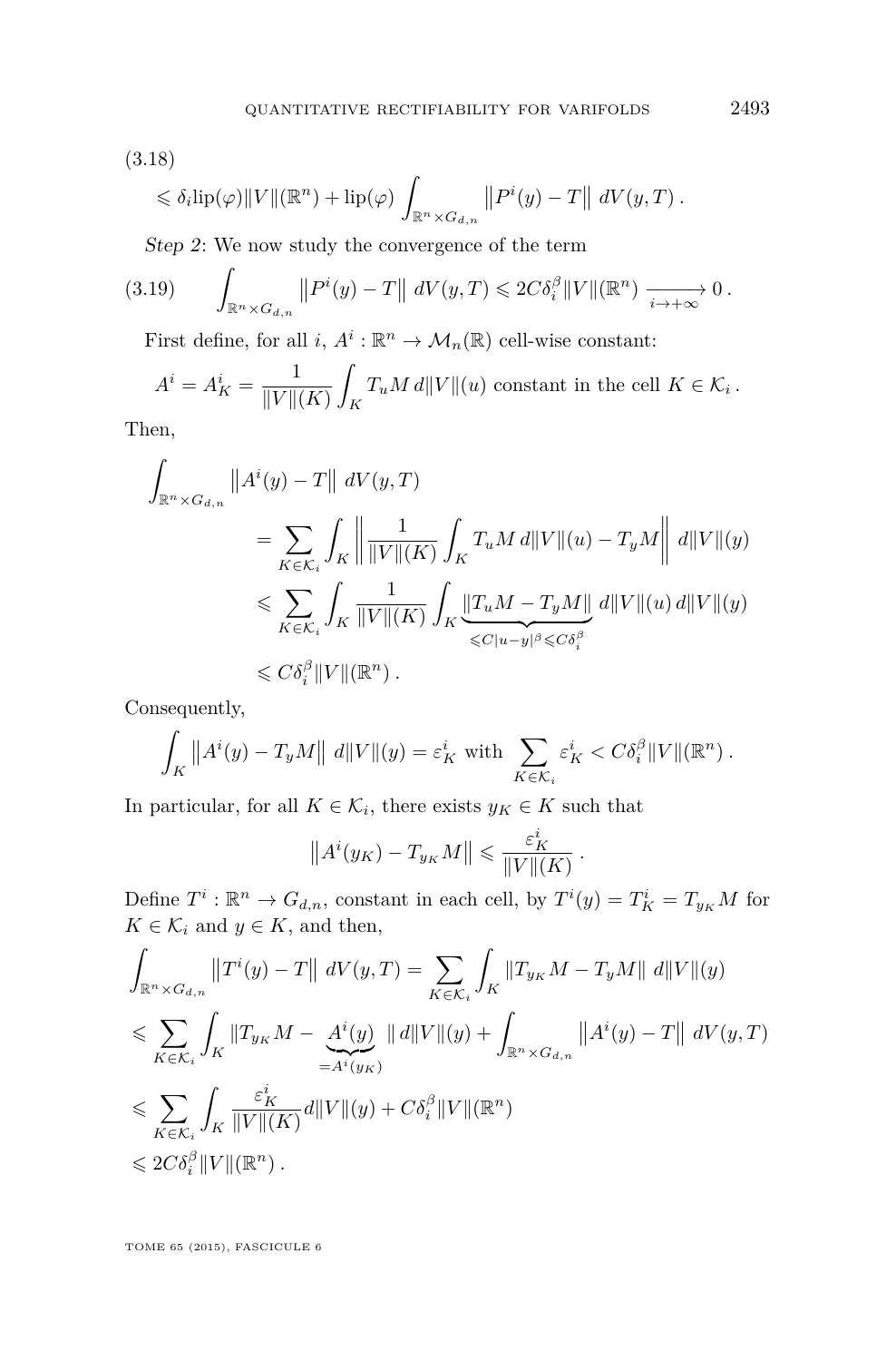2494 Blanche BUET

Now remind that for all  $K \in \mathcal{K}_i$ ,  $P_K^i \in \argmin_{P \in G_{d,n}}$ Z *K*×*Gd,n*  $\|P - T\|$  *dV*(*y*, *T*) so that,

$$
\int_{\mathbb{R}^n \times G_{d,n}} ||P^i(y) - T|| \ dV(y,T) = \sum_{K \in \mathcal{K}_i} \int_{K \times G_{d,n}} ||P^i_K - T|| \ dV(y,T)
$$
  

$$
\leqslant \sum_{K \in \mathcal{K}_i} \int_{K \times G_{d,n}} ||T^i_K - T|| \ dV(y,T)
$$
  

$$
\leqslant 2C \delta_i^{\beta} ||V||(\mathbb{R}^n)
$$

Step 3:  $V_i \xrightarrow[i \to +\infty]{*} V$ . Thanks to Steps 1 and 2, we have proved that for any  $\varphi \in \text{Lip}(\Omega \times G_{d,n}),$ 

$$
(3.20) \t\t \langle V_i, \varphi \rangle \xrightarrow[i \to +\infty]{} \langle V, \varphi \rangle ,
$$

it remains to check the case  $\varphi \in C_c^0(\mathbb{R}^n \times G_{d,n})$ . Let  $\varphi \in C_c^0(\mathbb{R}^n \times G_{d,n})$ and  $\varepsilon > 0$ . We can extend  $\varphi$  into  $\overline{\varphi} \in C_c^0(\mathbb{R}^n \times \mathcal{M}_n(\mathbb{R}))$  by Tietze-Urysohn Theorem since  $G_{d,n}$  is closed. Then, by density of  $\text{Lip}(\mathbb{R}^n \times \mathcal{M}_n(\mathbb{R}))$  in  $C_c^0(\mathbb{R}^n \times \mathcal{M}_n(\mathbb{R}))$  with respect to the uniform topology, there exists  $\overline{\psi} \in$  $\text{Lip}(\mathbb{R}^n \times \mathcal{M}_n(\mathbb{R}))$  such that  $\|\overline{\varphi} - \overline{\psi}\|_{\infty} < \varepsilon$ . Let now  $\psi \in \text{Lip}(\mathbb{R}^n \times G_{d,n})$ be the restriction of  $\overline{\psi}$  to  $\mathbb{R}^n \times G_{d,n}$ , then,

$$
\begin{aligned} |\langle V, \varphi \rangle - \langle V_i, \varphi \rangle| &\leqslant |\langle V, \varphi \rangle - \langle V, \psi \rangle| + |\langle V, \psi \rangle - \langle V_i, \psi \rangle| + |\langle V_i, \psi \rangle - \langle V_i, \varphi \rangle| \\ &\leqslant ||V||(\mathbb{R}^n) ||\varphi - \psi||_{\infty} + |\langle V, \psi \rangle - \langle V_i, \psi \rangle| + ||V_i||(\mathbb{R}^n) ||\varphi - \psi||_{\infty} .\end{aligned}
$$

As  $||V_i||(\mathbb{R}^n) = ||V||(\mathbb{R}^n)$  for all *i*, by definition of  $V_i$ , and

$$
|\langle V, \psi \rangle - \langle V_i, \psi \rangle| \xrightarrow[i \to +\infty]{} 0 \text{ by (3.20)},
$$

there exists *i* large enough such that

$$
|\langle V, \varphi \rangle - \langle V_i, \varphi \rangle| \leqslant (2||V||(\mathbb{R}^n) + 1) \varepsilon,
$$

which concludes the proof of the weak–∗ convergence.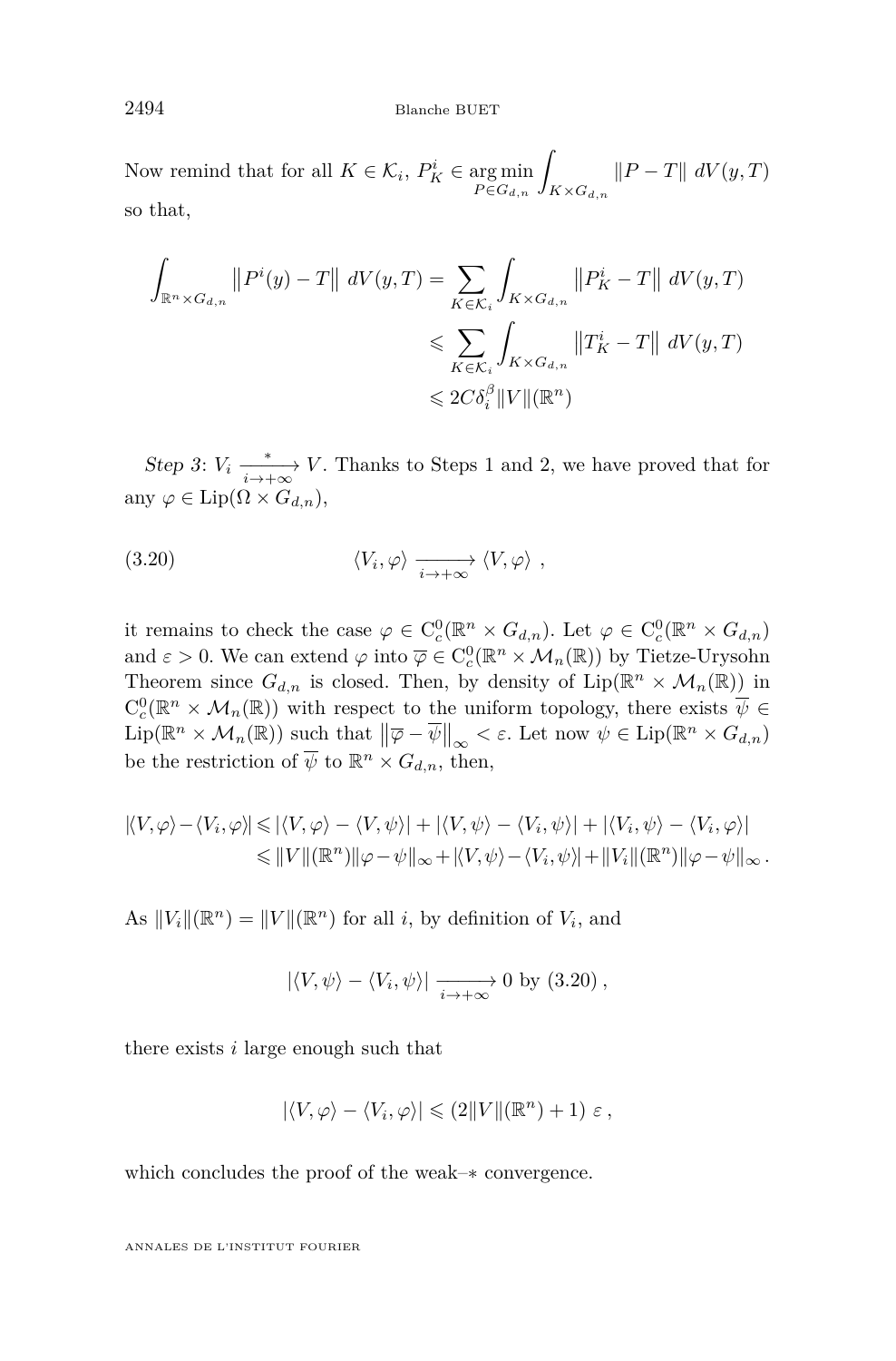<span id="page-47-0"></span>We now estimate,

(3.21)  
\n
$$
\left| \int_{\mathbb{R}^n \times G_{d,n}} E_{\alpha}(x, P, V) dV(x, P) - \int_{\mathbb{R}^n \times G_{d,n}} E_{\alpha}(x, P, V_i) dV_i(x, P) \right|
$$
\n(3.22)  
\n
$$
\leq \left| \int_{\mathbb{R}^n \times G_{d,n}} E_{\alpha}(x, P, V) dV(x, P) - \int_{\mathbb{R}^n \times G_{d,n}} E_{\alpha}(x, P, V) dV_i(x, P) \right|
$$
\n(3.23)  
\n
$$
+ \left| \int_{\mathbb{R}^n \times G_{d,n}} E_{\alpha}(x, P, V) dV_i(x, P) - \int_{\mathbb{R}^n \times G_{d,n}} E_{\alpha}(x, P, V_i) dV_i(x, P) \right|
$$

Step 4: We begin with (3.22) and we prove that

$$
(3.24) \quad \left| \int_{\mathbb{R}^n \times G_{d,n}} E_{\alpha}(x, P, V) dV_i(x, P) - \int_{\mathbb{R}^n \times G_{d,n}} E_{\alpha}(x, P, V) dV(x, P) \right|
$$
  

$$
\leq \frac{1}{\alpha^{d+3}} ||V|| (\mathbb{R}^n)^2 \left[ 4\delta_i + 2C\delta_i^{\beta} \right].
$$

Indeed,

$$
\left| \int_{\mathbb{R}^n \times G_{d,n}} E_{\alpha}(x, P, V) dV_i(x, P) - \int_{\mathbb{R}^n \times G_{d,n}} E_{\alpha}(x, P, V) dV(x, P) \right|
$$
  
\n
$$
= \left| \int_{\mathbb{R}^n \times G_{d,n}} \int_{r=\alpha}^1 \int_{y \in B_r(x)} \left( \frac{d(y-x, P)}{r} \right)^2 d||V||(y) \frac{dr}{r^{d+1}} dV_i(x, P)
$$
  
\n
$$
- \int_{\mathbb{R}^n \times G_{d,n}} \int_{r=\alpha}^1 \int_{y \in B_r(x)} \left( \frac{d(y-x, P)}{r} \right)^2 d||V||(y) \frac{dr}{r^{d+1}} dV(x, P)
$$
  
\n
$$
\leq \int_{r=\alpha}^1 \frac{1}{r^{d+3}} \int_{y \in \mathbb{R}^n} \left| \int_{\mathbb{R}^n \times G_{d,n}} \mathbf{1}_{\{|y-x| < r\}}(x) (d(y-x, P))^2 dV_i(x, P) \right|
$$
  
\n(3.25) 
$$
- \int_{\mathbb{R}^n \times G_{d,n}} \mathbf{1}_{\{|y-x| < r\}}(x) (d(y-x, P))^2 dV(x, P) \right| d||V||(y) dr
$$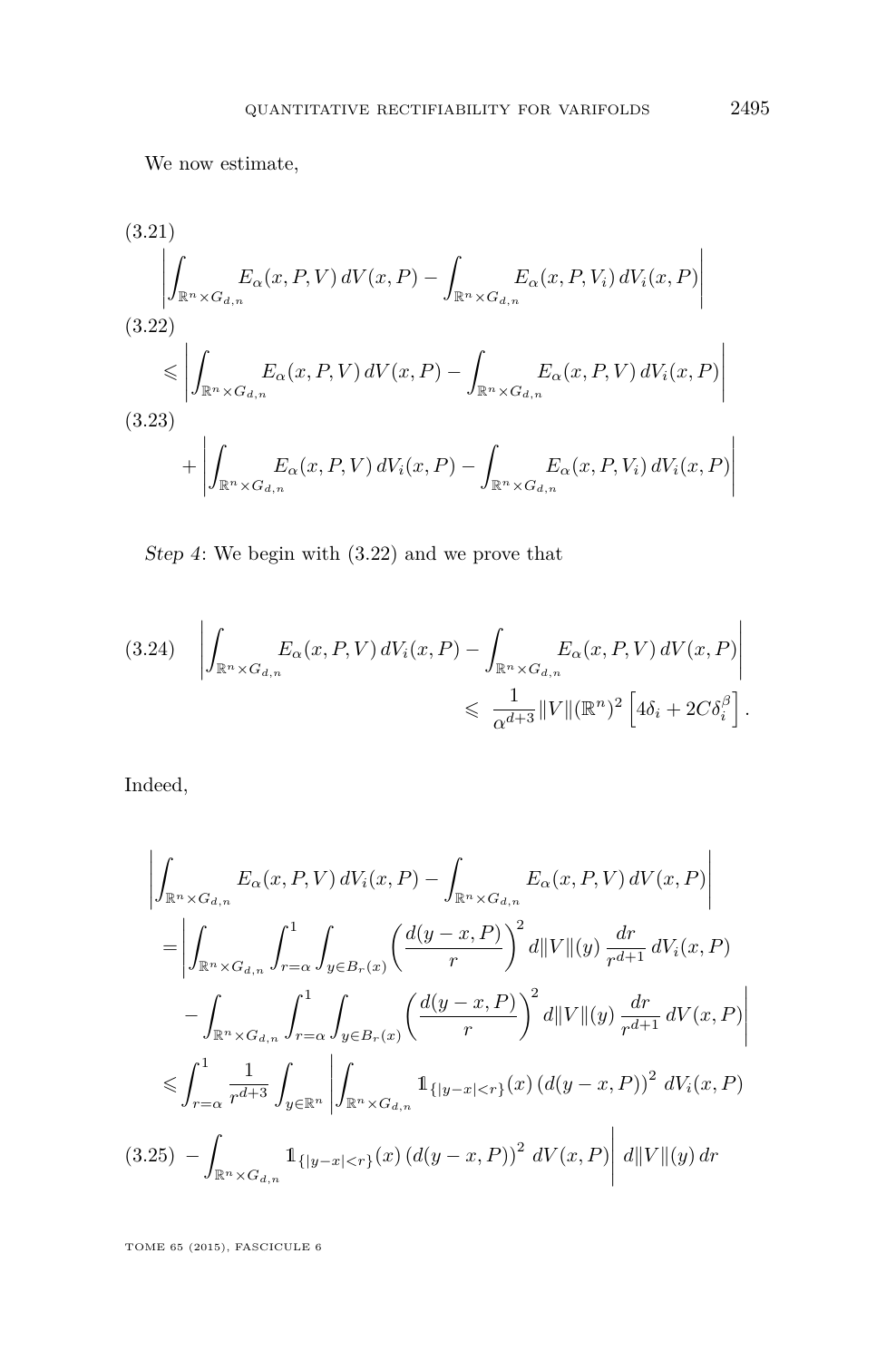And as in Step 1 in [\(3.17\)](#page-44-0), for fixed *y* and  $\alpha < r < 1$ , we have by definition of  $V_i$ :

$$
(3.26) \quad \left| \int_{\mathbb{R}^n \times G_{d,n}} \mathbb{1}_{\{|y-x| < r\}}(x) \left( d(y-x, P) \right)^2 \, dV_i(x, P) \right. \\ \left. - \int_{\mathbb{R}^n \times G_{d,n}} \mathbb{1}_{\{|y-x'| < r\}}(x') \left( d(y-x', P') \right)^2 \, dV(x', P') \right| \\ \leq \sum_{K \in \mathcal{K}_i} \int_{x \in K} \int_{K \times G_{d,n}} \left| \mathbb{1}_{B_r(y)}(x) \left( d(y-x, P_K^i) \right)^2 \right. \\ \left. - \mathbb{1}_{B_r(y)}(x') \left( d(y-x', P') \right)^2 \right| \, dV(x', P') \, \frac{d\mathcal{L}^n(x)}{|K|}
$$

And in (3.26), either  $x, x' \in B_r(y)$  and in this case

$$
\begin{aligned} \left| 1_{B_r(y)}(x) \left( d(y-x, P^i_K) \right)^2 - 1_{B_r(y)}(x') \left( d(y-x', P') \right)^2 \right| \\ &\leqslant 2r \left| d(y-x, P^i_K) - d(y-x', P') \right| \\ &\leqslant 2r \left( |x-x'| + |y-x'||P^i_K - P' || \right) \\ &\leqslant 2 \left( |x-x'| + \| P^i_K - P' || \right) \,, \end{aligned}
$$

either  $\begin{cases} x \in B_r(y) \text{ and } x' \notin B_r(y) \text{ or,} \\ 0 \leq r \leq 0 \end{cases}$  $x' \in B_r(y)$  and  $x \notin B_r(y)$ , and in this case

$$
\left|1_{B_r(y)}(x)\left(d(y-x,P_K^i)\right)^2 - 1_{B_r(y)}(x')\left(d(y-x',P')\right)^2\right| \leq r^2 \leq 1.
$$

Notice that, as  $|x - x'| \leq \delta_i$  this second case can only happen for  $x, x' \in$  $B_{r+\delta_i}(y) \setminus B_{r-\delta_i}(y)$ . Consequently,

$$
\left| \int_{\mathbb{R}^n \times G_{d,n}} \mathbb{1}_{\{|y-x| < r\}}(x) \left( d(y-x, P) \right)^2 dV_i(x, P) \right|
$$
\n
$$
- \int_{\mathbb{R}^n \times G_{d,n}} \mathbb{1}_{\{|y-x'| < r\}}(x') \left( d(y-x', P') \right)^2 dV(x', P') \right|
$$
\n
$$
\leqslant \sum_{K \in \mathcal{K}_i} \int_{x \in K} \int_{K \times G_{d,n}} 2 \left( |x-x'| + \|P^i_K - P'\| \right) dV(x', P') \frac{d\mathcal{L}^n(x)}{|K|}
$$
\n
$$
+ \sum_{K \in \mathcal{K}_i} r^2 \|V\| \left( K \cap B_{r+\delta_i}(y) \setminus B_{r-\delta_i}(y) \right) \underbrace{\frac{|K \cap B_{r+\delta_i}(y) \setminus B_{r-\delta_i}(y)|}{|K|}}_{\leqslant 1}
$$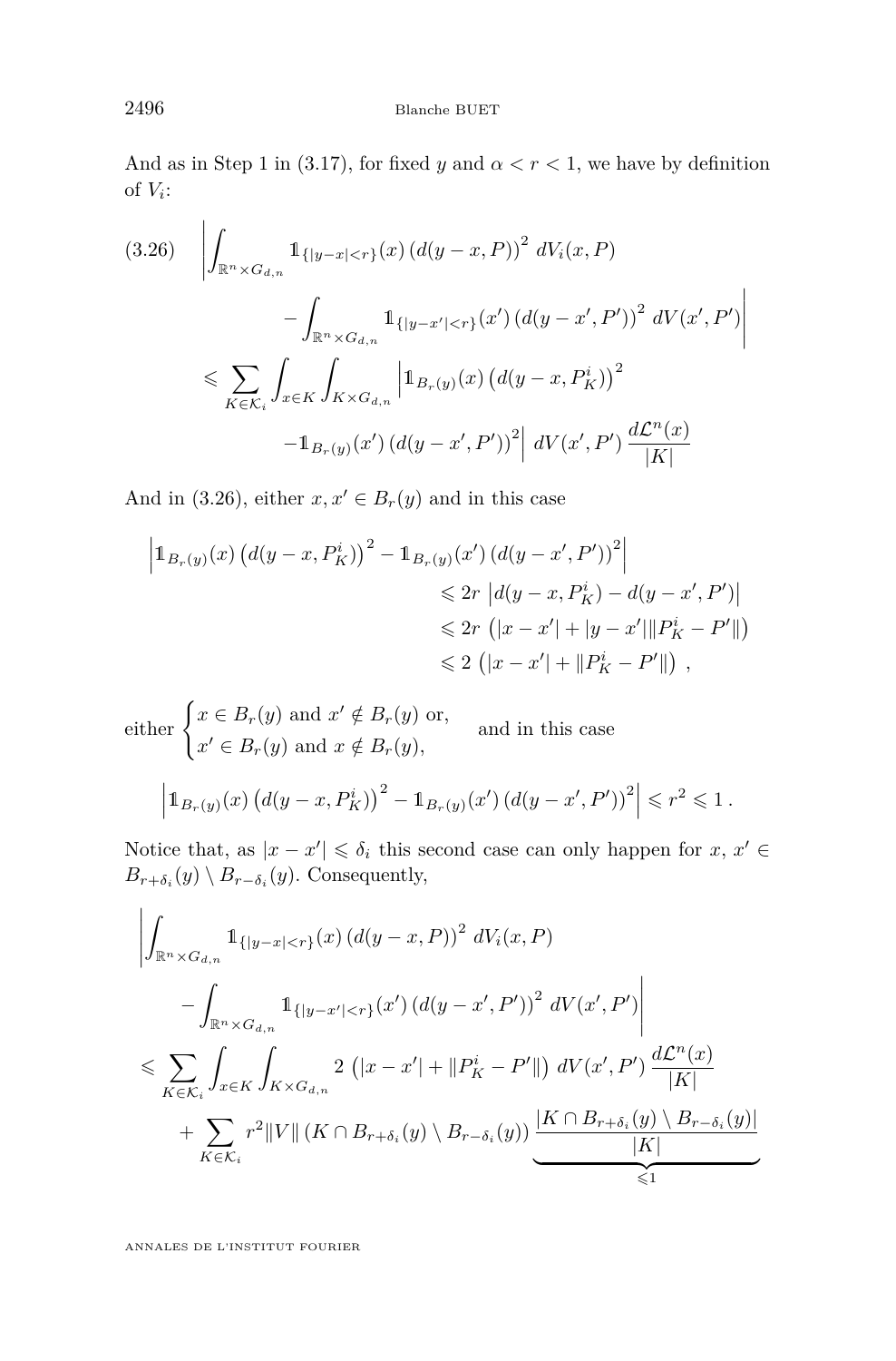<span id="page-49-0"></span>
$$
\leq 2\delta_i \|V\|(\mathbb{R}^n) + \int_{\mathbb{R}^n \times G_{d,n}} \|P^i(x') - P'\| dV(x', P')
$$
  
+ 
$$
\|V\| (B_{r+\delta_i}(y) \setminus B_{r-\delta_i}(y))
$$
  

$$
\leq 2\left(\delta_i + C\delta_i^{\beta}\right) \|V\|(\mathbb{R}^n) + \|V\| (B_{r+\delta_i}(y) \setminus B_{r-\delta_i}(y)),
$$

thanks to [\(3.19\)](#page-45-0) in Step 2. Notice that

$$
\int_{r=0}^{1} ||V|| (B_{r+\delta_i}(y) \setminus B_{r-\delta_i}(y)) dr
$$
  
\n
$$
= \int_{r=0}^{1} ||V|| (B_{r+\delta_i}(y)) dr - \int_{r=\delta_i}^{1} ||V|| (B_{r-\delta_i}(y)) dr
$$
  
\n
$$
= \int_{r=\delta_i}^{1+\delta_i} ||V|| (B_r(y)) dr - \int_{r=0}^{1-\delta_i} ||V|| (B_r(y)) dr
$$
  
\n
$$
\leqslant \int_{r=1-\delta_i}^{1+\delta_i} ||V|| (B_r(y)) dr \leqslant 2\delta_i ||V|| (\mathbb{R}^n).
$$

Eventually, by [\(3.25\)](#page-47-0),

$$
\left| \int_{\mathbb{R}^n \times G_{d,n}} E_{\alpha}(x, P, V) dV_i(x, P) - \int_{\mathbb{R}^n \times G_{d,n}} E_{\alpha}(x, P, V) dV(x, P) \right|
$$
  
\n
$$
\leq \frac{1}{\alpha^{d+3}} \int_{r=0}^1 \int_{\mathbb{R}^n} 2 \left( \delta_i + C \delta_i^{\beta} \right) ||V||(\mathbb{R}^n)
$$
  
\n
$$
+ ||V|| (B_{r+\delta_i}(y) \setminus B_{r-\delta_i}(y)) d||V||(y) dr
$$
  
\n
$$
\leq \frac{1}{\alpha^{d+3}} \left[ 2 \left( \delta_i + C \delta_i^{\beta} \right) ||V||(\mathbb{R}^n)^2
$$
  
\n
$$
+ \int_{\mathbb{R}^n} \int_{r=0}^1 ||V|| (B_{r+\delta_i}(y) \setminus B_{r-\delta_i}(y)) dr d||V||(y) \right]
$$
  
\n
$$
\leq \frac{1}{\alpha^{d+3}} ||V||(\mathbb{R}^n)^2 \left[ 4\delta_i + 2C \delta_i^{\beta} \right].
$$

Step 5: It remains to estimate [\(3.23\)](#page-47-0), we prove that

$$
(3.27) \quad \left| \int_{\mathbb{R}^n \times G_{d,n}} E_{\alpha}(x, P, V) dV_i(x, P) - \int_{\mathbb{R}^n \times G_{d,n}} E_{\alpha}(x, P, V_i) dV_i(x, P) \right|
$$
  

$$
\leq \frac{1}{\alpha^{d+3}} 4 ||V|| (\mathbb{R}^n)^2 \delta_i.
$$

Indeed, exactly as previously (but fixing *x* and integrating against  $||V_i||$ ,  $||V||$  instead of  $V_i$ ,  $V$ , so that the term depending on  $P^i$  does not take part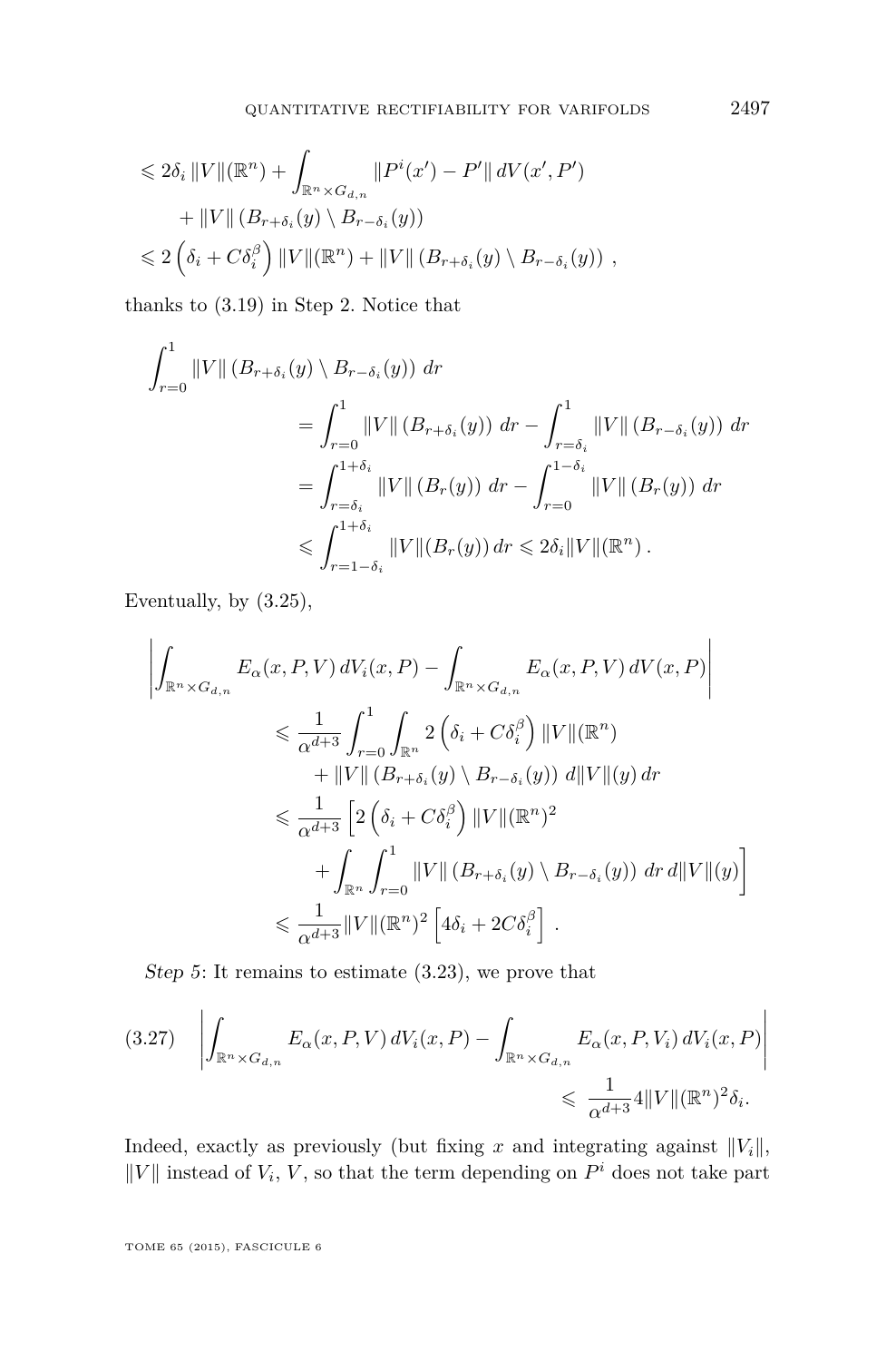<span id="page-50-0"></span>into this estimate), we have

$$
|E_{\alpha}(x, P, V_{i}) - E_{\alpha}(x, P, V)|
$$
  
\n
$$
\leq \frac{1}{\alpha^{d+3}} \int_{r=0}^{1} \left| \int_{B_{r}(x)} d(y-x, P)^{2} d||V_{i}||(y) - \int_{B_{r}(x)} d(y'-x, P)^{2} d||V||(y') \right| dr
$$
  
\n
$$
\leq \frac{1}{\alpha^{d+3}} \int_{r=0}^{1} (2\delta_{i} ||V||(\mathbb{R}^{n}) + ||V|| (B_{r+\delta_{i}}(y) \setminus B_{r-\delta_{i}}(y))) dr
$$
  
\n(3.28) 
$$
\leq \frac{1}{\alpha^{d+3}} ||V||(\mathbb{R}^{n}) 4\delta_{i} .
$$

We conclude this step by integrating against  $V_i$ , reminding that  $V_i(\mathbb{R}^n \times$  $G_{d,n}$  =  $||V_i||(\mathbb{R}^n) = ||V||(\mathbb{R}^n)$ *.* 

Step 6: By [\(3.24\)](#page-47-0) and [\(3.27\)](#page-49-0),

$$
\left| \int_{\mathbb{R}^n \times G_{d,n}} E_{\alpha_i}(x, P, V) dV(x, P) - \int_{\mathbb{R}^n \times G_{d,n}} E_{\alpha_i}(x, P, V_i) dV_i(x, P) \right|
$$
  

$$
\leq \frac{1}{\alpha_i^{d+3}} ||V|| (\mathbb{R}^n)^2 \left( 8\delta_i + 2C\delta_i^{\beta} \right)
$$
  
(3.29) 
$$
\xrightarrow[i \to +\infty]{} 0
$$

thanks to [\(3.16\)](#page-44-0). Then, by monotone convergence and (3.29),

$$
\int_{\mathbb{R}^n \times G_{d,n}} E_0(x, P, V) dV(x, P) = \lim_{i \to +\infty} \int_{\mathbb{R}^n \times G_{d,n}} E_{\alpha_i}(x, P, V) dV(x, P)
$$

$$
= \lim_{i \to +\infty} \int_{\mathbb{R}^n \times G_{d,n}} E_{\alpha_i}(x, P, V_i) dV_i(x, P) .
$$

## **Appendix A. The approximate averaged height excess energy as a tangent plane estimator**

Throughout this section,  $(V_i)_i$  is a sequence of *d*-varifolds weakly– $*$  converging to some *d*-varifold *V* and  $(\alpha_i)_i$  is a decreasing sequence of positive numbers tending to 0 and such that

(A.1) 
$$
\sup_{\substack{x \in \overline{\omega} \\ P \in G_{d,n}}} \left| E_{\alpha_i}^{\omega}(x, P, V_i) - E_{\alpha_i}^{\omega}(x, P, V) \right| \xrightarrow[i \to \infty]{} 0.
$$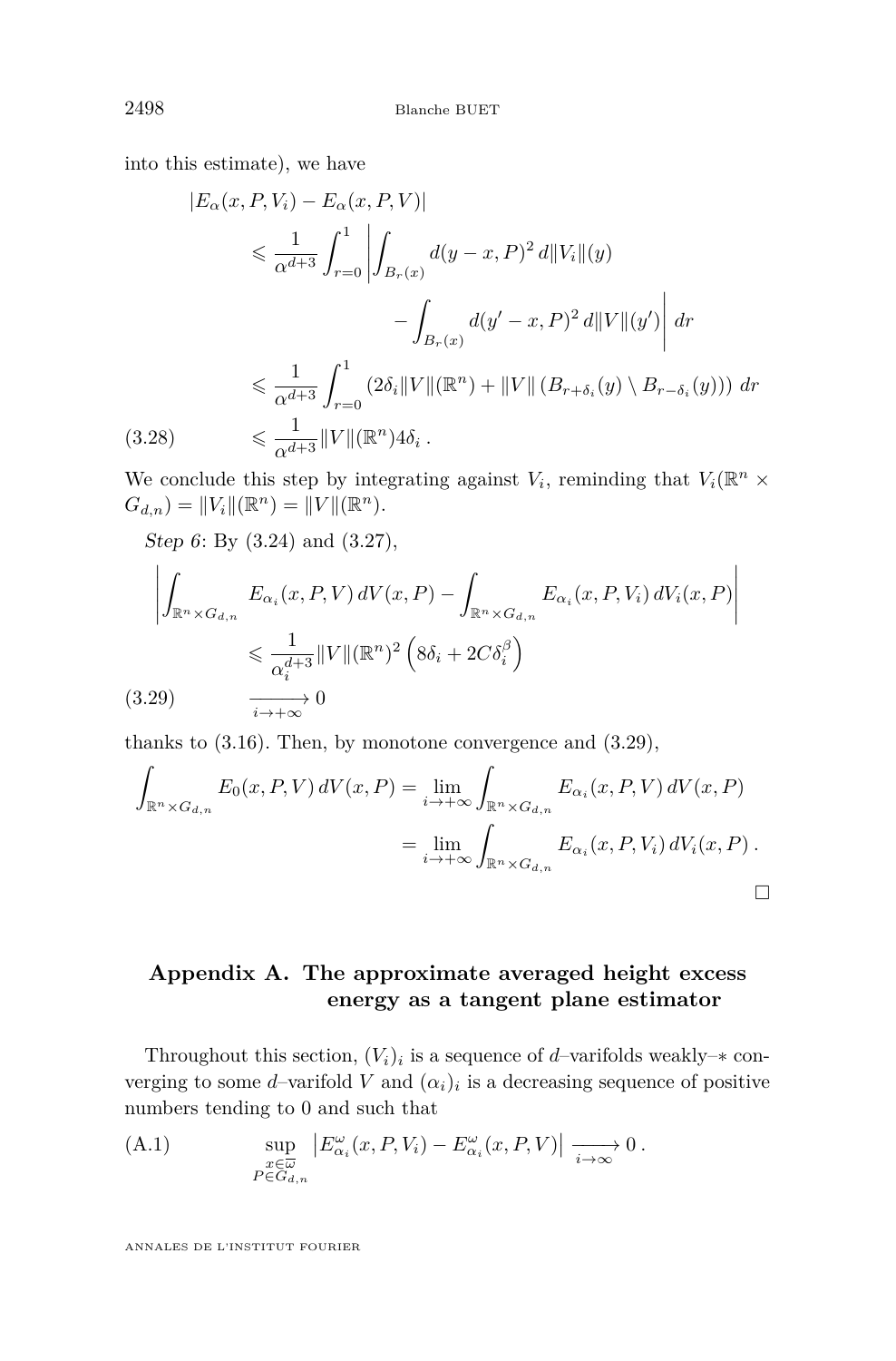<span id="page-51-0"></span>The existence of such a sequence of  $(\alpha_i)_i$  is given by Proposition [3.8](#page-35-0) in general, and in the case of discrete varifolds associated to a varifold *V* , [\(A.1\)](#page-50-0) holds as soon as

$$
\frac{\delta_i}{\alpha_i^{d+3}} \xrightarrow[i \to +\infty]{} 0 \text{ thanks to (3.28)}.
$$

We want to show that under this condition on the choice of  $(\alpha_i)_i$ , for fixed  $x \in \Omega$ , the minimizers of  $P \mapsto E^x_{\alpha_i}(P) = E^{\omega}_{\alpha_i}(x, P, V_i)$  converge, up to some subsequence, to minimizers of  $P \mapsto E_0^x(P) = E_0^{\omega}(x, P, V)$ . In the proofs, we shorten  $E^x_{\alpha_i}(P) = E^{\omega}_{\alpha_i}(x, P, V_i)$  and  $E^x_0(P) = E^{\omega}_0(x, P, V)$ . We begin with studying the pointwise approximate averaged height excess energy with respect to  $P \in G$ , for fixed  $x \in \Omega$  and for a fixed *d*–varifold *V*.

#### **A.1. The pointwise approximate averaged height excess energy**

We now fix a *d*–varifold (not supposed rectifiable nor with bounded first variation) in some open set  $\Omega \subset \mathbb{R}^n$  and we study the continuity of  $E_{\alpha}(x, P, V)$  with respect to  $P \in G_{d,n}$  and then  $x \in \Omega$ .

PROPOSITION A.1. — Let  $0 < \alpha < 1$ . Let *V* be a *d*-varifold in an open set  $\Omega \subset \mathbb{R}^n$  such that  $||V||(\Omega) < +\infty$ . Then, for every  $P, Q \in G_{d,n}$ ,

$$
|E_{\alpha}(x, P, V) - E_{\alpha}(x, Q, V)| \le 2\|P - Q\| \int_{r=\alpha}^{1} \frac{1}{r^{d+1}} \|V\| (B_r(x)) dr
$$

In particular,  $P \mapsto E_\alpha(x, P, V)$  is Lipschitz with constant  $K_\alpha \leqslant \frac{2||V||(\Omega)}{\alpha^{d+1}}$ . If in addition  $\forall \alpha < r < 1$ ,  $||V||(B_r(x)) \leq C r^d$  then  $K_\alpha \leq C||V||(\Omega) \ln \frac{1}{\alpha}$ .

Proof. — Let  $P, Q \in G_{d,n}$  then,

$$
|E_{\alpha}(x, P, V) - E_{\alpha}(x, Q, V)|
$$
  
\$\leqslant \int\_{r=\alpha}^{1} \frac{1}{r^{d+1}} \int\_{B\_r(x)} \left| \left( \frac{d(y-x, P)}{r} \right)^2 - \left( \frac{d(y-x, Q)}{r} \right)^2 \right| d||V||(y) dr.\$

If  $\pi_P$  (respectively  $\pi_Q$ ) denotes the orthogonal projection onto *P* (respectively *Q*), recall that  $|d(y-x, P) - d(y-x, Q)| \leq ||P - Q|| |y - x|$ . Indeed

$$
d(y - x, P) = |y - x - \pi_P(y - x)|
$$
  
\$\leq |y - x - \pi\_Q(y - x)| + |\pi\_Q(y - x) - \pi\_P(y - x)|\$  
\$\leq d(y - x, Q) + \frac{||\pi\_Q - \pi\_P||\_{op}}{||P - Q||\_{by definition}} |y - x|.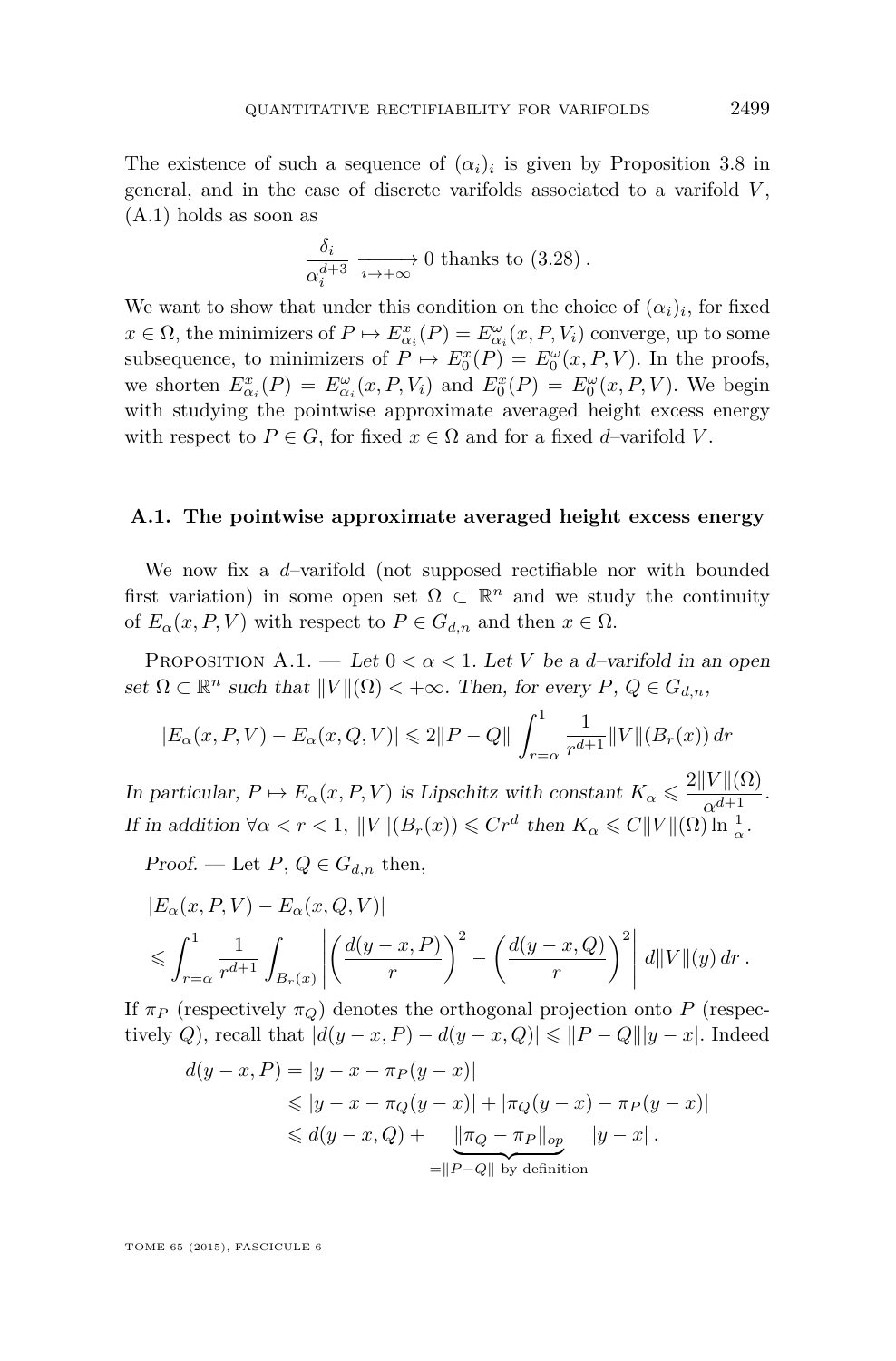<span id="page-52-0"></span>Moreover  $y \in B_r(x)$  so that  $\frac{d(y-x, P)}{r} \leq 1$  and thus

$$
\left| \left( \frac{d(y-x,P)}{r} \right)^2 - \left( \frac{d(y-x,Q)}{r} \right)^2 \right| \leq 2 \left| \frac{d(y-x,P)}{r} - \frac{d(y-x,Q)}{r} \right|
$$
  

$$
\leq 2\|P-Q\| \frac{|y-x|}{r} \leq 2\|P-Q\|.
$$

Consequently,

$$
|E_{\alpha}(x, P, V) - E_{\alpha}(x, Q, V)| \leq 2\|P - Q\| \int_{r=\alpha}^{1} \frac{1}{r^{d+1}} \|V\| (B_r(x)) dr.
$$

We now study the continuity of  $x \mapsto E_\alpha(x, P, V)$ .

PROPOSITION A.2. — Let  $0 < \alpha < 1$ . Let *V* be a *d*-varifold in an open set  $\Omega \subset \mathbb{R}^n$  such that  $||V||(\Omega) < +\infty$ . Then,

$$
\sup_{P\in G_{d,n}}|E_{\alpha}(x,P,V)-E_{\alpha}(z,P,V)| \xrightarrow[z\to x]{} 0.
$$

Proof. — First notice that for all  $x, y, z \in \Omega$  and  $P \in G_{d,n}$ ,

$$
|d(y-x, P) - d(y-z, P)| = ||y - x - \pi_P(y-x)| - |y - z - \pi_P(y-z)||
$$
  
\$\le |z - x - \pi\_P(z-x)| = d(z - x, P) .

We now split  $B_r(x) \cup B_r(z)$  into  $(B_r(x) \cap B_r(z))$  and  $(B_r(x) \triangle B_r(z))$  so that

$$
\left| \int_{B_r(x)} \left( \frac{d(y-x,P)}{r} \right)^2 d\|V\|(y) - \int_{B_r(z)} \left( \frac{d(y-z,P)}{r} \right)^2 d\|V\|(y) \right|
$$
\n(A.2) 
$$
\leq \int_{B_r(x) \cap B_r(z)} \left| \left( \frac{d(y-x,P)}{r} \right)^2 - \left( \frac{d(y-z,P)}{r} \right)^2 \right| d\|V\|(y)
$$

(A.3) 
$$
+ \int_{B_r(x)\backslash B_r(z)} \left(\frac{d(y-x,P)}{r}\right)^2 d||V||(y)
$$

(A.4) 
$$
+ \int_{B_r(z)\backslash B_r(x)} \left(\frac{d(y-z,P)}{r}\right)^2 d||V||(y).
$$

We use the estimate linking  $d(y-x, P)$  and  $d(y-z, P)$  to control the first integral and then we show that the two other terms tend to 0.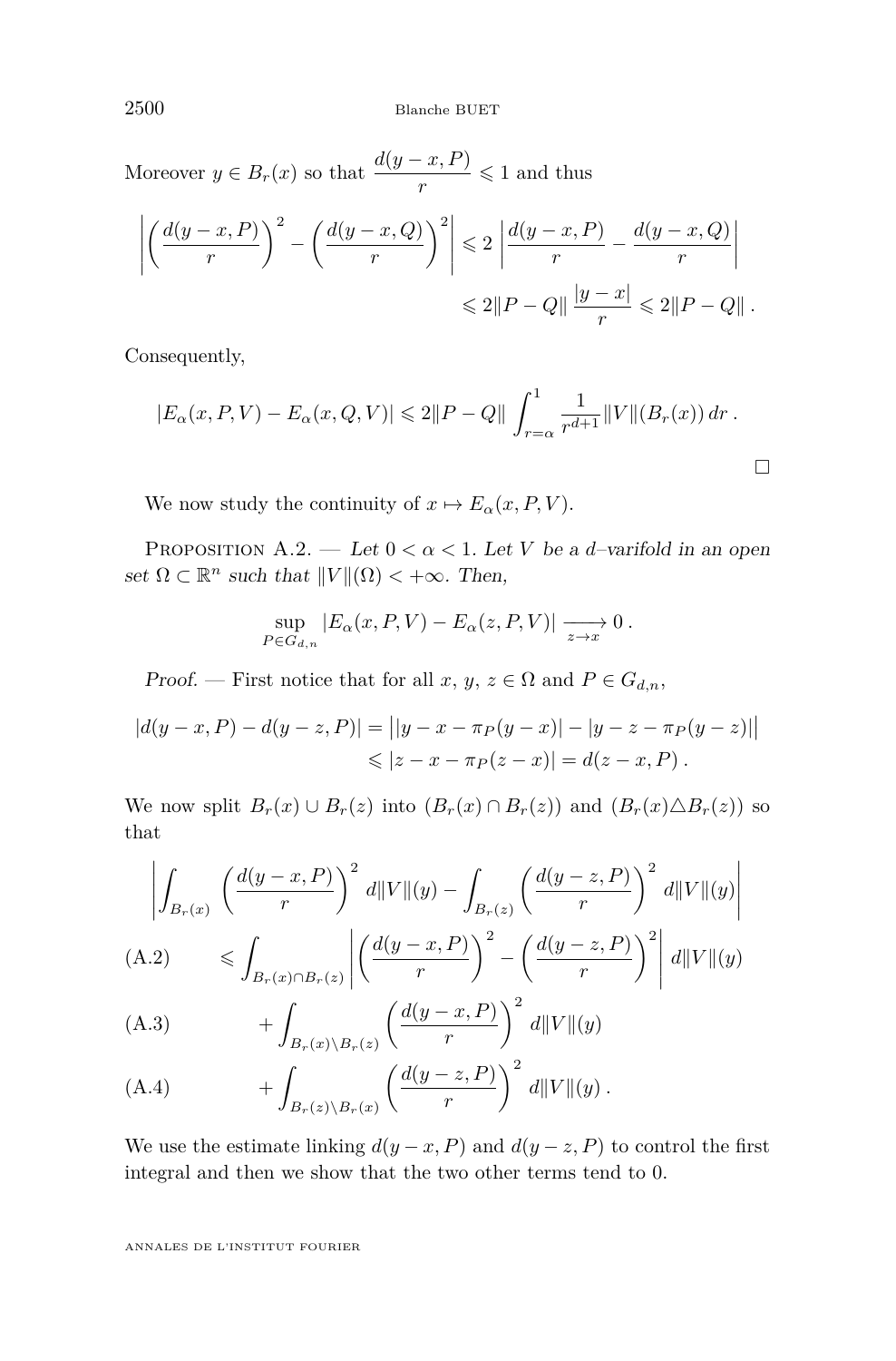<span id="page-53-0"></span>Concerning the first integral [\(A.2\)](#page-52-0):

$$
\int_{B_r(x)\cap B_r(z)} \left| \left( \frac{d(y-x,P)}{r} \right)^2 - \left( \frac{d(y-z,P)}{r} \right)^2 \right| d||V||(y)
$$
\n
$$
\leqslant \int_{B_r(x)\cap B_r(z)} 2 \left| \frac{d(y-x,P)}{r} - \frac{d(y-z,P)}{r} \right| d||V||(y)
$$
\n
$$
\leqslant 2 \frac{|z-x|}{r} ||V|| (B_r(x)\cap B_r(z)) .
$$

Concerning the two other integrals [\(A.3\)](#page-52-0) and [\(A.4\)](#page-52-0):

$$
\int_{B_r(x)\backslash B_r(z)} \left(\frac{d(y-x,P)}{r}\right)^2 d||V||(y) + \int_{B_r(z)\backslash B_r(x)} \left(\frac{d(y-z,P)}{r}\right)^2 d||V||(y) \n\leq ||V|| (B_r(x)\triangle B_r(z)) \leq R(x,r-|z-x|,r+|z-x|),
$$

where  $R(x, r_{\min}, r_{\max}) := \{y \in \Omega \mid r_{\min} \leqslant |y - x| \leqslant r_{\max}\}.$  Therefore,  $|E_\alpha(x, P, V) - E_\alpha(z, P, V)|$ 

$$
\leq 2|z-x|\int_{r=\alpha}^1 \|V\|(B_r(x)\cap B_r(z))\frac{dr}{r^{d+2}} + \int_{r=\alpha}^1 \|V\|\left(B_r(x)\triangle B_r(z)\right)\frac{dr}{r^{d+1}}
$$
  

$$
\leq \frac{1}{\alpha^{d+1}}\left[\frac{2|z-x|}{d+1}\|V\|(\Omega)+\int_{r=0}^1 \|V\|\left(R(x,r-|z-x|,r+|z-x|)\right)dr\right].
$$

The second term tends to 0 when  $|z - x| \to 0$ , by dominated convergence, since

$$
\lim_{z \to x} ||V|| (R(x, r - |z - x|, r + |z - x|)) = ||V|| (\partial B_r(x)).
$$

# **A.2.** Γ–convergence of  $P \mapsto E_{\alpha_i}^{\omega}(x, P, V_i)$  to  $P \mapsto E_0^{\omega}(x, P, V)$ .

PROPOSITION A.3. — Let  $\Omega \subset \mathbb{R}^n$  be an open set and let  $\omega \subset\subset \Omega$  be a relatively compact open subset such that  $\|V\|(\partial \omega) = 0$ . Let  $(V_i)_i$  be a sequence of *d*–varifolds weakly– $*$  converging to *V*. Assume that  $(\alpha_i)_i$  are chosen as explained in [\(A.1\)](#page-50-0), uniformly in  $\omega$ . For  $(S_i)_i \subset G_{d,n}$  such that  $S_i \longrightarrow S$  then, for all  $x \in \omega$ ,

$$
\lim_{i \to \infty} E^{\omega}_{\alpha_i}(x, S, V_i) = E^{\omega}_0(x, S, V) \leq \liminf_{i \to \infty} E^{\omega}_{\alpha_i}(x, S_i, V_i) .
$$

Proof. — By monotone convergence, we already know that

(A.5) 
$$
E_0^{\omega}(x, S, V) = \lim_{i \to \infty} E_{\alpha_i}^{\omega}(x, S, V).
$$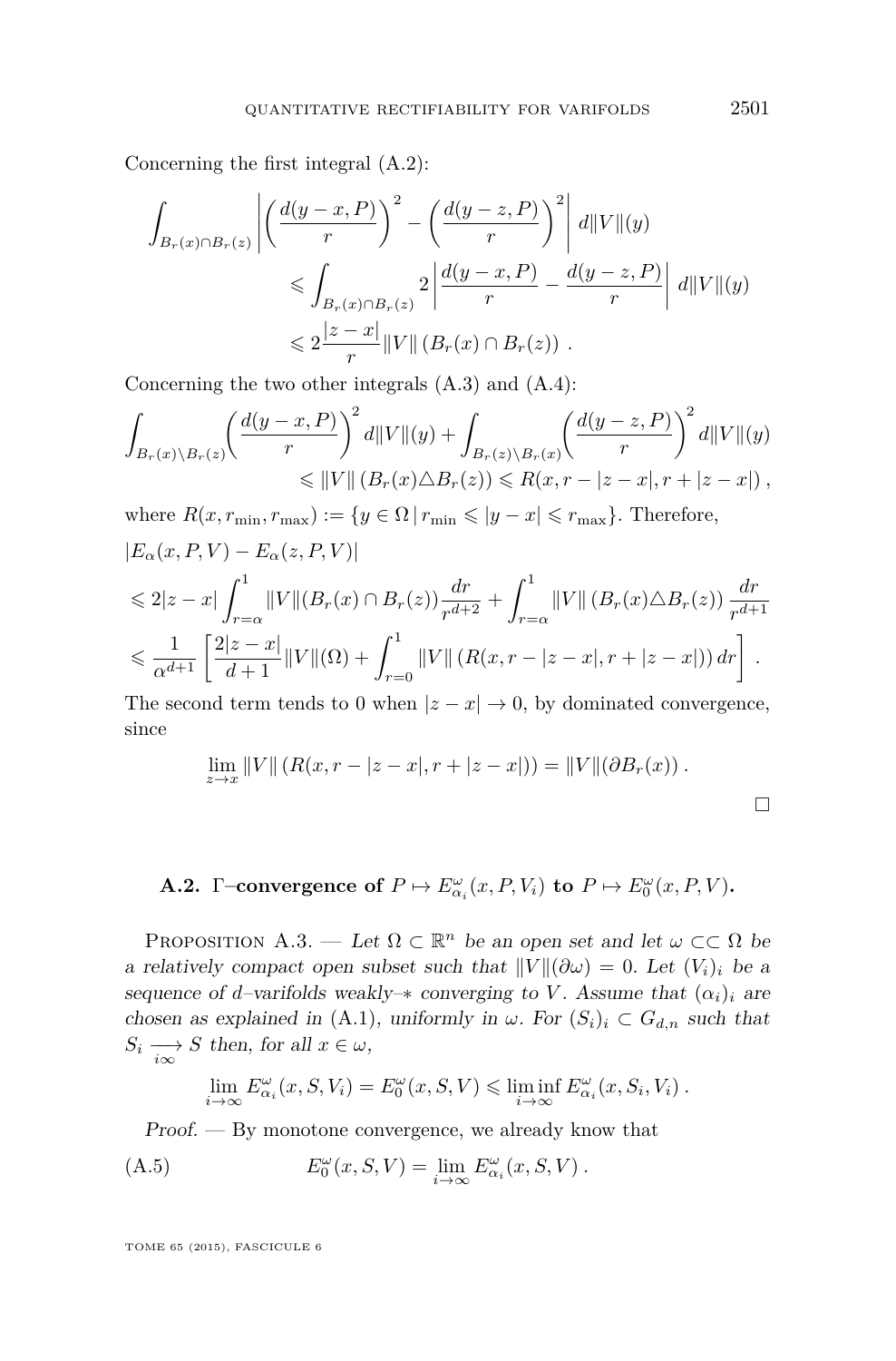So we now want to estimate  $\left| E_{\alpha_i}^{\omega}(x, S, V) - E_{\alpha_i}^{\omega}(x, S_i, V) \right|$ . Let us start with extracting some  $(S_{\varphi(i)})_i$  such that

$$
||S_{\varphi(i)} - S|| \frac{1}{\alpha_i^{d+1}} \xrightarrow[i \to \infty]{} 0
$$

so that we can now apply the regularity property (Proposition [A.1\)](#page-51-0) of  $E_{\alpha}(x, P, V)$  with respect to *P*:

$$
\left|E_{\alpha_i}^{\omega}(x, S, V) - E_{\alpha_i}^{\omega}(x, S_{\varphi(i)}, V)\right| \leq \frac{2}{\alpha_i^{d+1}} \|V\|(\omega)\|S - S_{\varphi(i)}\| \xrightarrow[i \to \infty]{} 0.
$$

thus

(A.6) 
$$
E_0^{\omega}(x, S, V) = \lim_{i \to \infty} E_{\alpha_i}^{\omega}(x, S_{\varphi(i)}, V).
$$

Notice that  $\varphi$  only depends on  $(\alpha_i)_i$ .

As the sequence  $(\alpha_i)_i$  is decreasing,  $\alpha_{\varphi(i)} \leq \alpha_i$  and then  $E^{\omega}_{\alpha_i}(x, Q, V) \leq$  $E^{\omega}_{\alpha_{\varphi(i)}}(x, Q, V)$  for all  $Q \in G_{d,n}$ , which implies in particular that

(A.7) 
$$
\lim_{i \to \infty} E^{\omega}_{\alpha_i}(x, S_{\varphi(i)}, V) \leq \liminf_{i \to \infty} E^{\omega}_{\alpha_{\varphi(i)}}(x, S_{\varphi(i)}, V).
$$

We now apply the uniform convergence of  $\left| E^{\omega}_{\alpha_i}(\cdot,\cdot,V) - E^{\omega}_{\alpha_i}(\cdot,\cdot,V_i) \right|$  [\(A.1\)](#page-50-0),

(A.8) 
$$
\left| E^{\omega}_{\alpha_{\varphi(i)}}(x, S_{\varphi(i)}, V) - E^{\omega}_{\alpha_{\varphi(i)}}(x, S_{\varphi(i)}, V_{\varphi(i)}) \right| \xrightarrow[i \to \infty]{} 0,
$$

so that by  $(A.6)$ ,  $(A.7)$  and  $(A.8)$ (A.9)

$$
E_0^{\omega}(x, S, V) \leq \liminf_{i \to \infty} E_{\alpha_{\varphi(i)}}^{\omega}(x, S_{\varphi(i)}, V) = \liminf_{i \to \infty} E_{\alpha_{\varphi(i)}}^{\omega}(x, S_{\varphi(i)}, V_{\varphi(i)}) .
$$

As  $\liminf_i E^{\omega}_{\alpha_i}(x, S_i, V_i) = \lim_i E^{\omega}_{\alpha_{\theta(i)}}(x, S_{\theta(i)}, V_{\theta(i)})$  for some extraction  $\theta$ , we now apply (A.9) to these extracted sequences  $(S_{\theta(i)})_i$  and  $(V_{\theta(i)})_i$  so that there exists an extraction  $\varphi$  such that

$$
E_0^{\omega}(x, S, V) \le \liminf_{i \to \infty} E_{\alpha_{\theta(\varphi(i))}}^{\omega}(x, S_{\theta(\varphi(i))}, V_{\theta(\varphi(i))}) = \lim_{i} E_{\alpha_{\theta(i)}}^{\omega}(x, S_{\theta(i)}, V_{\theta(i)})
$$
  
= 
$$
\liminf_{i} E_{\alpha_i}^{\omega}(x, S_i, V_i) ,
$$

since the whole sequence  $E^{\omega}_{\alpha_{\theta(i)}}(x, S_{\theta(i)}, V_{\theta(i)})$  converges.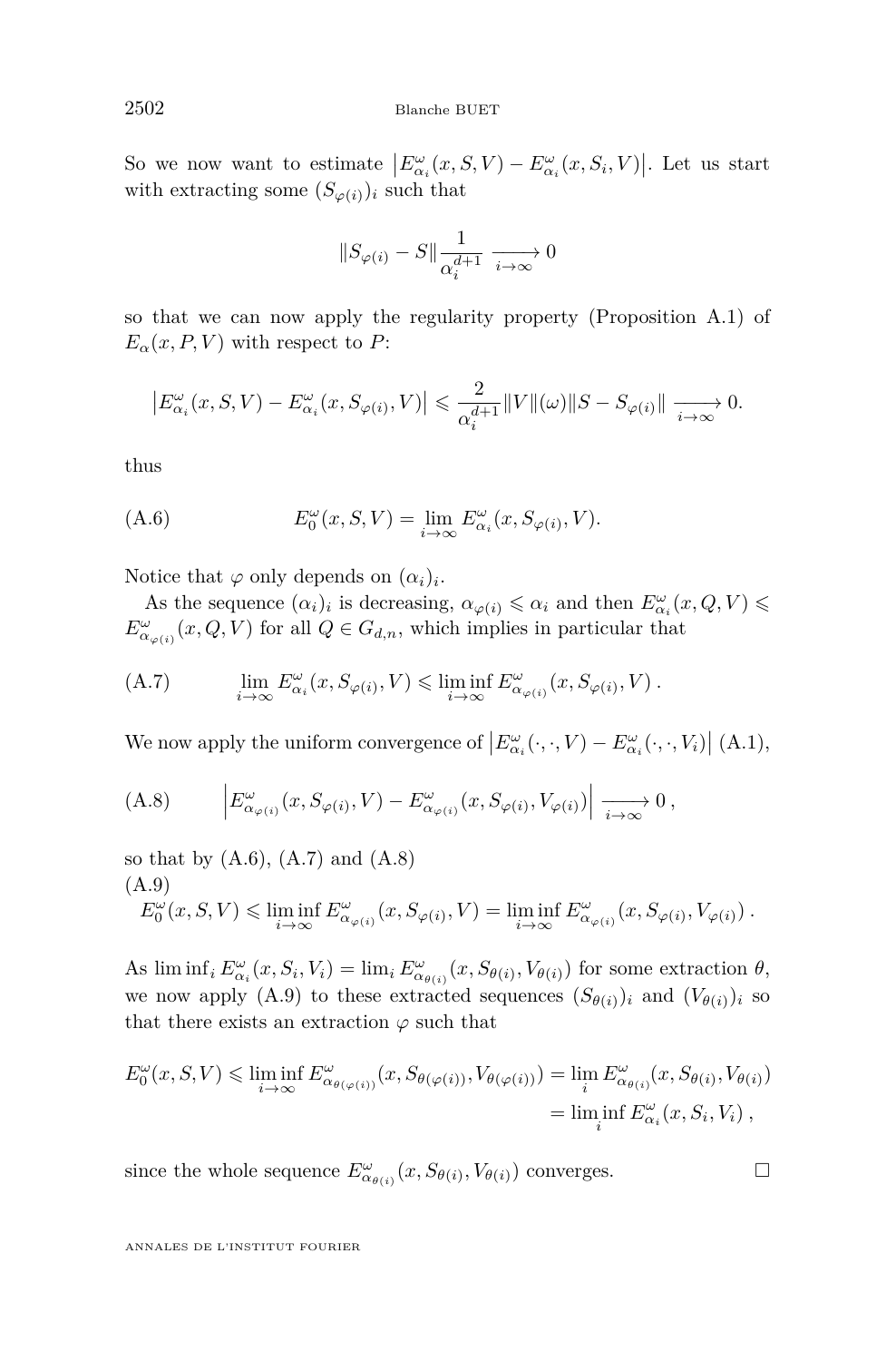We now turn to the consequences of this Γ–convergence property on the minimizers.

PROPOSITION A.4. — Let  $V_i$  be a sequence of *d*-varifolds weakly– $*$  converging to *V* in some open set  $\Omega \subset \mathbb{R}^n$  and assume that  $(\alpha_i)_i$  are cho-sen as explained in [\(A.1\)](#page-50-0), uniformly in  $\omega \subset\subset \Omega$  open subset such that  $\|V\|(\partial\omega) = 0$ . For  $x \in \omega$  and  $i \in \mathbb{N}$ , let  $T_i(x) \in \arg\min_{P \in G_{d,n}} E^{\omega}_{\alpha_i}(x, P, V_i)$ . Then,

- (1) Any converging subsequence of  $(T_i(x))$  tends to a minimizer of  $E_0^{\omega}(x,\cdot,V)$ .
- (2)  $\min_{P \in G_{d,n}} E^{\omega}_{\alpha_i}(x, P, V_i) \xrightarrow[i \to \infty]{} \min_{P \in G_{d,n}} E^{\omega}_0(x, P, V).$
- (3) If *V* is an integral rectifiable *d*–varifold with bounded first variation then

$$
\underset{P \in G_{d,n}}{\arg \min} E_0^{\omega}(x, P, V) = \{T_x M\},
$$

hence for  $||V||$ –almost every *x*,  $T_i(x) \longrightarrow T_xM$ .

Proof. — First, for fixed *x* and *i*,  $P \mapsto E^{\omega}_{\alpha_i}(x, P, V_i)$  is continuous and  $G_{d,n}$  is compact so that  $\arg \min_{P \in G_{d,n}} E^{\omega}_{\alpha_i}(x, P, V_i) \neq \emptyset$ . Let

$$
T_i(x) \in \underset{P \in G_{d,n}}{\arg \min} E_{\alpha_i}^{\omega}(x, P, V_i)
$$

be a sequence of minimizers, as  $G_{d,n}$  is compact, one can extract a subsequence converging to some  $T_\infty(x)$ . Now applying the previous result (Proposition [A.3\)](#page-53-0), we get for every  $P \in G_{d,n}$ ,

$$
E_0^{\omega}(x, T_{\infty}(x), V) \leq \liminf_{i \to \infty} E_{\alpha_i}^{\omega}(x, T_i(x), V_i)
$$
  
\n
$$
\leq \limsup_{i \to \infty} E_{\alpha_i}^{\omega}(x, T_i(x), V_i)
$$
  
\n
$$
\leq \limsup_{i \to \infty} E_{\alpha_i}^{\omega}(x, P, V_i)
$$
  
\n
$$
= \lim_{i} E_{\alpha_i}^{\omega}(x, P, V_i) = E_0^{\omega}(x, P, V)
$$
  
\n
$$
\leq E_0^{\omega}(x, T_{\infty}(x), V) \text{ for } P = T_{\infty}(x).
$$

Therefore  $T_{\infty}(x)$  minimizes  $E_0^{\omega}(x, \cdot, V)$  which allows to conclude that the limit of any subsequence of minimizers of  $E^{\omega}_{\alpha_i}(x, \cdot, V_i)$  is a minimizer of  $E_0^{\omega}(x,\cdot,V)$ . It also proves that

$$
\lim_{i} \min_{P \in G_{d,n}} E^{\omega}_{\alpha_i}(x, P, V_i) = \lim_{i} E^{\omega}_{\alpha_i}(x, T_i(x), V_i) = E^{\omega}_0(x, T_{\infty}(x), V)
$$
  

$$
= \min_{P \in G_{d,n}} E^{\omega}_0(x, P, V) .
$$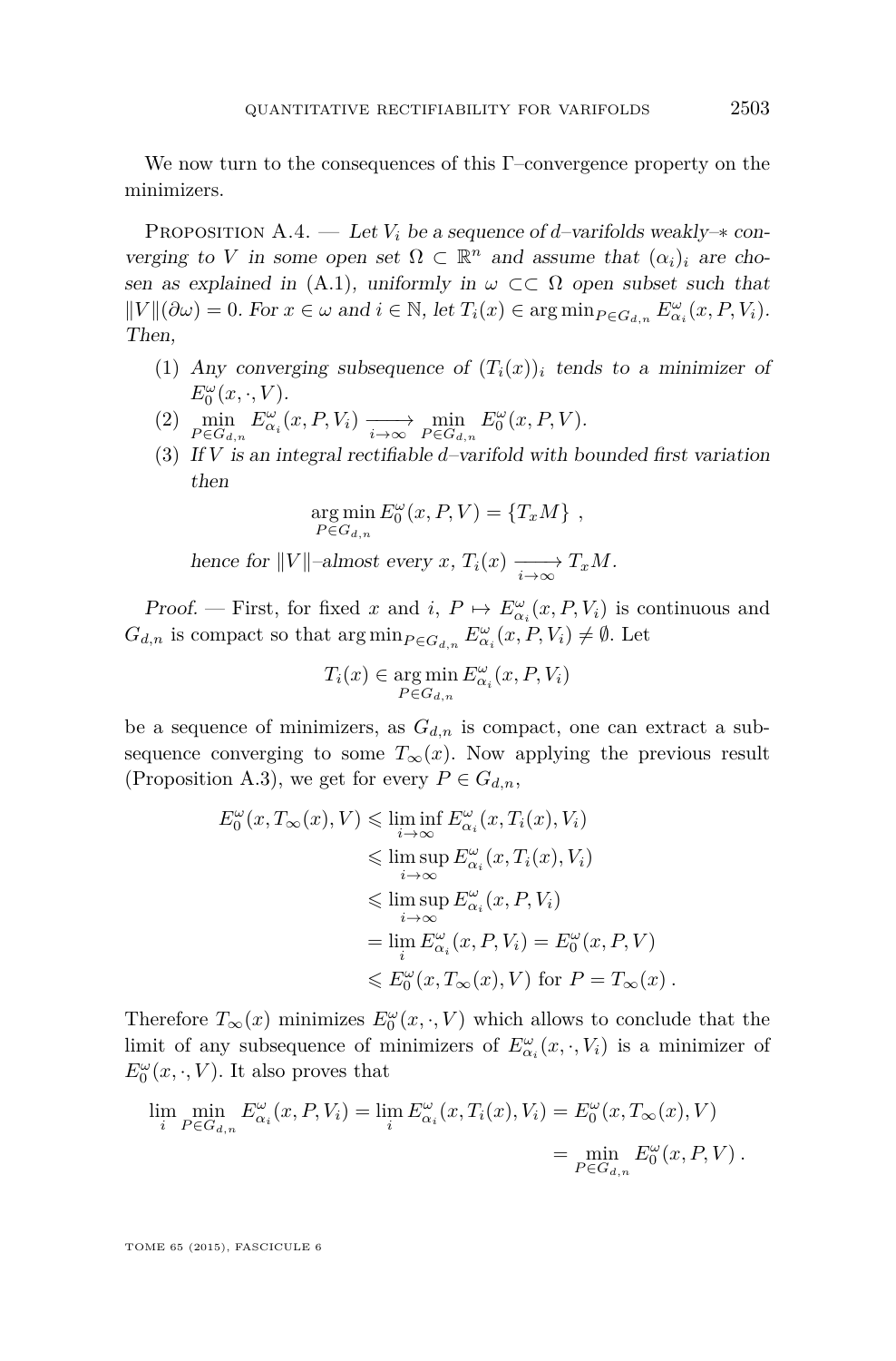2504 Blanche BUET

Assume now that  $E_0^{\omega}(x, \cdot, V)$  admits a unique minimizer  $T(x)$ . We have just shown that every subsequence of  $(T_i(x))_i$  converges to  $T(x)$ . As  $G_{d,n}$ is compact, it is enough to show that the whole sequence is converging to *T*(*x*). Now if *V* is an integral *d*–rectifiable varifold with bounded first variation, for  $||V||$ –almost every *x*,  $T_xM$  is the unique minimizer of  $E_0^{\omega}(x, \cdot, V)$ (see Prop. [2.2\)](#page-21-0) so that for  $||V||$ –almost every  $x \in \omega$ ,

$$
T_i(x) \xrightarrow[i \to \infty]{} T_xM.
$$

 $\Box$ 

Remark  $A.5$ . — Since  $E_0^{\omega}(x, \cdot, V)$  has no continuity property, the existence of a minimizer of  $E_0^{\omega}(x, \cdot, V)$  is not clear a priori. However, as  $G_{d,n}$  is compact, every sequence of minimizers  $(T_i(x))_i$  admits a converging subsequence so that  $\arg \min_{P \in G_{d,n}} E^{\omega}_0(x, P, V)$  is not empty.

We end with studying the continuity of the minimum  $\min_{P \in G_{d,n}} E_{\alpha_i}(x, P, V_i)$ with respect to  $x$  (for fixed  $i$  and  $V_i$ ).

PROPOSITION A.6. — Assume that  $V_i$  weakly– $*$  converges to  $V$  in some open set  $\Omega \subset \mathbb{R}^n$  and let  $(\alpha_i)_i > 0$ . Then for every fixed *i* and  $\omega \subset \subset \Omega$ , the function  $x \mapsto \min_{P \in G_{d,n}} E^{\omega}_{\alpha_i}(x, P, V_i)$  is continuous in  $\omega$ .

Moreover, every converging sequence of minimizers

$$
\left(T_i(z_k) \in \argmin_P E_{\alpha_i}^{\omega}(z_k, P, V_i)\right)_k
$$

tends to a minimizer of  $E_{\alpha_i}^{\omega}(x, \cdot, V_i)$  when  $z_k \to x$  and for a fixed *i*.

Remark A.7. — As *i* is fixed, meaning actually that a scale  $\alpha = \alpha_i > 0$ and a *d*-varifold  $V = V_i$  are fixed, we keep the notations  $V_i$  and  $\alpha_i$ , with the explicit index *i*, only to be coherent with the whole context of this section and with the notations of the previous results. But that is why we do not assume anything on the choice of  $\alpha_i > 0$  and  $\omega \subset\subset \Omega$ .

Proof. — Let *i* be fixed. First we show that if  $(z_k)_k \subset \omega$  is such that

$$
\begin{cases} |z_k - x| \xrightarrow[k \to \infty]{} 0 \\ T_i(z_k) \xrightarrow[k \to \infty]{} T_i^{\infty} \text{ where } T_i(z_k) \in \arg\min_P E_{\alpha_i}^{\omega}(z_k, P, V_i) \,, \end{cases}
$$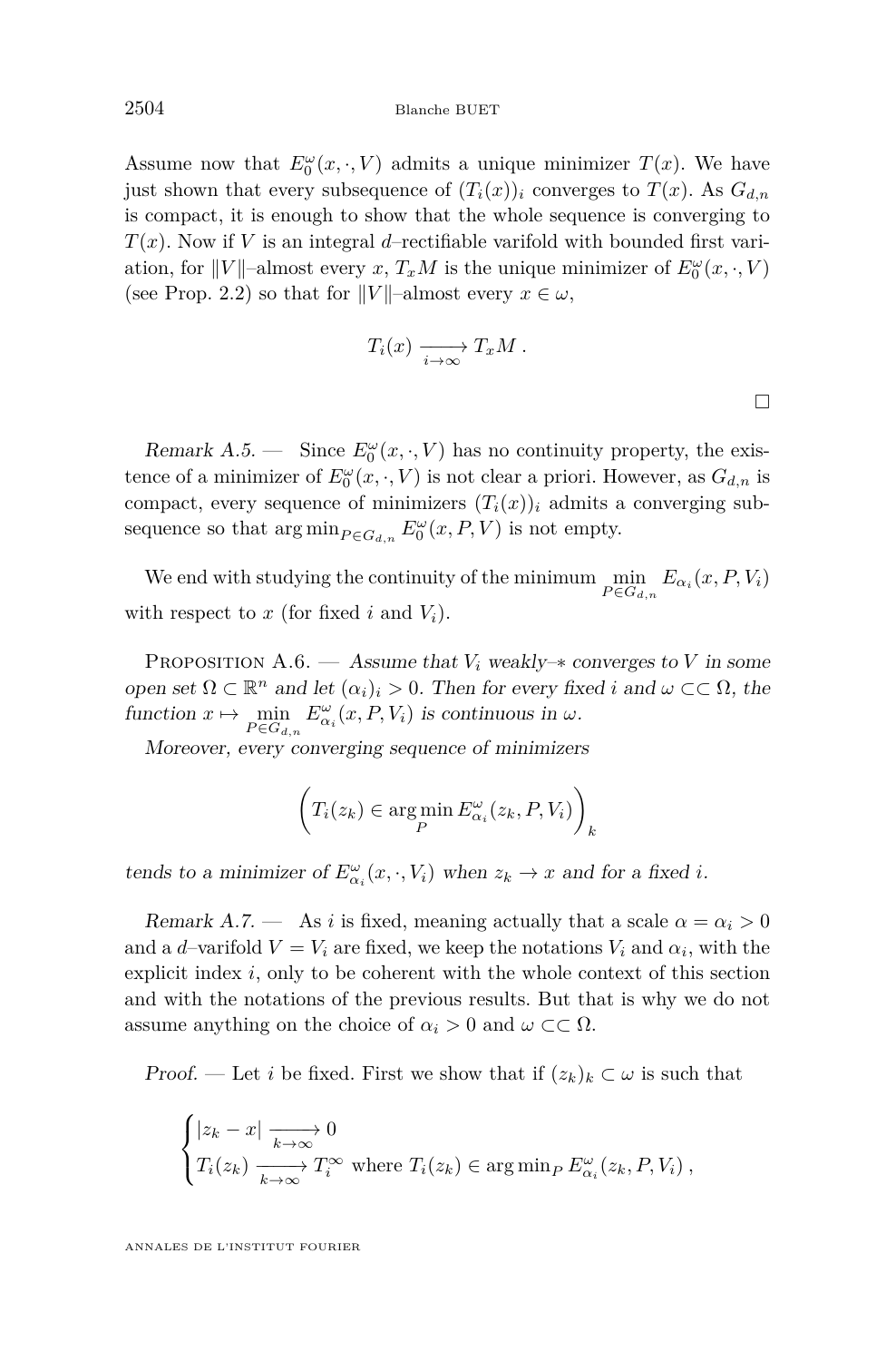then,

(A.10) 
$$
T_i^{\infty} \in \arg\min_P E_{\alpha_i}^{\omega}(x, P, V_i)
$$
 and  
\n
$$
\min_P E_{\alpha_i}^{\omega}(z_k, P, V_i) = E_{\alpha_i}^{\omega}(z_k, T_i(z_k), V_i) \xrightarrow[k \to \infty]{} E_{\alpha_i}^{\omega}(x, T_i^{\infty}, V_i)
$$
\n
$$
= \min_P E_{\alpha_i}^{\omega}(x, P, V_i) .
$$

Indeed,

$$
\begin{aligned} \left| E_{\alpha_i}^{\omega}(x, T_i^{\infty}, V_i) - E_{\alpha_i}^{\omega}(z_k, T_i(z_k), V_i) \right| \\ &\leqslant \left| E_{\alpha_i}^{\omega}(x, T_i^{\infty}, V_i) - E_{\alpha_i}^{\omega}(x, T_i(z_k), V_i) \right| \\ &\quad + \left| E_{\alpha_i}^{\omega}(x, T_i(z_k), V_i) - E_{\alpha_i}^{\omega}(z_k, T_i(z_k), V_i) \right| \\ &\leqslant K(\alpha_i) \| T_i^{\infty} - T_i(z_k) \| + \sup_P \left| E_{\alpha_i}^{\omega}(x, P, V_i) - E_{\alpha_i}^{\omega}(z_k, P, V_i) \right| \end{aligned}
$$

applying Proposition [A.1](#page-51-0) to the first term,  $K(\alpha_i)$  is a constant depending only on  $\alpha_i$ . Moreover, by Proposition [A.2,](#page-52-0) the second term tends to zero when  $k$  goes to  $\infty$ . Consequently,

$$
E_{\alpha_i}(x,T_i^{\infty},V_i) = \lim_{k \to \infty} E_{\alpha_i}(z_k,T_i(z_k),V_i) .
$$

And for every  $P \in G_{d,n}$ ,

$$
E_{\alpha_i}^{\omega}(x, T_i^{\infty}, V_i) = \lim_{k \to \infty} E_{\alpha_i}^{\omega}(z_k, T_i(z_k), V_i)
$$
  
\$\leqslant \lim\_{k \to \infty} E\_{\alpha\_i}^{\omega}(z\_k, P, V\_i)\$  
=  $E_{\alpha_i}^{\omega}(x, P, V_i)$  by Proposition A.2,

which yields (A.10).

It remains to prove the continuity of  $x \mapsto \min_{P \in G_{d,n}} E^{\omega}_{\alpha_i}(x, P, V_i)$ . Let *x* and  $(z_k)_k \in \omega$  be such that  $z_k \longrightarrow x$  and consider a subsequence  $(z_{\varphi(k)})_k$ such that

(A.11) 
$$
\limsup_{k} E^{\omega}_{\alpha_i}(z_k, T_i(z_k), V_i) = \lim_{k} E^{\omega}_{\alpha_i}(z_{\varphi(k)}, T_i(z_{\varphi(k)}), V_i).
$$

As  $G_{d,n}$  is compact, there exists an extraction  $\theta$  such that  $(T_i(z_{\varphi(\theta(k))}))_k$ is converging and then applying the previous argument  $(A.10)$  to  $(z_{\varphi(\theta(k))})_k$ and  $(T_i(z_{\varphi(\theta(k))}))_k$ ,

(A.12) 
$$
\lim_{k \to +\infty} E^{\omega}_{\alpha_i} \left( z_{\varphi(\theta(k))}, T_i(z_{\varphi(\theta(k))}), V_i \right) = \min_{P \in G_{d,n}} E^{\omega}_{\alpha_i}(x, P, V_i).
$$

Eventually, by  $(A.11)$  and  $(A.12)$ ,

$$
\limsup_{k \to +\infty} E^{\omega}_{\alpha_i}(z_k, T_i(z_k), V_i) = \min_{P \in G_{d,n}} E^{\omega}_{\alpha_i}(x, P, V_i) .
$$